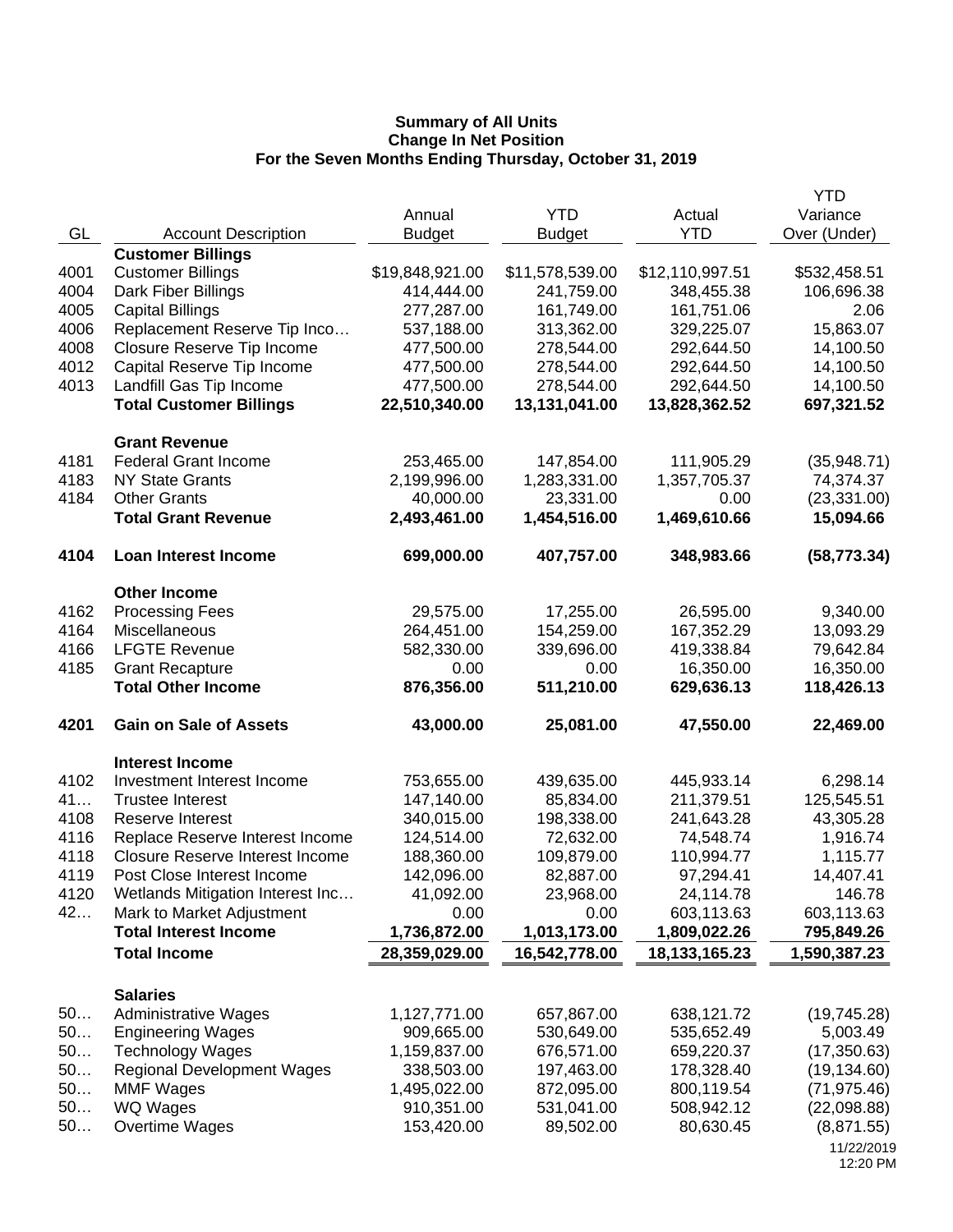|          |                                                   |                         |               |              | YTD           |
|----------|---------------------------------------------------|-------------------------|---------------|--------------|---------------|
|          |                                                   | Annual                  | <b>YTD</b>    | Actual       | Variance      |
| GL       | <b>Account Description</b>                        | <b>Budget</b>           | <b>Budget</b> | <b>YTD</b>   | Over (Under)  |
| 5005     | On-Call Stipend                                   | 25,800.00               | 15,050.00     | 13,050.00    | (2,000.00)    |
|          | <b>Total Salaries</b>                             | 6,120,369.00            | 3,570,238.00  | 3,414,065.09 | (156, 172.91) |
|          |                                                   |                         |               |              |               |
| 50       | <b>Fringe Benefits</b>                            |                         |               |              |               |
| 50       | <b>FICA Expense</b>                               | 467,941.00              | 272,972.00    | 242,785.34   | (30, 186.66)  |
|          | <b>Pension Expense</b><br><b>Health Insurance</b> | 839,448.00              | 489,664.00    | 452,571.94   | (37,092.06)   |
| 50<br>50 |                                                   | 775,655.00<br>56,380.00 | 452,466.00    | 416,151.32   | (36, 314.68)  |
| 50       | Retiree Health Insurance                          | 220,984.00              | 32,886.00     | 31,604.60    | (1,281.40)    |
|          | <b>Workers Comp</b>                               |                         | 128,912.00    | 130,393.05   | 1,481.05      |
| 50       | <b>Disability Insurance</b>                       | 3,893.00                | 2,282.00      | 2,271.01     | (10.99)       |
| 5036     | Unemployment                                      | 10,000.00               | 5,831.00      | 0.00         | (5,831.00)    |
| 50       | Post Retire Overhead                              | 478,401.00              | 279,083.00    | 272,842.86   | (6, 240.14)   |
| 5051     | Benefit Admin. Fees                               | 10,000.00               | 5,831.00      | 3,646.70     | (2, 184.30)   |
| 5054     | <b>Employee Physicals &amp; Screening</b>         | 15,375.00               | 8,974.00      | 3,764.95     | (5,209.05)    |
|          | <b>Total Fringe Benefits</b>                      | 2,878,077.00            | 1,678,901.00  | 1,556,031.77 | (122, 869.23) |
|          | <b>Operations &amp; Maintenance</b>               |                         |               |              |               |
| 5062     | Third Party Temporary - O&M                       | 49,000.00               | 28,581.00     | 33,916.08    | 5,335.08      |
| 5133     | Equipment Maintenance Contr                       | 325,000.00              | 189,581.00    | 256,347.94   | 66,766.94     |
| 5134     | <b>Maintenance Contracts</b>                      | 178,692.00              | 104,237.00    | 54,388.33    | (49, 848.67)  |
| 5135     | <b>Underground Locating</b>                       | 95,000.00               | 55,419.00     | 30,461.43    | (24, 957.57)  |
| 5403     | <b>Safety Equipment &amp; Supplies</b>            | 38,400.00               | 22,400.00     | 16,864.89    | (5,535.11)    |
| 5702     | Large Parts                                       | 95,000.00               | 55,419.00     | 47,027.72    | (8,391.28)    |
| 5703     | <b>Small Equipment</b>                            | 30,000.00               | 17,500.00     | 9,518.48     | (7,981.52)    |
| 5704     | <b>O&amp;M Supplies</b>                           | 25,000.00               | 14,588.00     | 12,522.56    | (2,065.44)    |
| 5706     | Shop Tools                                        | 16,540.00               | 9,653.00      | 1,764.10     | (7,888.90)    |
| 5708     | <b>Fuels</b>                                      | 248,000.00              | 144,669.00    | 132,375.01   | (12, 293.99)  |
| 5710     | Lubricants                                        | 20,000.00               | 11,669.00     | 5,087.39     | (6,581.61)    |
| 5712     | Purchased Maintenance & Repair                    | 135,000.00              | 78,747.69     | 80,964.07    | 2,216.38      |
| 5716     | <b>Equipment Rental</b>                           | 10,000.00               | 5,831.00      | 6,329.10     | 498.10        |
| 5718     | Tires                                             | 46,000.00               | 26,831.00     | 29,296.96    | 2,465.96      |
| 5720     | <b>Offnet Circuit Lease</b>                       | 600,000.00              | 350,000.00    | 327,453.18   | (22, 546.82)  |
| 5770     | Other Tool, Equip & O&M                           | 11,000.00               | 6,419.00      | 7,091.37     | 672.37        |
| 5815     | Chemicals                                         | 117,040.00              | 68,278.00     | 39,074.16    | (29, 203.84)  |
| 5820     | <b>LFG Maintenance</b>                            | 75,000.00               | 43,750.00     | 28,154.12    | (15,595.88)   |
| 5830     | Collo Expense                                     | 185,000.00              | 107,919.00    | 88,369.74    | (19, 549.26)  |
| 5834     | Permitting                                        | 3,000.00                | 1,750.00      | 269.00       | (1,481.00)    |
| 5836     | Pole Attachment Fees                              | 314,479.00              | 183,449.00    | 161,733.93   | (21, 715.07)  |
| 5838     | <b>Conduit Lease</b>                              | 24,696.00               | 14,406.00     | 10,361.32    | (4,044.68)    |
| 5902     | Lab Fees                                          | 9,100.00                | 5,313.00      | 3,244.00     | (2,069.00)    |
| 5904     | <b>SCADA</b>                                      | 28,820.00               | 16,814.00     | 7,989.78     | (8,824.22)    |
| 5932     | Monitoring & Testing                              | 115,600.00              | 67,431.00     | 57,085.73    | (10, 345.27)  |
| 6008     | <b>Contract Hauling</b>                           | 27,500.00               | 16,044.00     | 6,032.50     | (10,011.50)   |
| 6010     | <b>Cape Vincent Reserve</b>                       | 700.00                  | 406.00        | 700.00       | 294.00        |
| 6106     | <b>Annual Report</b>                              | 5,000.00                | 2,919.00      | 0.00         | (2,919.00)    |
| 6110     | Marketing                                         | 5,000.00                | 2,919.00      | 0.00         | (2,919.00)    |
| 8090     | <b>Purchases for Resale</b>                       | 152,000.00              | 88,669.00     | 73,191.61    | (15, 477.39)  |
|          |                                                   |                         |               |              |               |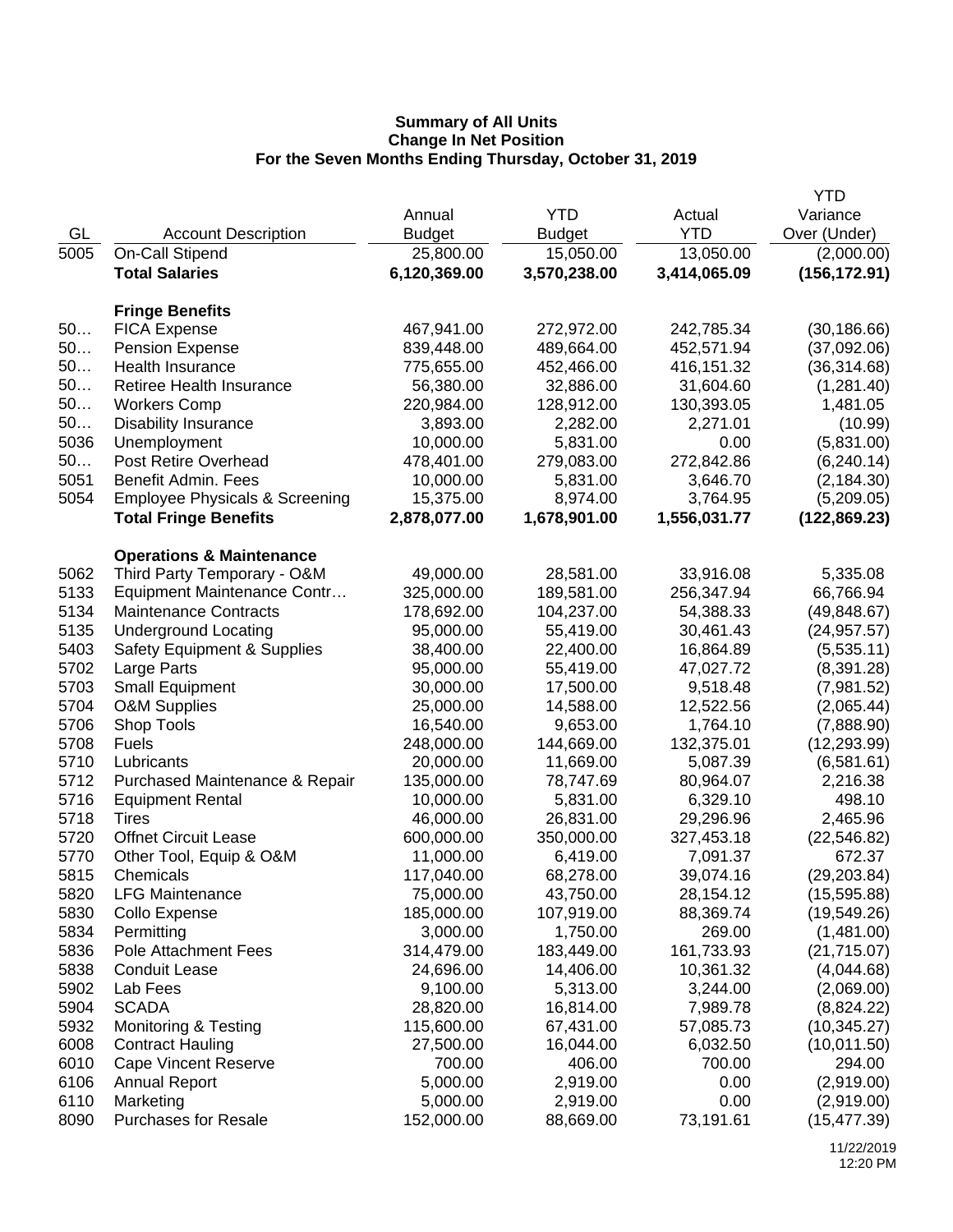|      |                                          |                  |                 |              | <b>YTD</b>    |
|------|------------------------------------------|------------------|-----------------|--------------|---------------|
|      |                                          | Annual           | <b>YTD</b>      | Actual       | Variance      |
| GL   | <b>Account Description</b>               | <b>Budget</b>    | <b>Budget</b>   | <b>YTD</b>   | Over (Under)  |
|      | Total O & M                              | 2,985,567.00     | 1,741,611.69    | 1,527,614.50 | (213, 997.19) |
|      | <b>Recycling Transfer Station</b>        |                  |                 |              |               |
| 50   | <b>Material Reprocessing Wages</b>       | 86,757.00        | 50,610.00       | 0.00         | (50,610.00)   |
| 50   | <b>FICA Expense</b>                      | 6,637.00         | 3,871.00        | 0.00         | (3,871.00)    |
| 50   | <b>Pension Expense</b>                   | 8,068.00         | 4,704.00        | 0.00         | (4,704.00)    |
| 50   | Health Insurance                         | 23,120.00        | 13,489.00       | 0.00         | (13, 489.00)  |
| 50   | <b>Workers Comp</b>                      | 9,552.00         | 5,572.00        | 0.00         | (5,572.00)    |
| 50   | <b>Disability Insurance</b>              | 49.00            | 28.00           | 0.00         | (28.00)       |
| 50   | Post Retire Overhead                     | 11,040.00        | 6,440.00        | 0.00         | (6,440.00)    |
| 6300 | RTS -Safety Equipment & Sup              | 1,350.00         | 791.00          | 1,254.05     | 463.05        |
| 6305 | RTS - Large Parts                        | 7,500.00         | 4,375.00        | 164.30       | (4,210.70)    |
| 6310 | RTS - Small Equipment                    | 4,005.00         | 2,338.00        | 0.00         | (2,338.00)    |
| 6315 | RTS - O&M Supplies                       | 14,000.00        | 8,169.00        | 5,231.63     | (2,937.37)    |
| 6320 | RTS - Fuels                              | 3,500.00         | 2,044.00        | 889.49       | (1, 154.51)   |
| 6325 | RTS - Purchased Maintenance              | 7,500.00         | 4,375.00        | 515.29       | (3,859.71)    |
| 6330 | <b>RTS - Contract Hauling</b>            | 160,000.00       | 93,335.69       | 0.00         | (93, 335.69)  |
| 6335 | RTS - Office Supplies                    | 250.00           | 147.00          | 128.62       |               |
| 6340 | <b>RTS - Cellular Services</b>           | 1,020.00         | 595.00          | 0.00         | (18.38)       |
| 6345 | RTS - Other Communications               | 2,400.00         | 1,400.00        | 0.00         | (595.00)      |
|      |                                          |                  |                 | 0.00         | (1,400.00)    |
| 6350 | RTS - Office Equipment Mainte            | 500.00<br>150.00 | 294.00<br>91.00 | 0.00         | (294.00)      |
| 6355 | RTS - Employee Mileage Reim              | 150.00           |                 | 0.00         | (91.00)       |
| 6360 | RTS - Employee Uniforms                  |                  | 91.00           |              | (91.00)       |
| 6365 | RTS - Gas & Electric                     | 5,000.00         | 2,919.00        | 969.46       | (1,949.54)    |
| 6370 | RTS - Propane                            | 2,500.00         | 1,456.00        | 0.00         | (1,456.00)    |
| 6375 | RTS - Building Supplies                  | 1,000.00         | 581.00          | 245.53       | (335.47)      |
| 6380 | RTS - Site Supplies                      | 1,000.00         | 581.00          | 703.70       | 122.70        |
| 6385 | RTS - Building Maintenance &             | 1,500.00         | 875.00          | 484.31       | (390.69)      |
| 6390 | RTS - Site Maintenance & Repair          | 4,000.00         | 2,331.00        | 691.54       | (1,639.46)    |
| 6395 | RTS - Auto/Light Truck Rep. &            | 2,000.00         | 1,169.00        | 450.00       | (719.00)      |
| 6400 | RTS - Auto/Light Truck Fuel              | 1,500.00         | 875.00          | 0.00         | (875.00)      |
| 6410 | RTS - Programming & Software             | 5,000.00         | 2,919.00        | 0.00         | (2,919.00)    |
|      | <b>Total Recycling Transfer Stati</b>    | 371,048.00       | 216,465.69      | 11,727.92    | (204, 737.77) |
|      | <b>Waste Diversion</b>                   |                  |                 |              |               |
| 5125 | <b>Promotional Materials - RRR</b>       | 75,000.00        | 43,750.00       | 18,058.93    | (25,691.07)   |
| 6009 | Household Hazardous Waste                | 70,000.00        | 40,831.00       | 63,967.75    | 23,136.75     |
| 6011 | Recycling Incentive                      | 67,755.00        | 39,522.00       | 36,202.35    | (3,319.65)    |
| 6012 | Recycling Incentive-County Ca            | 600,000.00       | 350,000.00      | 0.00         | (350,000.00)  |
| 6013 | <b>CRT Recycling</b>                     | 115,000.00       | 67,081.00       | 60,580.35    | (6,500.65)    |
| 6015 | Ag Plastics Recycling                    | 5,000.00         | 2,914.31        | 0.00         | (2,914.31)    |
| 6017 | <b>Book Debinding</b>                    | 7,500.00         | 4,375.00        | 1,571.89     | (2,803.11)    |
| 6018 | <b>Mattress Recycling - All Counties</b> | 150,000.00       | 87,502.31       | 106,632.00   | 19,129.69     |
| 6020 | <b>Waste Audit</b>                       | 35,000.00        | 20,419.00       | 0.00         | (20, 419.00)  |
| 6021 | <b>Regional Tire Recycling</b>           | 45,000.00        | 26,250.00       | 17,194.80    | (9,055.20)    |
|      | <b>Total Waste Diversion</b>             | 1,170,255.00     | 682,644.62      | 304,208.07   | (378, 436.55) |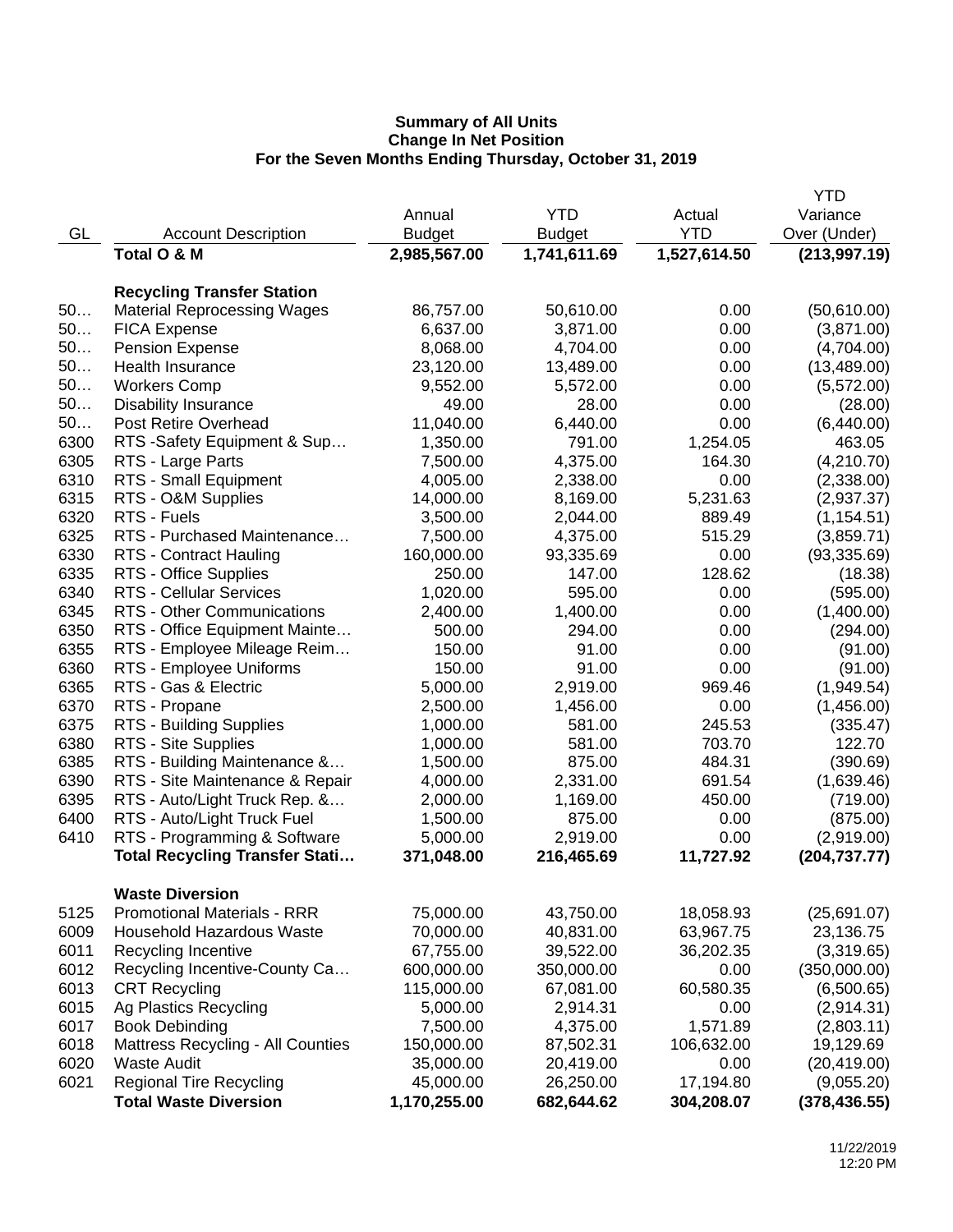|      |                                        |               |               |            | <b>YTD</b>    |
|------|----------------------------------------|---------------|---------------|------------|---------------|
|      |                                        | Annual        | <b>YTD</b>    | Actual     | Variance      |
| GL   | <b>Account Description</b>             | <b>Budget</b> | <b>Budget</b> | <b>YTD</b> | Over (Under)  |
| 6002 | <b>Sewage Treatment</b>                | 1,510,963.00  | 881,398.00    | 733,635.55 | (147, 762.45) |
| 6004 | <b>Water Purchases</b>                 | 706,548.00    | 412,160.00    | 329,699.49 | (82, 460.51)  |
| 60   | <b>Closure &amp; Post Closure Care</b> | 807,956.00    | 471,310.00    | 658,817.34 | 187,507.34    |
| 6006 | <b>Host Community Benefits</b>         | 902,316.00    | 526,351.00    | 583,512.09 | 57,161.09     |
| 6007 | <b>LFGTE Revenue Sharing</b>           | 10,000.00     | 5,831.00      | 0.00       | (5,831.00)    |
|      | <b>Office &amp; Administrative</b>     |               |               |            |               |
| 5053 | Misc Employee Costs                    | 10,170.00     | 5,929.00      | 2,671.66   | (3,257.34)    |
| 5102 | <b>Office Rent</b>                     | 129,289.00    | 75,418.00     | 73,884.67  | (1,533.33)    |
| 5104 | <b>Office Supplies</b>                 | 25,750.00     | 15,015.00     | 9,286.93   | (5,728.07)    |
| 5110 | Postage & Shipping                     | 8,500.00      | 4,956.00      | 2,868.93   | (2,087.07)    |
| 5112 | Telephone                              | 32,240.00     | 18,809.00     | 19,384.07  | 575.07        |
| 5114 | <b>Cellular Services</b>               | 38,500.00     | 22,456.00     | 17,081.50  | (5,374.50)    |
| 5118 | <b>Other Communications</b>            | 11,600.00     | 6,762.00      | 5,450.73   | (1,311.27)    |
| 5120 | Dues & Subscriptions                   | 12,125.00     | 7,077.00      | 3,428.07   | (3,648.93)    |
| 5122 | Public Info & Advertising              | 12,750.00     | 7,434.00      | 2,340.20   | (5,093.80)    |
| 5123 | <b>Promotional Materials</b>           | 16,000.00     | 9,338.00      | 7,325.35   | (2,012.65)    |
| 5130 | <b>Office Equipment</b>                | 15,500.00     | 9,037.00      | 2,667.08   | (6,369.92)    |
| 5132 | <b>Office Equip Maintenance</b>        | 1,200.00      | 700.00        | 0.00       | (700.00)      |
| 5170 | <b>Other Office Expenses</b>           | 7,670.00      | 4,480.00      | 1,037.90   | (3,442.10)    |
| 5172 | <b>Filing Fees</b>                     | 11,300.00     | 6,594.00      | 1,707.55   | (4,886.45)    |
| 5173 | <b>Credit Card Processing Fees</b>     | 1,200.00      | 700.00        | 290.85     | (409.15)      |
| 5202 | Employee Mileage Reimburse             | 31,162.00     | 18,179.00     | 15,682.16  | (2,496.84)    |
| 5204 | Empl. Meals & Incidental               | 21,175.00     | 12,355.00     | 5,956.84   | (6,398.16)    |
| 5206 | Empl. Lodging                          | 41,650.00     | 24,295.81     | 15,850.66  | (8,445.15)    |
| 5270 | <b>Travel &amp; Meeting Expense</b>    | 8,200.00      | 4,795.00      | 1,927.60   | (2,867.40)    |
| 5312 | <b>Continuing Education</b>            | 8,000.00      | 4,669.00      | 0.00       | (4,669.00)    |
| 5370 | Training & Development                 | 50,100.00     | 29,227.31     | 17,189.16  | (12,038.15)   |
| 5402 | <b>Employee Uniforms</b>               | 33,075.00     | 19,299.00     | 9,313.74   | (9,985.26)    |
| 5508 | <b>Cleaning Services</b>               | 27,000.00     | 15,750.00     | 12,600.00  | (3, 150.00)   |
| 5570 | <b>Other General Expense</b>           | 3,500.00      | 2,044.00      | 128.90     | (1,915.10)    |
| 6102 | Board Member Travel & Expen            | 1,750.00      | 1,022.00      | 278.40     | (743.60)      |
| 6104 | Sponsorships                           | 9,000.00      | 5,250.00      | 4,870.00   | (380.00)      |
| 6210 | <b>Trustee Fees</b>                    | 8,500.00      | 4,956.00      | 0.00       | (4,956.00)    |
|      | <b>Total Office &amp; Admin</b>        | 576,906.00    | 336,547.12    | 233,222.95 | (103, 324.17) |
|      | <b>Utilities</b>                       |               |               |            |               |
| 5802 | Gas & Electric                         | 150,400.00    | 87,731.00     | 57,105.31  | (30,625.69)   |
| 5803 | Propane                                | 25,000.00     | 14,581.00     | 3,295.29   | (11, 285.71)  |
|      | <b>Total Utilities</b>                 | 175,400.00    | 102,312.00    | 60,400.60  | (41, 911.40)  |
|      | <b>Materials &amp; Supplies</b>        |               |               |            |               |
| 5806 | <b>Building Supplies</b>               | 7,000.00      | 4,081.00      | 2,182.04   | (1,898.96)    |
| 5810 | <b>Site Supplies</b>                   | 20,000.00     | 11,664.31     | 9,978.55   | (1,685.76)    |
| 5824 | Sand, Gravel & Stone                   | 200,000.00    | 116,669.00    | 167,195.29 | 50,526.29     |
| 5826 | Seed & Mulch                           | 30,000.00     | 17,500.00     | 27,262.90  | 9,762.90      |
|      | <b>Total Materials &amp; Supplies</b>  | 257,000.00    | 149,914.31    | 206,618.78 | 56,704.47     |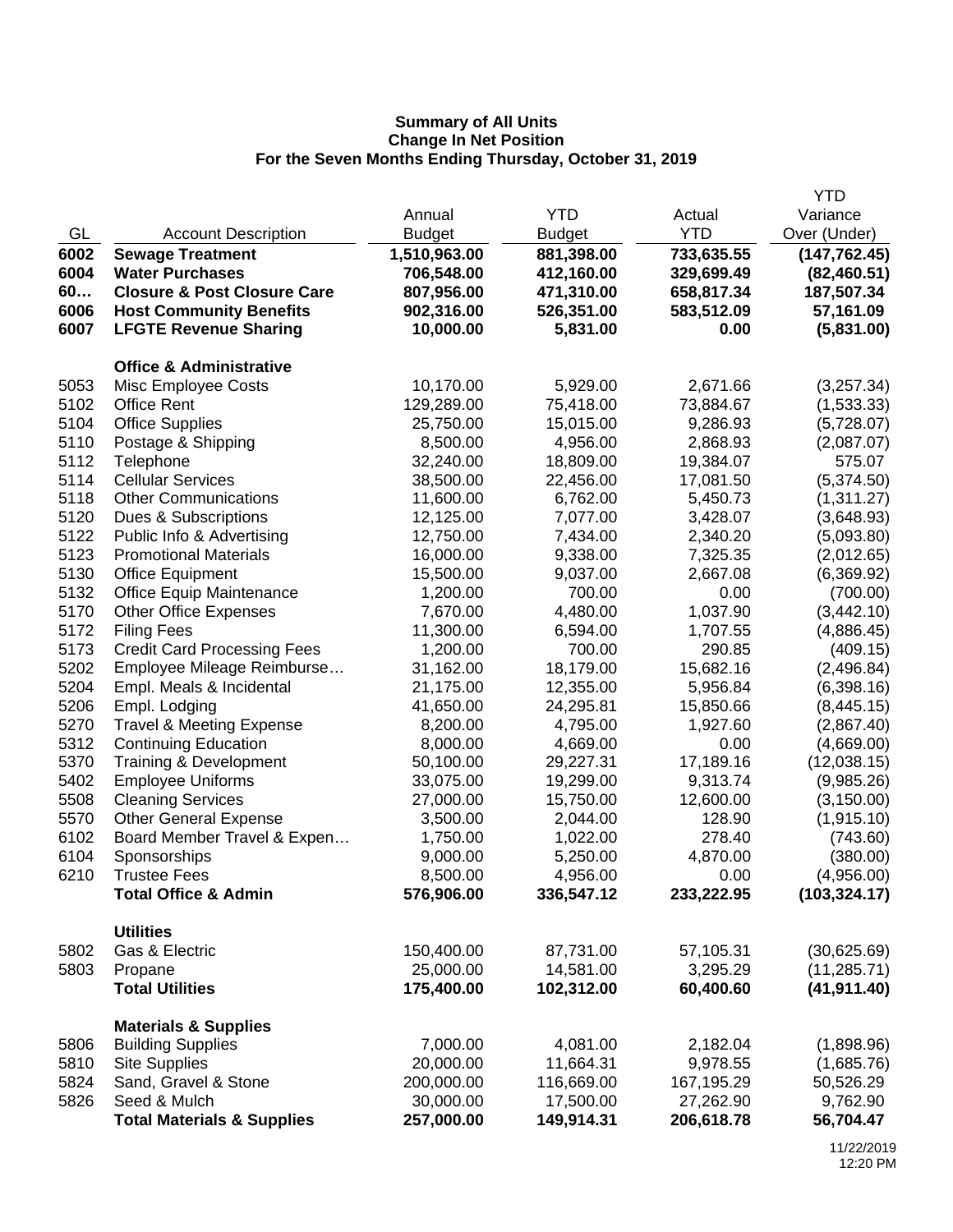|      |                                          |                |                |               | YTD              |
|------|------------------------------------------|----------------|----------------|---------------|------------------|
|      |                                          | Annual         | <b>YTD</b>     | Actual        | Variance         |
| GL   | <b>Account Description</b>               | <b>Budget</b>  | <b>Budget</b>  | <b>YTD</b>    | Over (Under)     |
|      |                                          |                |                |               |                  |
|      | <b>Professional Fees</b>                 |                |                |               |                  |
| 5924 | Legal                                    | 122,000.00     | 71,176.07      | 40,809.94     | (30, 366.13)     |
| 5926 | <b>Investment Banking Fees</b>           | 47,159.00      | 27,517.00      | 20,077.85     | (7,439.15)       |
| 59   | <b>Accounting Fees</b>                   | 41,700.00      | 24,325.00      | 30,900.00     | 6,575.00         |
| 5970 | Consulting                               | 287,150.00     | 167,506.43     | 86,813.95     | (80, 692.48)     |
|      | <b>Total Professional Fees</b>           | 498,009.00     | 290,524.50     | 178,601.74    | (111, 922.76)    |
|      |                                          |                |                |               |                  |
|      | <b>Repairs &amp; Maintenance</b>         |                |                |               |                  |
| 5804 | <b>Building Maintenance &amp; Repair</b> | 60,500.00      | 35,287.00      | 16,536.56     | (18, 750.44)     |
| 5808 | Site Maint & Repair                      | 35,500.00      | 20,706.00      | 21,662.81     | 956.81           |
| 5812 | Pipeline Maintenance                     | 85,000.00      | 49,588.00      | 38,998.65     | (10, 589.35)     |
|      | <b>Total Repairs &amp; Maintenance</b>   | 181,000.00     | 105,581.00     | 77,198.02     | (28, 382.98)     |
|      |                                          |                |                |               |                  |
|      | <b>Automobile</b>                        |                |                |               |                  |
| 5601 | Auto/Light Truck Rep. & Maint.           | 34,877.00      | 20,342.00      | 11,883.27     | (8,458.73)       |
| 5602 | Auto/Light Truck Fuel                    | 89,500.00      | 52,206.00      | 35,164.71     | (17,041.29)      |
| 5603 | Auto/Light Truck Rental/Lease            | 206,200.00     | 120,288.00     | 97,206.84     | (23,081.16)      |
| 5605 | Vehicle Ins                              | 44,500.00      | 25,956.00      | 25,958.31     | 2.31             |
|      | <b>Total Automobile</b>                  | 375,077.00     | 218,792.00     | 170,213.13    | (48, 578.87)     |
|      |                                          |                |                |               |                  |
|      | <b>Computer</b>                          |                |                |               |                  |
| 5124 | <b>Computer Equipment</b>                | 60,640.00      | 35,382.69      | 35,712.52     | 329.83           |
| 5126 | <b>Computer Maintenance</b>              | 13,000.00      | 7,581.00       | 198.00        | (7,383.00)       |
| 5128 | Programming & Software                   | 191,129.00     | 111,491.31     | 129,270.31    | 17,779.00        |
| 5129 | <b>ECMS Expense</b>                      | 18,656.00      | 10,885.00      | 18,655.92     | 7,770.92         |
| 6108 | Web Page Design & Maintenance            | 2,690.00       | 1,568.00       | 0.00          | (1,568.00)       |
| 5906 | GIS                                      | 42,450.00      | 24,766.00      | 29,380.26     | 4,614.26         |
|      | <b>Total Computer</b>                    | 328,565.00     | 191,674.00     | 213,217.01    | 21,543.01        |
|      |                                          |                |                |               |                  |
| 6122 | <b>Bad Debt Expense</b>                  | 0.00           | 0.00           | 274,333.06    | 274,333.06       |
| 6114 | <b>Insurance</b>                         | 388,600.00     | 226,688.00     | 226,683.38    | (4.62)           |
| 6120 | <b>Grants</b>                            | 812,500.00     | 473,956.00     | 506,162.08    | 32,206.08        |
| 61   | <b>Engineering Allocation</b>            | 0.00           | (7.00)         | 0.00          | 7.00             |
| 6208 | NYS Administrative Assessm               | 125,047.00     | 72,947.00      | 0.00          | (72, 947.00)     |
| 7032 | <b>Depreciation</b>                      | 8,806,100.00   | 5,136,894.00   | 4,799,122.48  | (337, 771.52)    |
| 7002 | <b>Amortization</b>                      | 24,400.00      | 14,231.00      | 14,213.93     | (17.07)          |
| 6202 | <b>Interest Expense</b>                  | 646,199.00     | 376,950.00     | 228,779.54    | (148, 170.46)    |
| 7170 | <b>Bond Issuance Costs</b>               | 130,000.00     | 75,831.00      | 128,847.57    | 53,016.57        |
| 6901 | <b>Contingency</b>                       | 57,930.00      | 33,796.00      | 0.00          | (33,796.00)      |
|      | <b>Total Expenses</b>                    | 30,845,832.00  | 17,993,541.93  | 16,436,926.09 | (1, 556, 615.84) |
|      | <b>Change in Net Position</b>            | (2,486,803.00) | (1,450,763.93) | 1,696,239.14  | 3,147,003.07     |
|      |                                          |                |                |               |                  |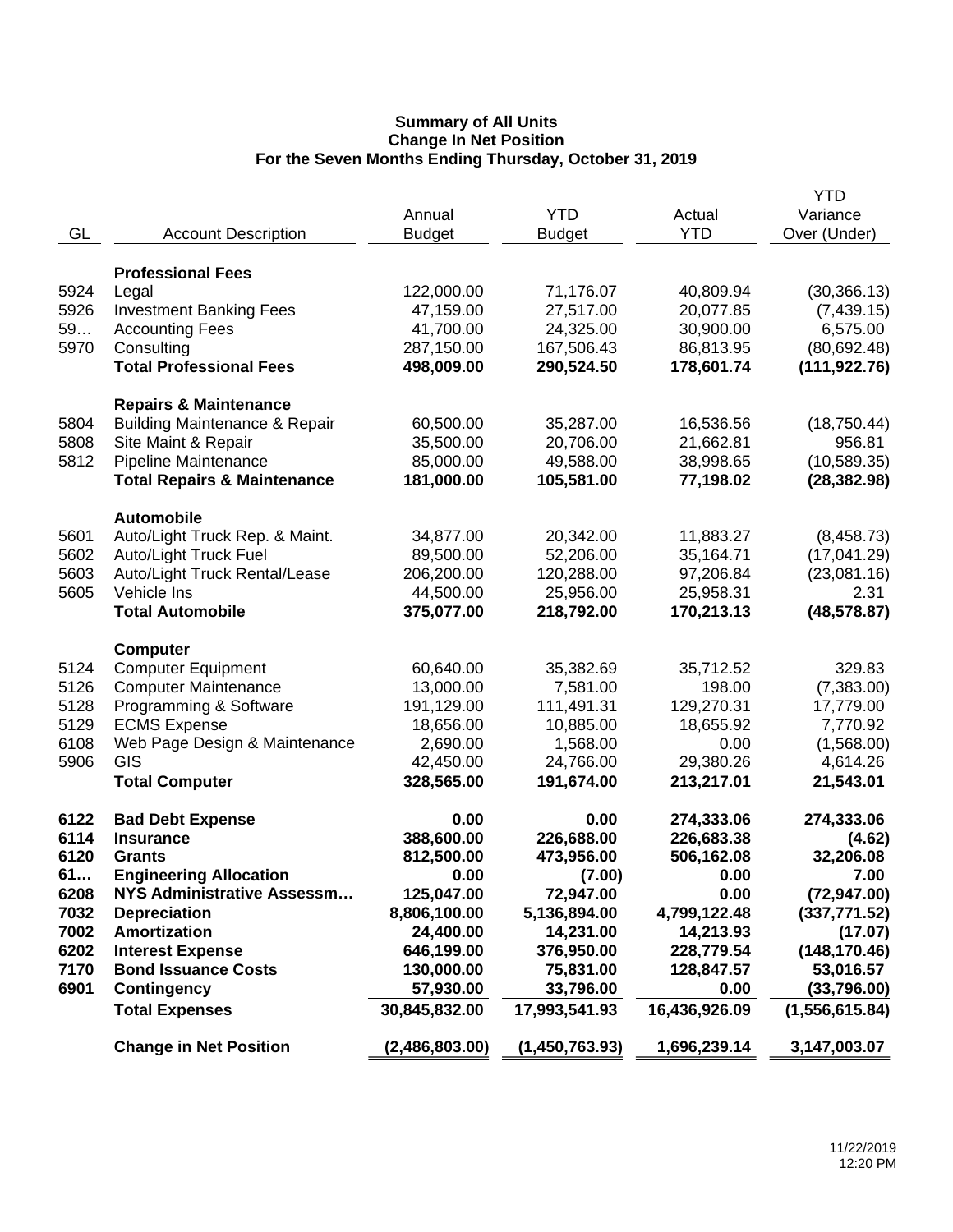# **Administration Change In Net Position For the Seven Months Ending Thursday, October 31, 2019**

| GL         | <b>Account Description</b>                                          | Annual<br><b>Budget</b>  | <b>YTD</b><br><b>Budget</b> | Actual<br><b>YTD</b>     | <b>YTD</b><br>Variance<br>Over (Under) |
|------------|---------------------------------------------------------------------|--------------------------|-----------------------------|--------------------------|----------------------------------------|
|            | <b>Grant Revenue</b>                                                |                          |                             |                          |                                        |
| 4183       | <b>NY State Grants</b>                                              | \$10,000.00              | \$5,831.00                  | \$6,165.00               | \$334.00                               |
|            | <b>Total Grant Revenue</b>                                          | 10,000.00                | 5,831.00                    | 6,165.00                 | 334.00                                 |
|            | <b>Other Income</b>                                                 |                          |                             |                          |                                        |
| 4164       | Miscellaneous                                                       | 172,900.00               | 100,856.00                  | 97,206.91                | (3,649.09)                             |
|            | <b>Total Other Income</b>                                           | 172,900.00               | 100,856.00                  | 97,206.91                | (3,649.09)                             |
| 4201       | <b>Gain on Sale of Assets</b>                                       | 28,000.00                | 16,331.00                   | 4,650.00                 | (11,681.00)                            |
|            | <b>Interest Income</b>                                              |                          |                             |                          |                                        |
| 4102       | Investment Interest Income                                          | 313,200.00               | 182,700.00                  | 171,067.40               | (11, 632.60)                           |
| 42         | Mark to Market Adjustment                                           | 0.00                     | 0.00                        | 78,434.25                | 78,434.25                              |
|            | <b>Total Interest Income</b><br><b>Total Income</b>                 | 313,200.00<br>524,100.00 | 182,700.00<br>305,718.00    | 249,501.65<br>357,523.56 | 66,801.65<br>51,805.56                 |
|            |                                                                     |                          |                             |                          |                                        |
|            | <b>Salaries</b>                                                     |                          |                             |                          |                                        |
| 50         | <b>Administrative Wages</b>                                         | 1,116,610.00             | 651,357.00                  | 629,233.29               | (22, 123.71)                           |
| 50<br>50   | WQ Wages                                                            | 0.00<br>0.00             | 0.00<br>0.00                | 17.45<br>528.69          | 17.45<br>528.69                        |
|            | Overtime Wages<br><b>Total Salaries</b>                             |                          | 651,357.00                  |                          | (21, 577.57)                           |
|            |                                                                     | 1,116,610.00             |                             | 629,779.43               |                                        |
|            | <b>Fringe Benefits</b>                                              |                          |                             |                          |                                        |
| 50         | <b>FICA Expense</b>                                                 | 85,421.00                | 49,826.00                   | 43,317.09                | (6,508.91)                             |
| 50         | <b>Pension Expense</b>                                              | 156,928.00               | 91,539.00                   | 88,685.04                | (2,853.96)                             |
| 50         | <b>Health Insurance</b>                                             | 115,730.00               | 67,508.00                   | 64,316.51                | (3, 191.49)                            |
| 50         | Retiree Health Insurance                                            | 56,380.00                | 32,886.00                   | 31,604.60                | (1,281.40)                             |
| 50         | <b>Workers Comp</b>                                                 | 2,094.00                 | 1,225.00                    | 1,260.43                 | 35.43                                  |
| 50<br>5036 | <b>Disability Insurance</b>                                         | 965.00                   | 560.00                      | 562.94                   | 2.94                                   |
| 50         | Unemployment<br>Post Retire Overhead                                | 10,000.00<br>76,231.00   | 5,831.00<br>44,471.00       | 0.00<br>41,689.77        | (5,831.00)<br>(2,781.23)               |
| 5051       | <b>Benefit Admin. Fees</b>                                          | 10,000.00                | 5,831.00                    | 3,646.70                 | (2, 184.30)                            |
| 5054       | <b>Employee Physicals &amp; Screening</b>                           | 875.00                   | 511.00                      | 0.00                     | (511.00)                               |
|            | <b>Total Fringe Benefits</b>                                        | 514,624.00               | 300,188.00                  | 275,083.08               | (25, 104.92)                           |
|            |                                                                     |                          |                             |                          |                                        |
| 5134       | <b>Operations &amp; Maintenance</b><br><b>Maintenance Contracts</b> | 3,692.00                 | 2,156.00                    | 944.76                   |                                        |
| 5403       | <b>Safety Equipment &amp; Supplies</b>                              | 7,500.00                 | 4,375.00                    | 3,250.49                 | (1,211.24)<br>(1, 124.51)              |
| 6106       | <b>Annual Report</b>                                                | 5,000.00                 | 2,919.00                    | 0.00                     | (2,919.00)                             |
|            | Total O & M                                                         | 16,192.00                | 9,450.00                    | 4,195.25                 | (5,254.75)                             |
|            |                                                                     |                          |                             |                          |                                        |
|            | <b>Office &amp; Administrative</b>                                  |                          |                             |                          |                                        |
| 5053       | Misc Employee Costs                                                 | 5,670.00                 | 3,311.00                    | 1,395.52                 | (1,915.48)                             |
| 5102       | <b>Office Rent</b>                                                  | 74,249.00                | 43,309.00                   | 41,777.98                | (1,531.02)                             |
| 5104       | <b>Office Supplies</b>                                              | 10,000.00                | 5,831.00                    | 4,167.41                 | (1,663.59)                             |
| 5110       | Postage & Shipping                                                  | 6,000.00                 | 3,500.00                    | 2,657.42                 | (842.58)                               |
|            |                                                                     |                          |                             |                          | 11/22/2019<br>12:20 PM                 |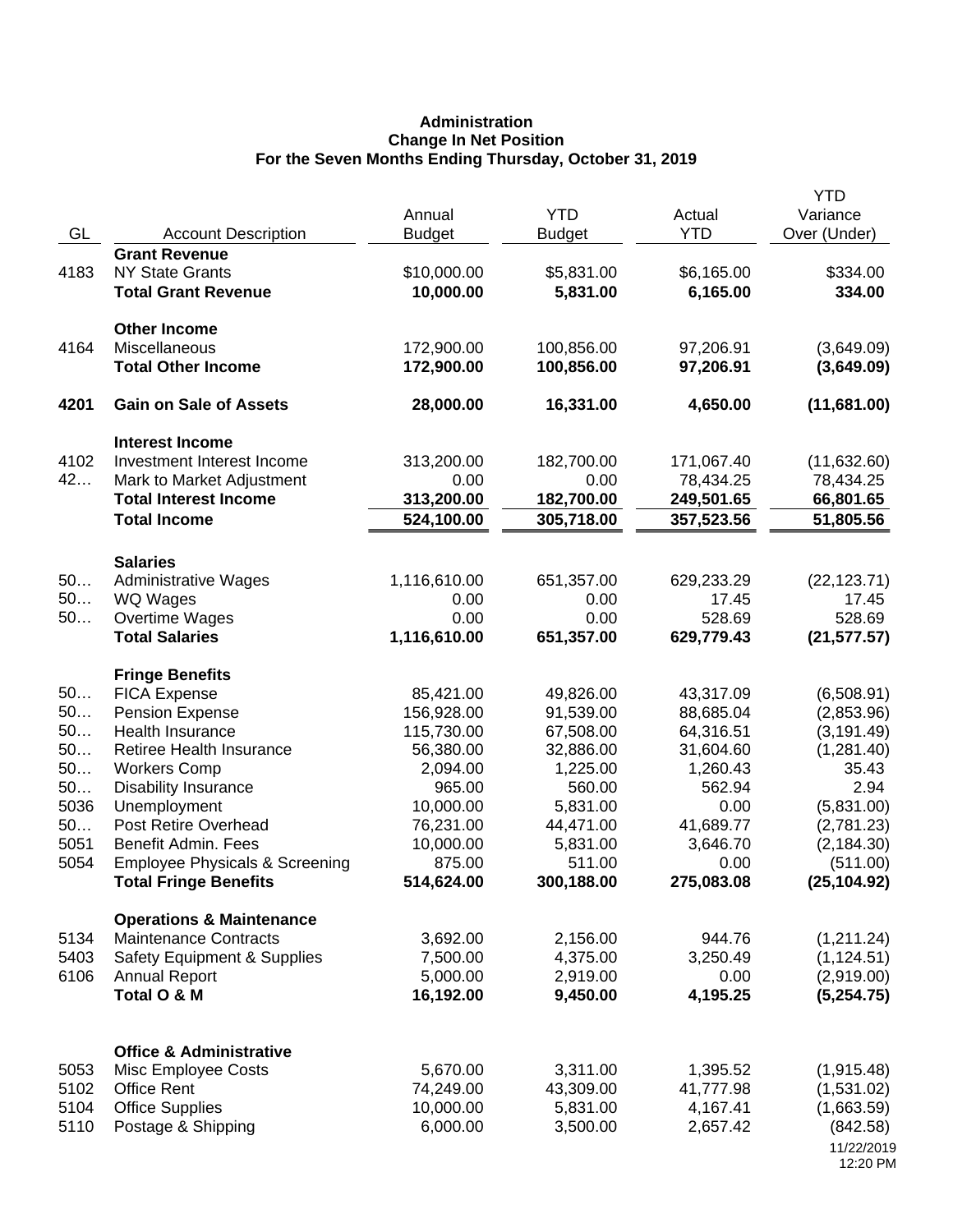# **Administration Change In Net Position For the Seven Months Ending Thursday, October 31, 2019**

|      |                                                       |                        |                        |                  | <b>YTD</b>   |
|------|-------------------------------------------------------|------------------------|------------------------|------------------|--------------|
|      |                                                       | Annual                 | YTD                    | Actual           | Variance     |
| GL   | <b>Account Description</b>                            | <b>Budget</b>          | <b>Budget</b>          | <b>YTD</b>       | Over (Under) |
| 5112 | Telephone                                             | 3,240.00               | 1,890.00               | 2,148.04         | 258.04       |
| 5114 | <b>Cellular Services</b>                              | 4,000.00               | 2,331.00               | 2,093.84         | (237.16)     |
| 5118 | <b>Other Communications</b>                           | 10,000.00              | 5,831.00               | 4,674.58         | (1, 156.42)  |
| 5120 | Dues & Subscriptions                                  | 5,000.00               | 2,919.00               | 1,668.88         | (1,250.12)   |
| 5122 | Public Info & Advertising                             | 2,500.00               | 1,456.00               | 781.00           | (675.00)     |
| 5123 | <b>Promotional Materials</b>                          | 3,000.00               | 1,750.00               | 2,037.56         | 287.56       |
| 5130 | <b>Office Equipment</b>                               | 2,500.00               | 1,456.00               | 0.00             | (1,456.00)   |
| 5170 | <b>Other Office Expenses</b>                          | 2,670.00               | 1,561.00               | 315.00           | (1,246.00)   |
| 5173 | <b>Credit Card Processing Fees</b>                    | 1,200.00               | 700.00                 | 290.85           | (409.15)     |
| 5202 | Employee Mileage Reimburse                            | 6,000.00               | 3,500.00               | 3,863.97         | 363.97       |
| 5204 | Empl. Meals & Incidental                              | 2,150.00               | 1,253.00               | 1,643.23         | 390.23       |
| 5206 | Empl. Lodging                                         | 2,700.00               | 1,575.00               | 3,135.60         | 1,560.60     |
| 5270 | <b>Travel &amp; Meeting Expense</b>                   | 2,850.00               | 1,666.00               | 1,300.85         | (365.15)     |
| 5370 | Training & Development                                | 13,000.00              | 7,581.00               | 7,495.40         | (85.60)      |
| 5402 | <b>Employee Uniforms</b>                              | 1,350.00               | 791.00                 | 38.50            | (752.50)     |
| 5508 | <b>Cleaning Services</b>                              | 5,000.00               | 2,919.00               | 1,820.00         | (1,099.00)   |
| 6102 | Board Member Travel & Expen                           | 1,750.00               | 1,022.00               | 278.40           | (743.60)     |
| 6104 | Sponsorships                                          | 9,000.00               | 5,250.00               | 4,870.00         | (380.00)     |
|      | <b>Total Office &amp; Admin</b>                       | 173,829.00             | 101,402.00             | 88,454.03        | (12, 947.97) |
|      | <b>Professional Fees</b>                              |                        |                        |                  |              |
| 5924 | Legal                                                 | 30,000.00              | 17,500.00              | 17,077.20        | (422.80)     |
| 5926 | <b>Investment Banking Fees</b>                        | 8,900.00               | 5,194.00               | 4,711.80         | (482.20)     |
| 59   | <b>Accounting Fees</b>                                | 41,700.00              | 24,325.00              | 30,900.00        | 6,575.00     |
| 5970 | Consulting                                            | 10,000.00              | 5,831.00               | 8,825.00         | 2,994.00     |
|      | <b>Total Professional Fees</b>                        | 90,600.00              | 52,850.00              | 61,514.00        | 8,664.00     |
|      | <b>Automobile</b>                                     |                        |                        |                  |              |
| 5601 | Auto/Light Truck Rep. & Maint.                        | 1,000.00               | 581.00                 | 551.31           | (29.69)      |
| 5602 | Auto/Light Truck Fuel                                 | 1,500.00               | 875.00                 | 77.41            | (797.59)     |
|      | <b>Total Automobile</b>                               | 2,500.00               | 1,456.00               | 628.72           | (827.28)     |
|      |                                                       |                        |                        |                  |              |
| 5124 | <b>Computer</b><br><b>Computer Equipment</b>          | 25,640.00              | 14,959.00              | 17,032.66        | 2,073.66     |
| 5126 |                                                       |                        | 7,581.00               | 198.00           |              |
|      | <b>Computer Maintenance</b><br>Programming & Software | 13,000.00              | 73,794.00              |                  | (7,383.00)   |
| 5128 |                                                       | 126,506.00             |                        | 80,136.00        | 6,342.00     |
| 5129 | <b>ECMS Expense</b><br>Web Page Design & Maintenance  | 18,656.00              | 10,885.00              | 18,655.92        | 7,770.92     |
| 6108 | <b>Total Computer</b>                                 | 2,690.00<br>186,492.00 | 1,568.00<br>108,787.00 | 0.00             | (1,568.00)   |
|      |                                                       |                        |                        | 116,022.58       | 7,235.58     |
| 6114 | <b>Insurance</b>                                      | 17,800.00              | 10,381.00              | 10,383.31        | 2.31         |
| 6120 | <b>Grants</b>                                         | 0.00                   | 0.00                   | 124.12           | 124.12       |
| 61   | <b>Admin Allocation</b>                               | (1,995,799.00)         | (1, 164, 219.00)       | (1, 155, 596.52) | 8,622.48     |
| 7032 | <b>Depreciation</b>                                   | 255,800.00             | 149,219.00             | 140,114.92       | (9, 104.08)  |
| 6901 | <b>Contingency</b>                                    | 22,930.00              | 13,377.00              | 0.00             | (13, 377.00) |
|      | <b>Total Expenses</b>                                 | 401,578.00             | 234,248.00             | 170,702.92       | (63, 545.08) |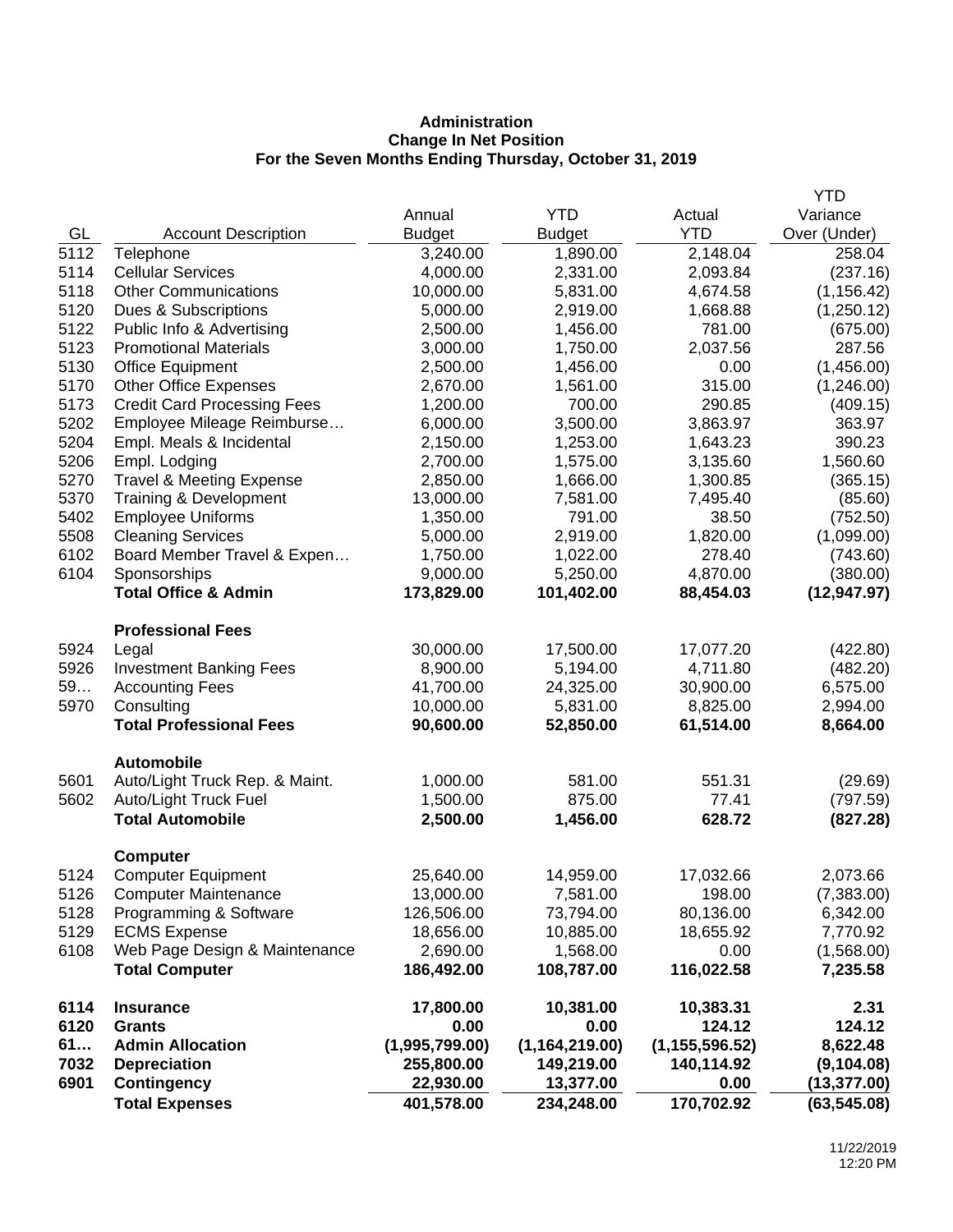# **Administration Change In Net Position For the Seven Months Ending Thursday, October 31, 2019**

|    | <b>Change in Net Position</b> | 122.522.00    | 71,470.00     | 186,820.64 | 115,350.64   |
|----|-------------------------------|---------------|---------------|------------|--------------|
| GL | <b>Account Description</b>    | <b>Budget</b> | <b>Budget</b> | YTD        | Over (Under) |
|    |                               | Annual        | YTD           | Actual     | Variance     |
|    |                               |               |               |            | YTD          |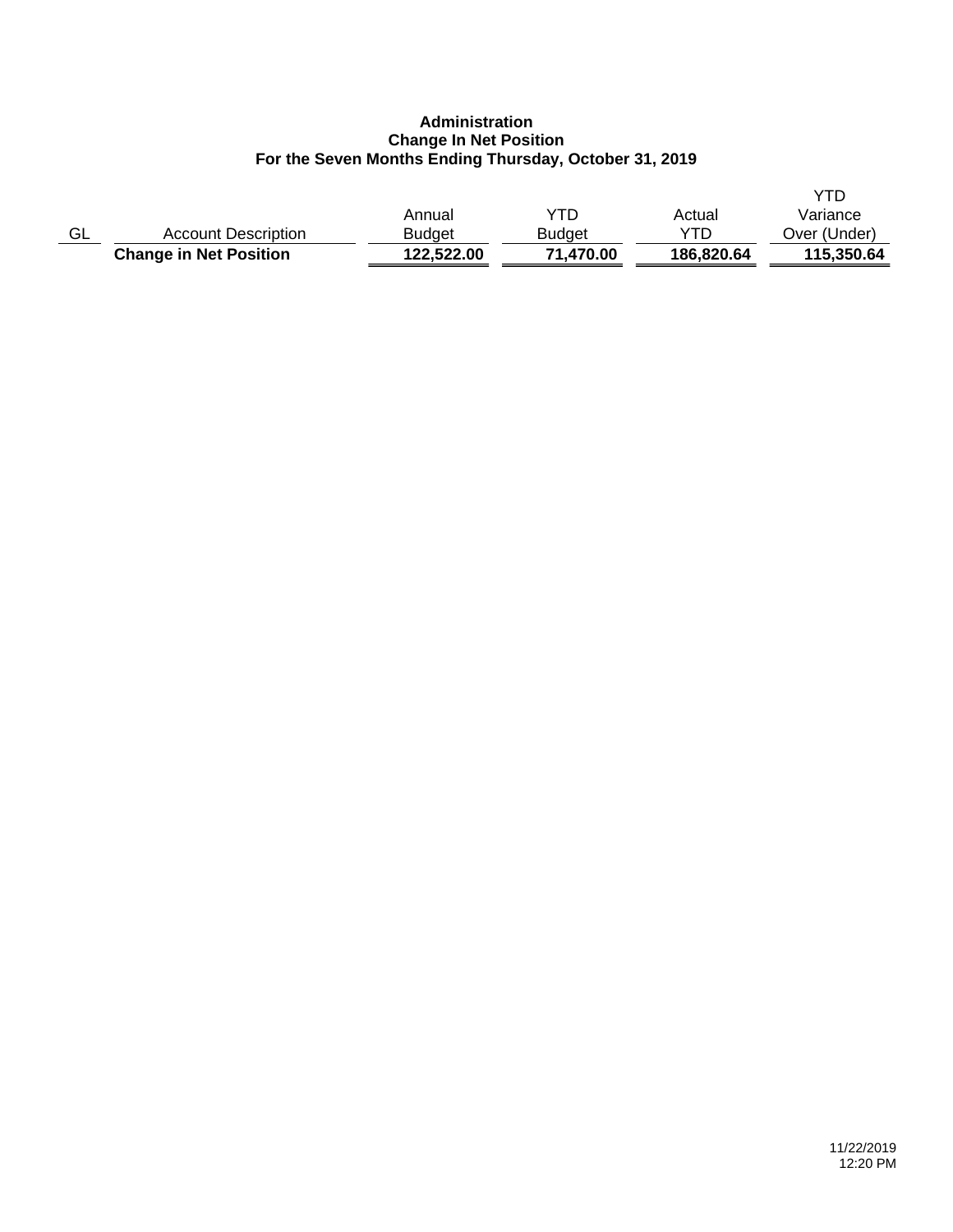|      |                                           |                |                |                | YTD           |
|------|-------------------------------------------|----------------|----------------|----------------|---------------|
|      |                                           | Annual         | <b>YTD</b>     | Actual         | Variance      |
| GL   | <b>Account Description</b>                | <b>Budget</b>  | <b>Budget</b>  | <b>YTD</b>     | Over (Under)  |
|      | <b>Customer Billings</b>                  |                |                |                |               |
| 4001 | <b>Customer Billings</b>                  | \$7,331,188.00 | \$4,276,524.00 | \$4,586,208.78 | \$309,684.78  |
| 4006 | Replacement Reserve Tip Inco              | 537,188.00     | 313,362.00     | 329,225.07     | 15,863.07     |
| 4008 | Closure Reserve Tip Income                | 477,500.00     | 278,544.00     | 292,644.50     | 14,100.50     |
| 4012 | Capital Reserve Tip Income                | 477,500.00     | 278,544.00     | 292,644.50     | 14,100.50     |
| 4013 | Landfill Gas Tip Income                   | 477,500.00     | 278,544.00     | 292,644.50     | 14,100.50     |
|      | <b>Total Customer Billings</b>            | 9,300,876.00   | 5,425,518.00   | 5,793,367.35   | 367,849.35    |
|      | <b>Grant Revenue</b>                      |                |                |                |               |
| 4183 | <b>NY State Grants</b>                    | 120,000.00     | 70,000.00      | 0.00           | (70,000.00)   |
|      | <b>Total Grant Revenue</b>                | 120,000.00     | 70,000.00      | 0.00           | (70,000.00)   |
|      | <b>Other Income</b>                       |                |                |                |               |
| 4164 | Miscellaneous                             | 15,000.00      | 8,750.00       | 27,606.00      | 18,856.00     |
| 4166 | <b>LFGTE Revenue</b>                      | 582,330.00     | 339,696.00     | 419,338.84     | 79,642.84     |
|      | <b>Total Other Income</b>                 | 597,330.00     | 348,446.00     | 446,944.84     | 98,498.84     |
| 4201 | <b>Gain on Sale of Assets</b>             | 15,000.00      | 8,750.00       | 42,900.00      | 34,150.00     |
|      | <b>Interest Income</b>                    |                |                |                |               |
| 41   | <b>Trustee Interest</b>                   | 147,140.00     | 85,834.00      | 211,379.51     | 125,545.51    |
| 4108 | Reserve Interest                          | 116,222.00     | 67,795.00      | 65,179.94      | (2,615.06)    |
| 4116 | Replace Reserve Interest Income           | 124,514.00     | 72,632.00      | 74,548.74      | 1,916.74      |
| 4118 | <b>Closure Reserve Interest Income</b>    | 188,360.00     | 109,879.00     | 110,994.77     | 1,115.77      |
| 4119 | Post Close Interest Income                | 142,096.00     | 82,887.00      | 97,294.41      | 14,407.41     |
| 4120 | Wetlands Mitigation Interest Inc          | 41,092.00      | 23,968.00      | 24,114.78      | 146.78        |
| 42   | Mark to Market Adjustment                 | 0.00           | 0.00           | 352,244.28     | 352,244.28    |
|      | <b>Total Interest Income</b>              | 759,424.00     | 442,995.00     | 935,756.43     | 492,761.43    |
|      | <b>Total Income</b>                       | 10,792,630.00  | 6,295,709.00   | 7,218,968.62   | 923,259.62    |
|      | <b>Salaries</b>                           |                |                |                |               |
| 50   | <b>Engineering Wages</b>                  | 101,488.00     | 59,199.00      | 24,999.86      | (34, 199.14)  |
| 50   | <b>Technology Wages</b>                   | 0.00           | 0.00           | 721.45         | 721.45        |
| 50   | <b>MMF Wages</b>                          | 1,495,022.00   | 872,095.00     | 799,885.81     | (72, 209.19)  |
| 50   | Overtime Wages                            | 35,438.00      | 20,671.00      | 8,260.54       | (12, 410.46)  |
| 5005 | <b>On-Call Stipend</b>                    | 7,800.00       | 4,550.00       | 4,350.00       | (200.00)      |
|      | <b>Total Salaries</b>                     | 1,639,748.00   | 956,515.00     | 838,217.66     | (118, 297.34) |
|      | <b>Fringe Benefits</b>                    |                |                |                |               |
| 50   | <b>FICA Expense</b>                       | 125,397.00     | 73,150.00      | 59,776.30      | (13, 373.70)  |
| 50   | <b>Pension Expense</b>                    | 230,211.00     | 134,288.00     | 111,543.37     | (22, 744.63)  |
| 50   | <b>Health Insurance</b>                   | 248,331.00     | 144,858.00     | 128,643.04     | (16, 214.96)  |
| 50   | <b>Workers Comp</b>                       | 113,726.00     | 66,339.00      | 64,054.47      | (2, 284.53)   |
| 50   | <b>Disability Insurance</b>               | 1,168.00       | 679.00         | 681.31         | 2.31          |
| 50   | Post Retire Overhead                      | 156,547.00     | 91,322.00      | 85,168.35      | (6, 153.65)   |
| 5054 | <b>Employee Physicals &amp; Screening</b> | 8,000.00       | 4,669.00       | 3,195.95       | (1,473.05)    |
|      | <b>Total Fringe Benefits</b>              | 883,380.00     | 515,305.00     | 453,062.79     | (62, 242.21)  |
|      |                                           |                |                |                | 11/22/2019    |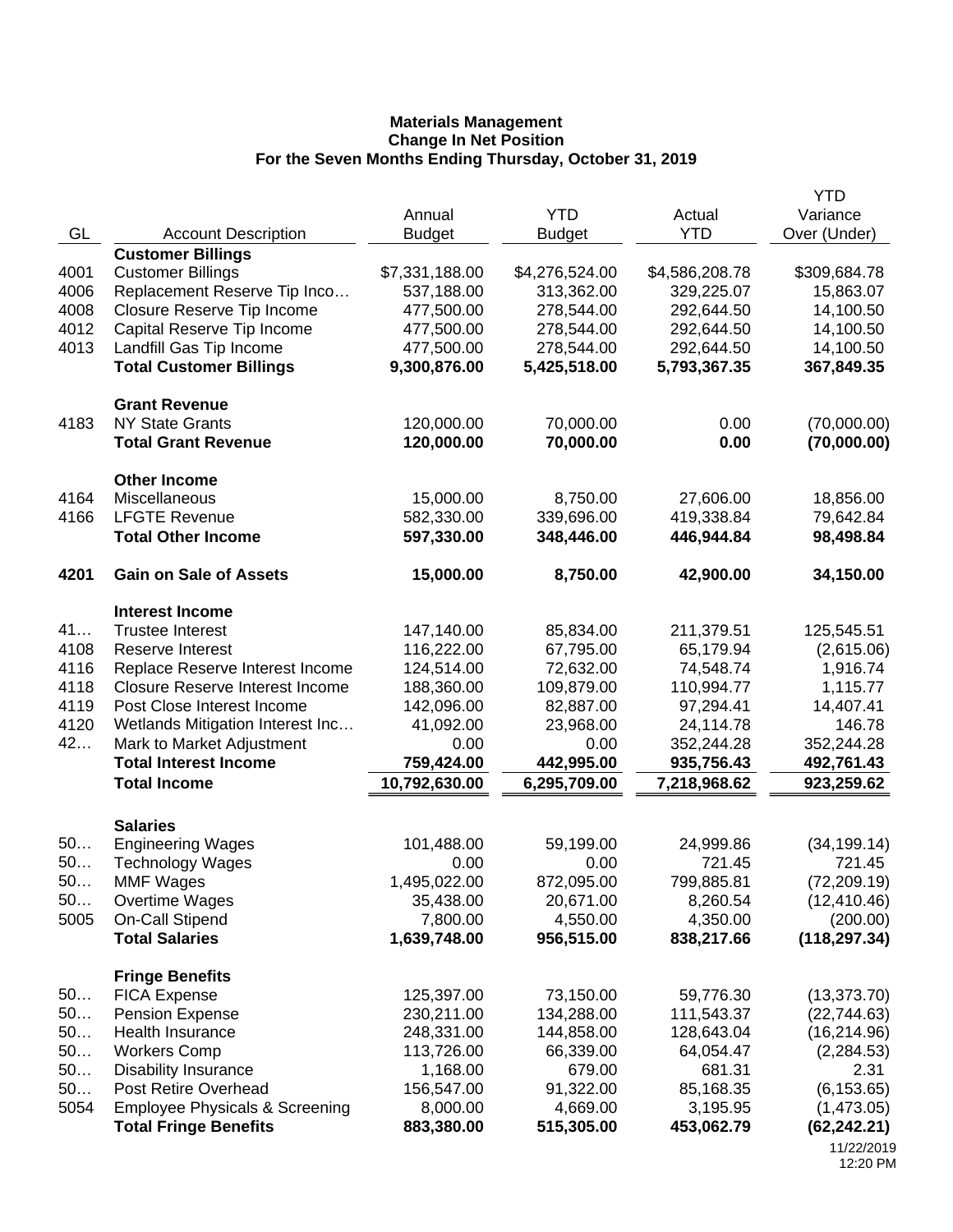|              |                                        |               |               |            | YTD          |
|--------------|----------------------------------------|---------------|---------------|------------|--------------|
|              |                                        | Annual        | <b>YTD</b>    | Actual     | Variance     |
| GL           | <b>Account Description</b>             | <b>Budget</b> | <b>Budget</b> | <b>YTD</b> | Over (Under) |
|              |                                        |               |               |            |              |
|              | <b>Operations &amp; Maintenance</b>    |               |               |            |              |
| 5062         | Third Party Temporary - O&M            | 36,000.00     | 21,000.00     | 33,916.08  | 12,916.08    |
| 5403         | <b>Safety Equipment &amp; Supplies</b> | 14,000.00     | 8,169.00      | 5,630.46   | (2,538.54)   |
| 5702         | Large Parts                            | 95,000.00     | 55,419.00     | 47,027.72  | (8,391.28)   |
| 5703         | <b>Small Equipment</b>                 | 30,000.00     | 17,500.00     | 9,518.48   | (7,981.52)   |
| 5704         | <b>O&amp;M Supplies</b>                | 20,000.00     | 11,669.00     | 8,141.86   | (3,527.14)   |
| 5708         | <b>Fuels</b>                           | 248,000.00    | 144,669.00    | 132,375.01 | (12, 293.99) |
| 5710         | Lubricants                             | 20,000.00     | 11,669.00     | 5,087.39   | (6,581.61)   |
| 5712         | Purchased Maintenance & Repair         | 90,000.00     | 52,497.69     | 65,804.43  | 13,306.74    |
| 5716         | <b>Equipment Rental</b>                | 10,000.00     | 5,831.00      | 6,329.10   | 498.10       |
| 5718         |                                        | 46,000.00     | 26,831.00     |            | 2,465.96     |
| 5770         | <b>Tires</b>                           |               |               | 29,296.96  |              |
|              | Other Tool, Equip & O&M<br>Chemicals   | 2,500.00      | 1,456.00      | 1,666.66   | 210.66       |
| 5815         |                                        | 20,000.00     | 11,669.00     | 5,125.46   | (6, 543.54)  |
| 5820         | <b>LFG Maintenance</b>                 | 75,000.00     | 43,750.00     | 28,154.12  | (15, 595.88) |
| 5932         | <b>Monitoring &amp; Testing</b>        | 115,600.00    | 67,431.00     | 57,085.73  | (10, 345.27) |
| 6008         | <b>Contract Hauling</b>                | 27,500.00     | 16,044.00     | 6,032.50   | (10, 011.50) |
|              | Total O & M                            | 849,600.00    | 495,604.69    | 441,191.96 | (54, 412.73) |
|              |                                        |               |               |            |              |
|              | <b>Recycling Transfer Station</b>      |               |               |            |              |
| 50           | <b>Material Reprocessing Wages</b>     | 86,757.00     | 50,610.00     | 0.00       | (50,610.00)  |
| 50           | <b>FICA Expense</b>                    | 6,637.00      | 3,871.00      | 0.00       | (3,871.00)   |
| 50           | <b>Pension Expense</b>                 | 8,068.00      | 4,704.00      | 0.00       | (4,704.00)   |
| 50           | Health Insurance                       | 23,120.00     | 13,489.00     | 0.00       | (13, 489.00) |
| 50           | <b>Workers Comp</b>                    | 9,552.00      | 5,572.00      | 0.00       | (5,572.00)   |
| 50           | <b>Disability Insurance</b>            | 49.00         | 28.00         | 0.00       | (28.00)      |
| 50           | Post Retire Overhead                   | 11,040.00     | 6,440.00      | 0.00       | (6,440.00)   |
| 6300         | RTS -Safety Equipment & Sup            | 1,350.00      | 791.00        | 1,254.05   | 463.05       |
| 6305         | RTS - Large Parts                      | 7,500.00      | 4,375.00      | 164.30     | (4,210.70)   |
| 6310         | RTS - Small Equipment                  | 4,005.00      | 2,338.00      | 0.00       | (2,338.00)   |
| 6315         | RTS - O&M Supplies                     | 14,000.00     | 8,169.00      | 5,231.63   | (2,937.37)   |
| 6320         | RTS - Fuels                            | 3,500.00      | 2,044.00      | 889.49     | (1, 154.51)  |
| 6325         | RTS - Purchased Maintenance            | 7,500.00      | 4,375.00      | 515.29     | (3,859.71)   |
| 6330         | RTS - Contract Hauling                 | 160,000.00    | 93,335.69     | 0.00       | (93, 335.69) |
| 6335         | RTS - Office Supplies                  | 250.00        | 147.00        | 128.62     | (18.38)      |
| 6340         | <b>RTS - Cellular Services</b>         | 1,020.00      | 595.00        | 0.00       | (595.00)     |
| 6345         | RTS - Other Communications             | 2,400.00      | 1,400.00      | 0.00       | (1,400.00)   |
| 6350         | RTS - Office Equipment Mainte          | 500.00        | 294.00        | 0.00       | (294.00)     |
| 6355         | RTS - Employee Mileage Reim            | 150.00        | 91.00         | 0.00       | (91.00)      |
| 6360         | RTS - Employee Uniforms                | 150.00        | 91.00         | 0.00       | (91.00)      |
| 6365         | RTS - Gas & Electric                   | 5,000.00      | 2,919.00      | 969.46     | (1,949.54)   |
| 6370         | RTS - Propane                          | 2,500.00      | 1,456.00      | 0.00       | (1,456.00)   |
| 6375         | RTS - Building Supplies                | 1,000.00      | 581.00        | 245.53     | (335.47)     |
| 6380         | RTS - Site Supplies                    | 1,000.00      | 581.00        | 703.70     | 122.70       |
| 6385         | RTS - Building Maintenance &           | 1,500.00      | 875.00        | 484.31     | (390.69)     |
|              | RTS - Site Maintenance & Repair        |               |               |            |              |
| 6390<br>6395 | RTS - Auto/Light Truck Rep. &          | 4,000.00      | 2,331.00      | 691.54     | (1,639.46)   |
|              |                                        | 2,000.00      | 1,169.00      | 450.00     | (719.00)     |
|              |                                        |               |               |            |              |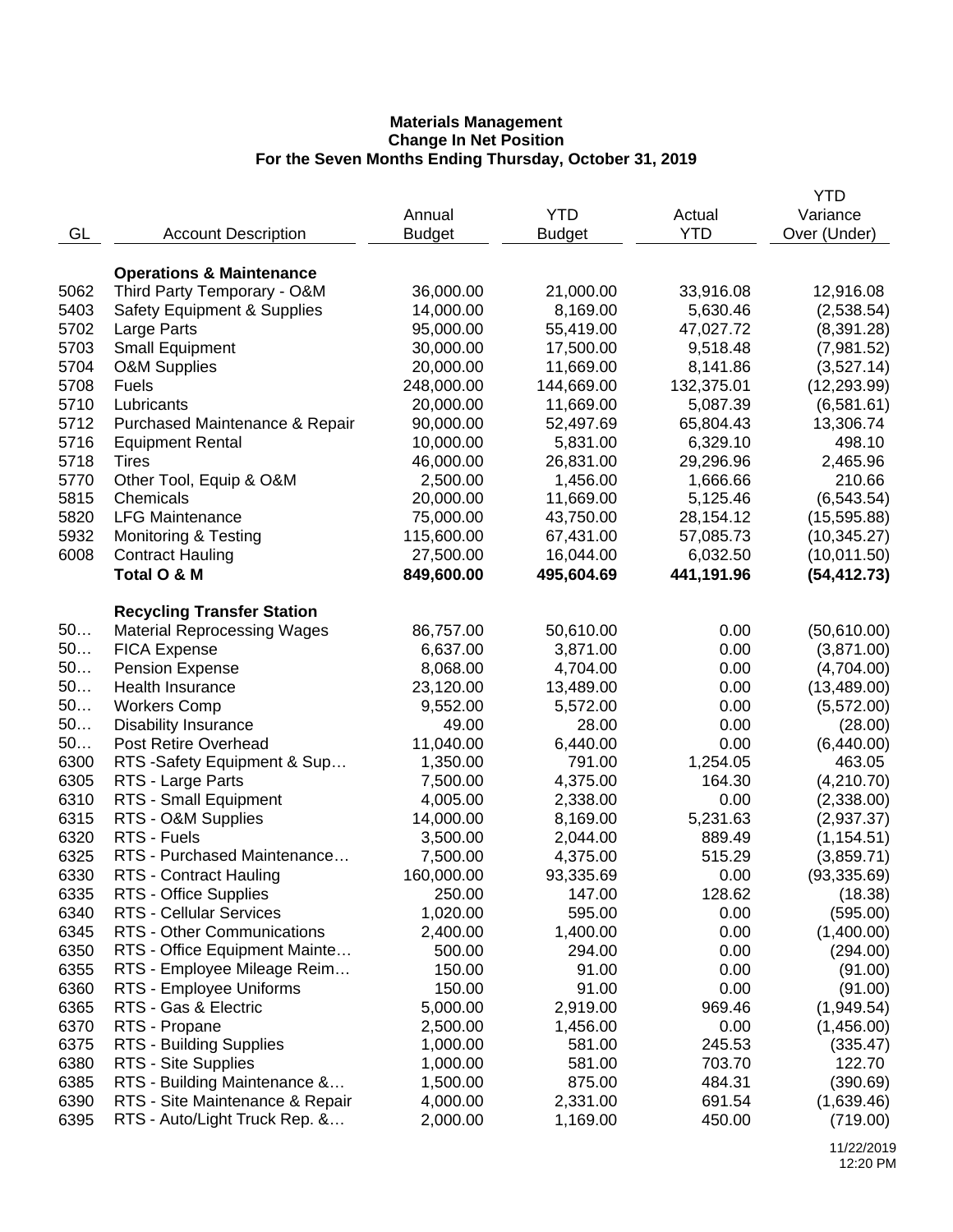|      |                                          |               |               |            | <b>YTD</b>    |
|------|------------------------------------------|---------------|---------------|------------|---------------|
|      |                                          | Annual        | <b>YTD</b>    | Actual     | Variance      |
| GL   | <b>Account Description</b>               | <b>Budget</b> | <b>Budget</b> | <b>YTD</b> | Over (Under)  |
| 6400 | RTS - Auto/Light Truck Fuel              | 1,500.00      | 875.00        | 0.00       | (875.00)      |
| 6410 | RTS - Programming & Software             | 5,000.00      | 2,919.00      | 0.00       | (2,919.00)    |
|      | <b>Total Recycling Transfer Stati</b>    | 371,048.00    | 216,465.69    | 11,727.92  | (204, 737.77) |
|      | <b>Waste Diversion</b>                   |               |               |            |               |
| 5125 | <b>Promotional Materials - RRR</b>       | 75,000.00     | 43,750.00     | 18,058.93  | (25,691.07)   |
| 6009 | <b>Household Hazardous Waste</b>         | 70,000.00     | 40,831.00     | 63,967.75  | 23,136.75     |
| 6011 | Recycling Incentive                      | 67,755.00     | 39,522.00     | 36,202.35  | (3,319.65)    |
| 6012 | Recycling Incentive-County Ca            | 600,000.00    | 350,000.00    | 0.00       | (350,000.00)  |
| 6013 | <b>CRT Recycling</b>                     | 115,000.00    | 67,081.00     | 60,580.35  | (6,500.65)    |
| 6015 | Ag Plastics Recycling                    | 5,000.00      | 2,914.31      | 0.00       | (2,914.31)    |
| 6017 | <b>Book Debinding</b>                    | 7,500.00      | 4,375.00      | 1,571.89   | (2,803.11)    |
| 6018 | <b>Mattress Recycling - All Counties</b> | 150,000.00    | 87,502.31     | 106,632.00 | 19,129.69     |
| 6020 | <b>Waste Audit</b>                       | 35,000.00     | 20,419.00     | 0.00       | (20, 419.00)  |
| 6021 | <b>Regional Tire Recycling</b>           | 45,000.00     | 26,250.00     | 17,194.80  | (9,055.20)    |
|      | <b>Total Waste Diversion</b>             | 1,170,255.00  | 682,644.62    | 304,208.07 | (378, 436.55) |
| 6002 | <b>Sewage Treatment</b>                  | 398,443.00    | 232,428.00    | 220,314.38 | (12, 113.62)  |
| 60   | <b>Closure &amp; Post Closure Care</b>   | 807,956.00    | 471,310.00    | 658,817.34 | 187,507.34    |
| 6006 | <b>Host Community Benefits</b>           | 813,373.00    | 474,467.00    | 494,569.21 | 20,102.21     |
| 6007 | <b>LFGTE Revenue Sharing</b>             | 10,000.00     | 5,831.00      | 0.00       | (5,831.00)    |
|      | <b>Office &amp; Administrative</b>       |               |               |            |               |
| 5053 | Misc Employee Costs                      | 1,000.00      | 581.00        | 160.58     | (420.42)      |
| 5104 | <b>Office Supplies</b>                   | 5,000.00      | 2,919.00      | 830.26     | (2,088.74)    |
| 5112 | Telephone                                | 7,640.00      | 4,459.00      | 4,019.35   | (439.65)      |
| 5114 | <b>Cellular Services</b>                 | 9,100.00      | 5,306.00      | 3,485.09   | (1,820.91)    |
| 5120 | Dues & Subscriptions                     | 3,000.00      | 1,750.00      | 358.99     | (1,391.01)    |
| 5122 | Public Info & Advertising                | 2,500.00      | 1,456.00      | 1,333.72   | (122.28)      |
| 5123 | <b>Promotional Materials</b>             | 8,000.00      | 4,669.00      | 5,037.79   | 368.79        |
| 5130 | <b>Office Equipment</b>                  | 1,000.00      | 581.00        | 210.67     | (370.33)      |
| 5132 | <b>Office Equip Maintenance</b>          | 1,200.00      | 700.00        | 0.00       | (700.00)      |
| 5202 | Employee Mileage Reimburse               | 5,000.00      | 2,919.00      | 642.87     | (2,276.13)    |
| 5204 | Empl. Meals & Incidental                 | 1,800.00      | 1,050.00      | 0.00       | (1,050.00)    |
| 5206 | Empl. Lodging                            | 4,800.00      | 2,800.00      | 1,071.00   | (1,729.00)    |
| 5270 | <b>Travel &amp; Meeting Expense</b>      | 750.00        | 441.00        | 0.00       | (441.00)      |
| 5312 | <b>Continuing Education</b>              | 3,000.00      | 1,750.00      | 0.00       | (1,750.00)    |
| 5370 | Training & Development                   | 8,000.00      | 4,669.00      | 1,880.46   | (2,788.54)    |
| 5402 | <b>Employee Uniforms</b>                 | 20,100.00     | 11,725.00     | 7,276.96   | (4,448.04)    |
| 5508 | <b>Cleaning Services</b>                 | 10,000.00     | 5,831.00      | 4,300.00   | (1,531.00)    |
| 6210 | <b>Trustee Fees</b>                      | 8,500.00      | 4,956.00      | 0.00       | (4,956.00)    |
|      | <b>Total Office &amp; Admin</b>          | 100,390.00    | 58,562.00     | 30,607.74  | (27, 954.26)  |
|      | <b>Utilities</b>                         |               |               |            |               |
| 5802 | Gas & Electric                           | 40,000.00     | 23,331.00     | 18,093.43  | (5,237.57)    |
| 5803 | Propane                                  | 25,000.00     | 14,581.00     | 3,295.29   | (11, 285.71)  |
|      | <b>Total Utilities</b>                   | 65,000.00     | 37,912.00     | 21,388.72  | (16, 523.28)  |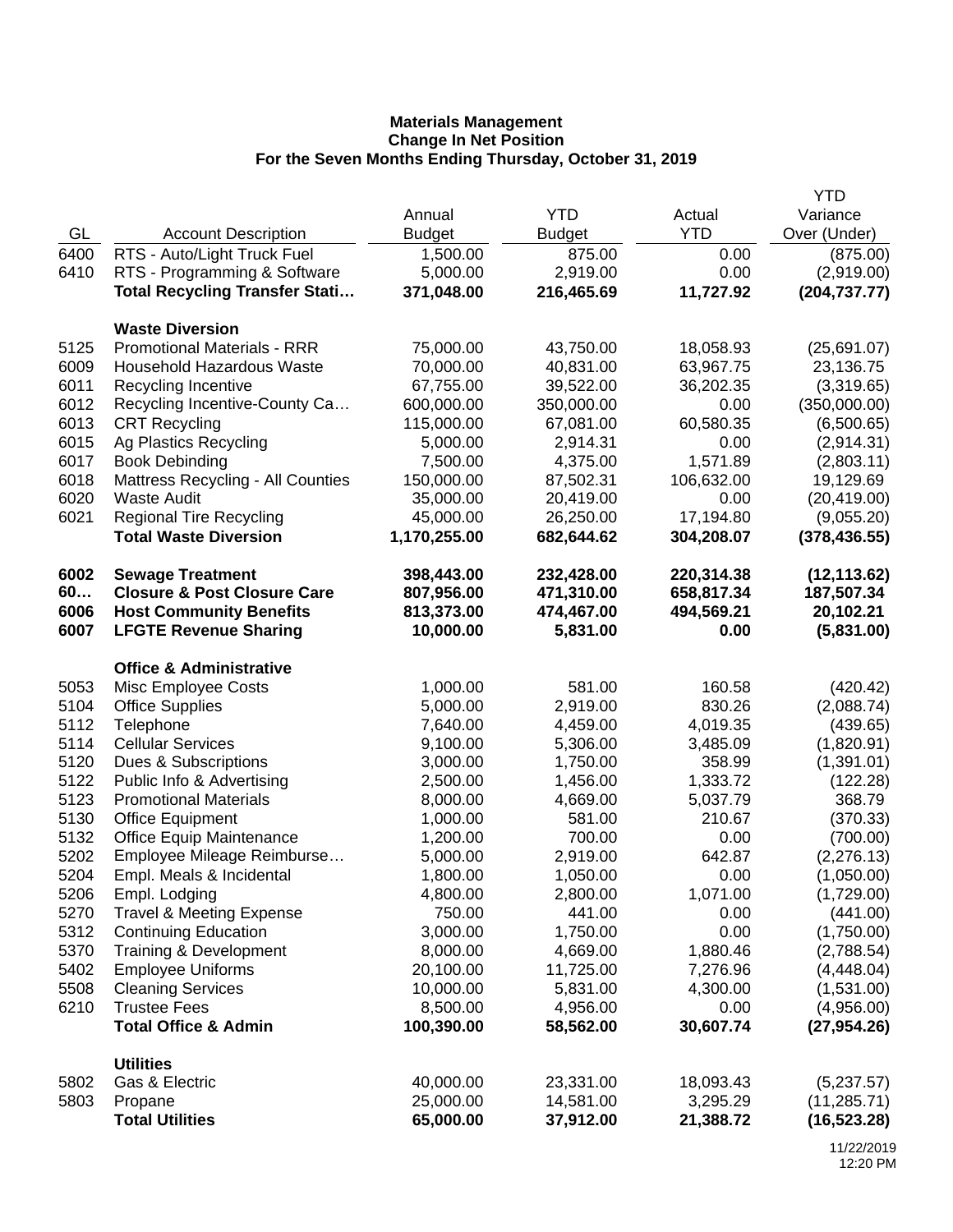|      |                                          |                |                  |                      | <b>YTD</b>    |
|------|------------------------------------------|----------------|------------------|----------------------|---------------|
|      |                                          | Annual         | <b>YTD</b>       | Actual<br><b>YTD</b> | Variance      |
| GL   | <b>Account Description</b>               | <b>Budget</b>  | <b>Budget</b>    |                      | Over (Under)  |
|      | <b>Materials &amp; Supplies</b>          |                |                  |                      |               |
| 5806 | <b>Building Supplies</b>                 | 7,000.00       | 4,081.00         | 2,182.04             | (1,898.96)    |
| 5810 | <b>Site Supplies</b>                     | 20,000.00      | 11,664.31        | 9,978.55             | (1,685.76)    |
| 5824 | Sand, Gravel & Stone                     | 200,000.00     | 116,669.00       | 167,195.29           | 50,526.29     |
| 5826 | Seed & Mulch                             | 30,000.00      | 17,500.00        | 27,262.90            | 9,762.90      |
|      | <b>Total Materials &amp; Supplies</b>    | 257,000.00     | 149,914.31       | 206,618.78           | 56,704.47     |
|      | <b>Professional Fees</b>                 |                |                  |                      |               |
| 5924 | Legal                                    | 5,500.00       | 3,206.00         | 375.00               | (2,831.00)    |
| 5926 | <b>Investment Banking Fees</b>           | 18,034.00      | 10,521.00        | 7,422.31             | (3,098.69)    |
| 5970 | Consulting                               | 3,500.00       | 2,044.00         | 90.00                | (1,954.00)    |
|      | <b>Total Professional Fees</b>           | 27,034.00      | 15,771.00        | 7,887.31             | (7,883.69)    |
|      | <b>Repairs &amp; Maintenance</b>         |                |                  |                      |               |
| 5804 | <b>Building Maintenance &amp; Repair</b> | 25,000.00      | 14,581.00        | 3,283.99             | (11, 297.01)  |
|      | <b>Total Repairs &amp; Maintenance</b>   | 25,000.00      | 14,581.00        | 3,283.99             | (11, 297.01)  |
|      | <b>Automobile</b>                        |                |                  |                      |               |
| 5603 | Auto/Light Truck Rental/Lease            | 23,400.00      | 13,650.00        | 15,871.92            | 2,221.92      |
|      | <b>Total Automobile</b>                  | 23,400.00      | 13,650.00        | 15,871.92            | 2,221.92      |
|      | Computer                                 |                |                  |                      |               |
| 5124 | <b>Computer Equipment</b>                | 8,300.00       | 4,844.00         | 5,131.54             | 287.54        |
| 5128 | Programming & Software                   | 5,000.00       | 2,919.00         | 0.00                 | (2,919.00)    |
|      | <b>Total Computer</b>                    | 13,300.00      | 7,763.00         | 5,131.54             | (2,631.46)    |
| 6114 | <b>Insurance</b>                         | 146,000.00     | 85,169.00        | 85,166.69            | (2.31)        |
| 61   | <b>Admin Allocation</b>                  | 769,515.00     | 448,882.00       | 445,482.47           | (3, 399.53)   |
| 61   | <b>Engineering Allocation</b>            | 32,073.00      | 18,711.00        | 11,616.88            | (7,094.12)    |
| 6208 | <b>NYS Administrative Assessm</b>        | 51,703.00      | 30,163.00        | 0.00                 | (30, 163.00)  |
| 7032 | <b>Depreciation</b>                      | 4,162,900.00   | 2,428,356.00     | 2,280,286.98         | (148,069.02)  |
| 6202 | <b>Interest Expense</b>                  | 580,297.00     | 338,506.00       | 221,836.92           | (116, 669.08) |
| 7170 | <b>Bond Issuance Costs</b>               | 130,000.00     | 75,831.00        | 128,847.57           | 53,016.57     |
| 6901 | <b>Contingency</b>                       | 30,000.00      | 17,500.00        | 0.00                 | (17,500.00)   |
|      | <b>Total Expenses</b>                    | 13,357,415.00  | 7,791,842.31     | 6,886,136.84         | (905, 705.47) |
|      | <b>Change in Net Position</b>            | (2,564,785.00) | (1, 496, 133.31) | 332,831.78           | 1,828,965.09  |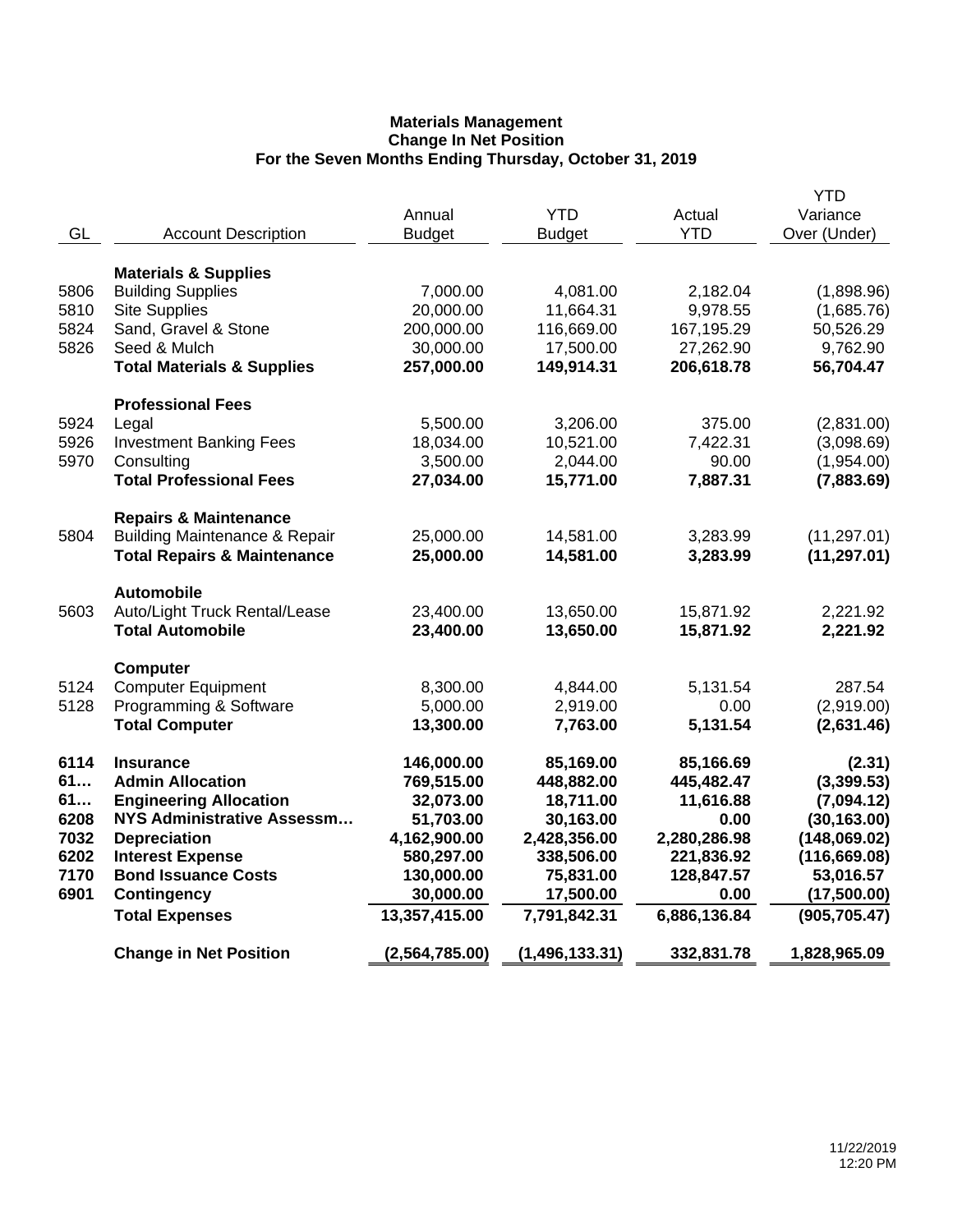# **Telecommunications Change In Net Position For the Seven Months Ending Thursday, October 31, 2019**

| GL       | <b>Account Description</b>                                         | Annual<br><b>Budget</b> | <b>YTD</b><br><b>Budget</b> | Actual<br><b>YTD</b>   | <b>YTD</b><br>Variance<br>Over (Under) |
|----------|--------------------------------------------------------------------|-------------------------|-----------------------------|------------------------|----------------------------------------|
|          | <b>Customer Billings</b>                                           |                         |                             |                        |                                        |
| 4001     | <b>Customer Billings</b>                                           | \$5,782,654.00          | \$3,373,216.00              | \$3,405,653.56         | \$32,437.56                            |
| 4004     | Dark Fiber Billings                                                | 414,444.00              | 241,759.00                  | 348,455.38             | 106,696.38                             |
|          | <b>Total Customer Billings</b>                                     | 6,197,098.00            | 3,614,975.00                | 3,754,108.94           | 139,133.94                             |
|          | <b>Other Income</b>                                                |                         |                             |                        |                                        |
| 4164     | Miscellaneous<br><b>Total Other Income</b>                         | 47,050.00<br>47,050.00  | 27,447.00<br>27,447.00      | 27,440.44<br>27,440.44 | (6.56)<br>(6.56)                       |
|          | <b>Interest Income</b>                                             |                         |                             |                        |                                        |
| 4102     | Investment Interest Income                                         | 2,915.00                | 1,701.00                    | 17,855.25              | 16,154.25                              |
| 4108     | Reserve Interest                                                   | 160,193.00              | 93,443.00                   | 143,337.80             | 49,894.80                              |
| 42       | Mark to Market Adjustment                                          | 0.00                    | 0.00                        | 114,296.26             | 114,296.26                             |
|          | <b>Total Interest Income</b>                                       | 163,108.00              | 95,144.00                   | 275,489.31             | 180,345.31                             |
|          | <b>Total Income</b>                                                | 6,407,256.00            | 3,737,566.00                | 4,057,038.69           | 319,472.69                             |
|          | <b>Salaries</b>                                                    |                         |                             |                        |                                        |
| 50       | <b>Engineering Wages</b>                                           | 37,944.00               | 22,134.00                   | 15,048.27              | (7,085.73)                             |
| 50       | <b>Technology Wages</b>                                            | 1,159,837.00            | 676,571.00                  | 657,416.75             | (19, 154.25)                           |
| 50       | <b>MMF Wages</b>                                                   | 0.00                    | 0.00                        | 66.78                  | 66.78                                  |
| 50       | Overtime Wages                                                     | 2,350.00                | 1,372.00                    | 2,075.75               | 703.75                                 |
|          | <b>Total Salaries</b>                                              | 1,200,131.00            | 700,077.00                  | 674,607.55             | (25, 469.45)                           |
|          | <b>Fringe Benefits</b>                                             |                         |                             |                        |                                        |
| 50       | <b>FICA Expense</b>                                                | 91,631.00               | 53,452.00                   | 49,770.47              | (3,681.53)                             |
| 50       | <b>Pension Expense</b>                                             | 174,617.00              | 101,857.00                  | 88,013.58              | (13, 843.42)                           |
| 50       | Health Insurance                                                   | 111,155.00              | 64,841.00                   | 46,906.69              | (17, 934.31)                           |
| 50       | <b>Workers Comp</b>                                                | 2,900.00                | 1,694.00                    | 1,355.17               | (338.83)                               |
| 50<br>50 | <b>Disability Insurance</b><br>Post Retire Overhead                | 429.00<br>72,036.00     | 252.00                      | 250.25                 | (1.75)<br>16.17                        |
| 5054     | <b>Employee Physicals &amp; Screening</b>                          | 500.00                  | 42,021.00<br>294.00         | 42,037.17<br>271.25    | (22.75)                                |
|          | <b>Total Fringe Benefits</b>                                       | 453,268.00              | 264,411.00                  | 228,604.58             | (35,806.42)                            |
|          |                                                                    |                         |                             |                        |                                        |
| 5062     | <b>Operations &amp; Maintenance</b><br>Third Party Temporary - O&M | 5,500.00                | 3,206.00                    | 0.00                   | (3,206.00)                             |
| 5133     | Equipment Maintenance Contr                                        | 325,000.00              | 189,581.00                  | 256,347.94             | 66,766.94                              |
| 5134     | <b>Maintenance Contracts</b>                                       | 175,000.00              | 102,081.00                  | 53,443.57              | (48, 637.43)                           |
| 5135     | <b>Underground Locating</b>                                        | 95,000.00               | 55,419.00                   | 30,461.43              | (24, 957.57)                           |
| 5403     | <b>Safety Equipment &amp; Supplies</b>                             | 900.00                  | 525.00                      | 244.00                 | (281.00)                               |
| 5704     | <b>O&amp;M Supplies</b>                                            | 4,500.00                | 2,625.00                    | 4,380.70               | 1,755.70                               |
| 5712     | Purchased Maintenance & Repair                                     | 45,000.00               | 26,250.00                   | 15,159.64              | (11,090.36)                            |
| 5720     | <b>Offnet Circuit Lease</b>                                        | 600,000.00              | 350,000.00                  | 327,453.18             | (22, 546.82)                           |
| 5770     | Other Tool, Equip & O&M                                            | 8,000.00                | 4,669.00                    | 5,424.71               | 755.71                                 |
| 5830     | Collo Expense                                                      | 185,000.00              | 107,919.00                  | 88,369.74              | (19, 549.26)                           |
| 5834     | Permitting                                                         | 3,000.00                | 1,750.00                    | 269.00                 | (1,481.00)                             |
| 5836     | Pole Attachment Fees                                               | 314,479.00              | 183,449.00                  | 161,733.93             | (21, 715.07)                           |
| 5838     | <b>Conduit Lease</b>                                               | 24,696.00               | 14,406.00                   | 10,361.32              | (4,044.68)                             |
|          |                                                                    |                         |                             |                        | 11/22/2019<br>12:20 PM                 |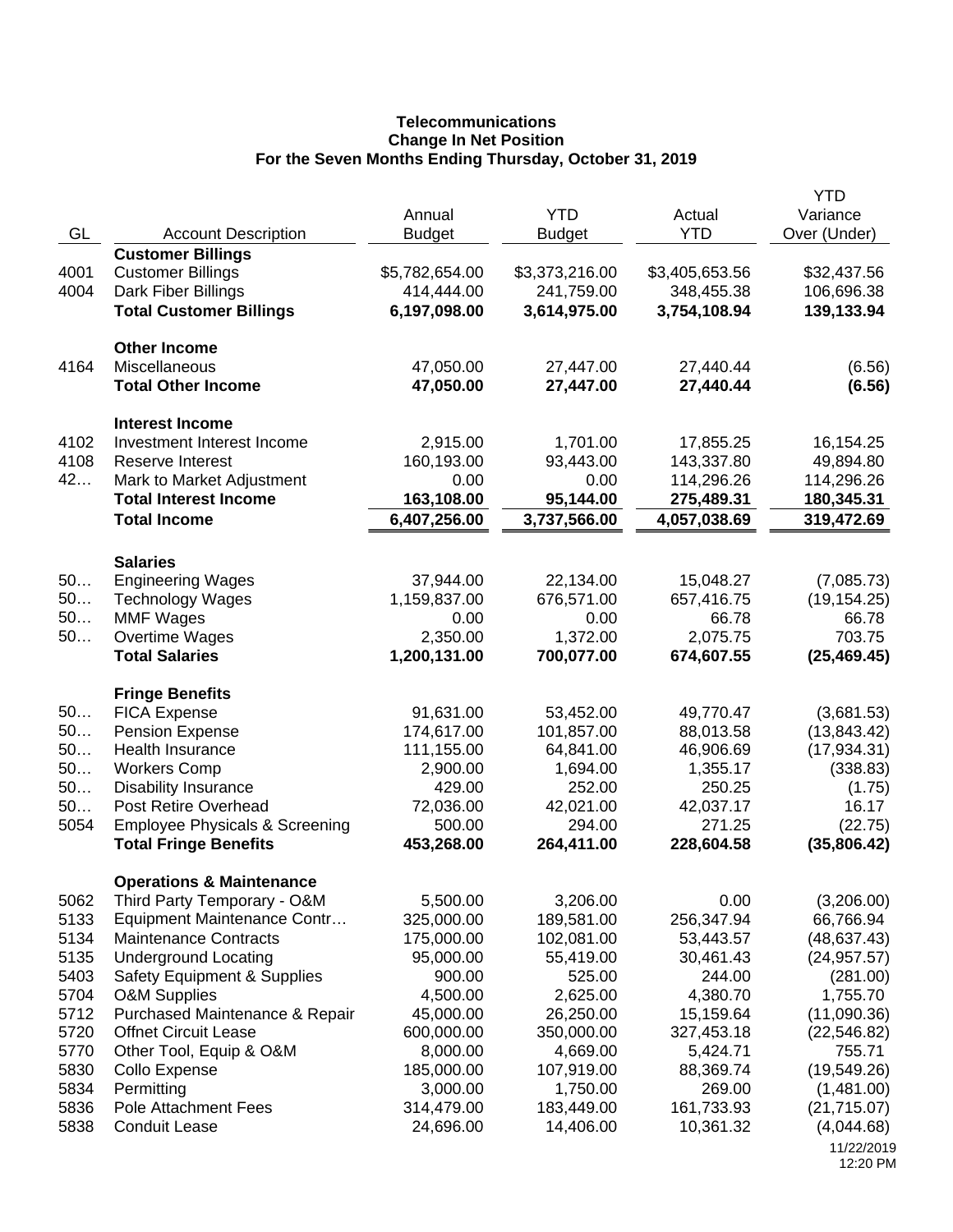# **Telecommunications Change In Net Position For the Seven Months Ending Thursday, October 31, 2019**

|      |                                     |               |               |            | <b>YTD</b>   |
|------|-------------------------------------|---------------|---------------|------------|--------------|
|      |                                     | Annual        | <b>YTD</b>    | Actual     | Variance     |
| GL   | <b>Account Description</b>          | <b>Budget</b> | <b>Budget</b> | <b>YTD</b> | Over (Under) |
|      | Total O & M                         | 1,786,075.00  | 1,041,880.00  | 953,649.16 | (88, 230.84) |
|      |                                     |               |               |            |              |
|      | <b>Office &amp; Administrative</b>  |               |               |            |              |
| 5053 | Misc Employee Costs                 | 2,400.00      | 1,400.00      | 906.31     | (493.69)     |
| 5102 | <b>Office Rent</b>                  | 44,279.00     | 25,830.00     | 25,829.44  | (0.56)       |
| 5104 | <b>Office Supplies</b>              | 2,200.00      | 1,281.00      | 994.36     | (286.64)     |
| 5110 | Postage & Shipping                  | 1,000.00      | 581.00        | 211.51     | (369.49)     |
| 5112 | Telephone                           | 12,000.00     | 7,000.00      | 6,002.13   | (997.87)     |
| 5114 | <b>Cellular Services</b>            | 5,700.00      | 3,325.00      | 2,822.13   | (502.87)     |
| 5118 | <b>Other Communications</b>         | 1,600.00      | 931.00        | 776.15     | (154.85)     |
| 5120 | Dues & Subscriptions                | 500.00        | 294.00        | 0.00       | (294.00)     |
| 5122 | Public Info & Advertising           | 2,000.00      | 1,169.00      | 0.00       | (1, 169.00)  |
| 5123 | <b>Promotional Materials</b>        | 5,000.00      | 2,919.00      | 250.00     | (2,669.00)   |
| 5130 | <b>Office Equipment</b>             | 5,000.00      | 2,919.00      | 0.00       | (2,919.00)   |
| 5170 | <b>Other Office Expenses</b>        | 5,000.00      | 2,919.00      | 722.90     | (2, 196.10)  |
| 5172 | <b>Filing Fees</b>                  | 10,000.00     | 5,831.00      | 1,127.55   | (4,703.45)   |
| 5202 | Employee Mileage Reimburse          | 1,962.00      | 1,148.00      | 577.10     | (570.90)     |
| 5204 | Empl. Meals & Incidental            | 9,500.00      | 5,544.00      | 3,412.04   | (2, 131.96)  |
| 5206 | Empl. Lodging                       | 15,850.00     | 9,245.81      | 7,264.34   | (1,981.47)   |
| 5270 | <b>Travel &amp; Meeting Expense</b> | 500.00        | 294.00        | 325.48     | 31.48        |
| 5370 | Training & Development              | 9,300.00      | 5,427.31      | 2,028.86   | (3,398.45)   |
| 5402 | <b>Employee Uniforms</b>            | 1,450.00      | 847.00        | 42.00      | (805.00)     |
| 5570 | <b>Other General Expense</b>        | 1,000.00      | 581.00        | 0.00       | (581.00)     |
|      | <b>Total Office &amp; Admin</b>     | 136,241.00    | 79,486.12     | 53,292.30  | (26, 193.82) |
|      |                                     |               |               |            |              |
|      | <b>Utilities</b>                    |               |               |            |              |
| 5802 | Gas & Electric                      | 4,400.00      | 2,569.00      | 1,792.25   | (776.75)     |
|      | <b>Total Utilities</b>              | 4,400.00      | 2,569.00      | 1,792.25   | (776.75)     |
|      | <b>Professional Fees</b>            |               |               |            |              |
| 5924 | Legal                               | 18,500.00     | 10,794.00     | 6,960.00   | (3,834.00)   |
| 5926 | <b>Investment Banking Fees</b>      | 4,760.00      | 2,779.00      | 2,557.40   | (221.60)     |
| 5970 | Consulting                          | 14,650.00     | 8,545.81      | 6,400.00   | (2, 145.81)  |
|      | <b>Total Professional Fees</b>      | 37,910.00     | 22,118.81     | 15,917.40  | (6, 201.41)  |
|      | <b>Automobile</b>                   |               |               |            |              |
| 5601 | Auto/Light Truck Rep. & Maint.      | 12,000.00     | 7,000.00      | 4,914.73   | (2,085.27)   |
| 5602 | Auto/Light Truck Fuel               | 22,000.00     | 12,831.00     | 11,296.08  | (1,534.92)   |
| 5603 | Auto/Light Truck Rental/Lease       | 47,900.00     | 27,944.00     | 15,711.96  | (12, 232.04) |
| 5605 | Vehicle Ins                         | 11,200.00     | 6,531.00      | 6,533.31   | 2.31         |
|      | <b>Total Automobile</b>             | 93,100.00     | 54,306.00     | 38,456.08  | (15, 849.92) |
|      | <b>Computer</b>                     |               |               |            |              |
| 5124 | <b>Computer Equipment</b>           | 8,000.00      | 4,669.00      | 4,482.06   | (186.94)     |
| 5128 | Programming & Software              | 12,000.00     | 7,000.00      | 10,244.31  | 3,244.31     |
|      | <b>Total Computer</b>               | 20,000.00     | 11,669.00     | 14,726.37  | 3,057.37     |
|      |                                     |               |               |            |              |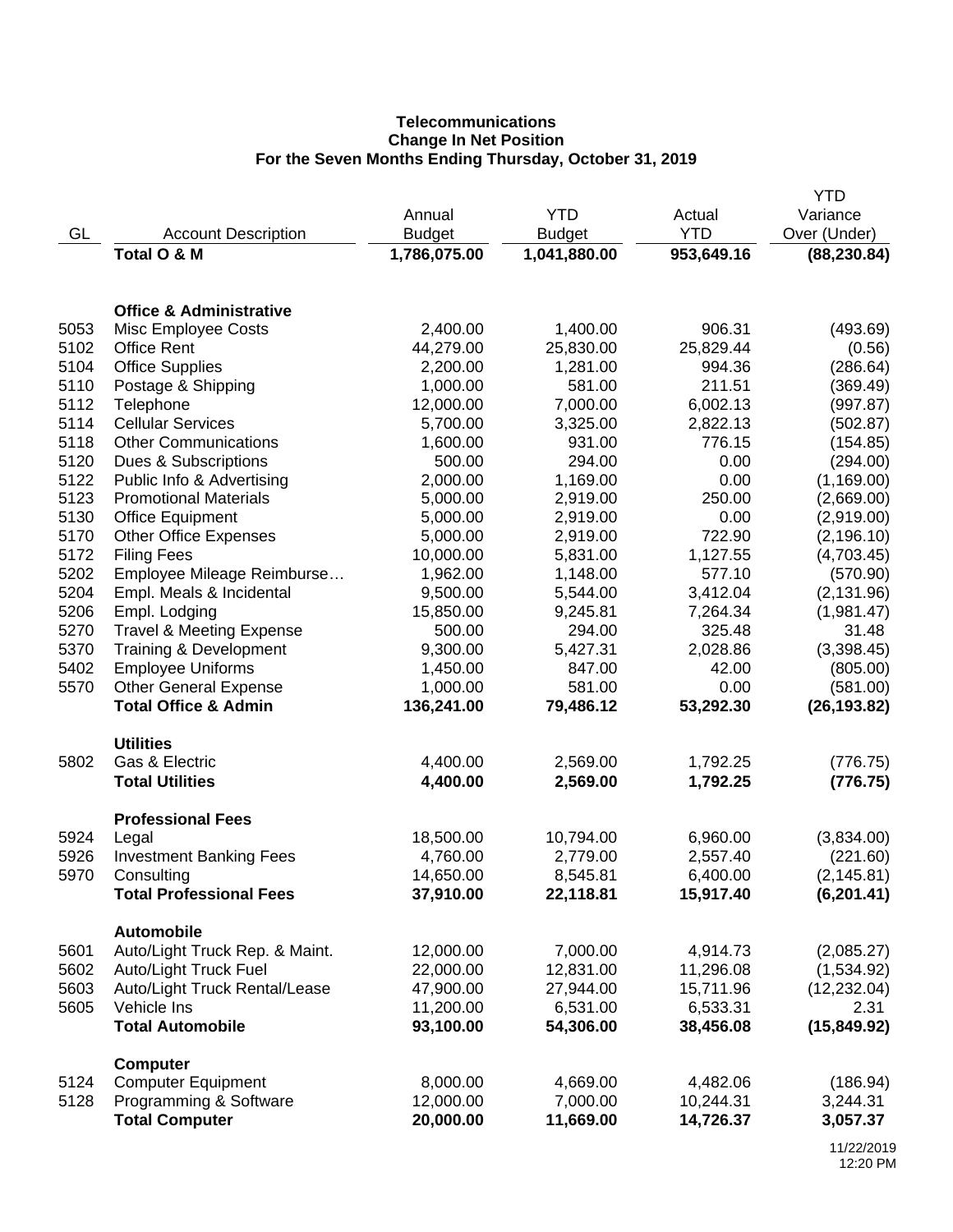# **Telecommunications Change In Net Position For the Seven Months Ending Thursday, October 31, 2019**

|                               |                |                |              | YTD          |
|-------------------------------|----------------|----------------|--------------|--------------|
|                               | Annual         | YTD            | Actual       | Variance     |
| <b>Account Description</b>    | <b>Budget</b>  | <b>Budget</b>  | <b>YTD</b>   | Over (Under) |
| <b>Bad Debt Expense</b>       | 0.00           | 0.00           | 77,932.14    | 77,932.14    |
| <b>Insurance</b>              | 116,300.00     | 67,844.00      | 67,841.69    | (2.31)       |
| <b>Admin Allocation</b>       | 570,964.00     | 333,060.00     | 330,616.17   | (2, 443.83)  |
| <b>Engineering Allocation</b> | 16,959.00      | 9,891.00       | 9,230.60     | (660.40)     |
| NYS Administrative Assessm    | 34,608.00      | 20,188.00      | 0.00         | (20, 188.00) |
| <b>Depreciation</b>           | 3,684,400.00   | 2,149,231.00   | 2,037,783.26 | (111,447.74) |
| <b>Contingency</b>            | 5,000.00       | 2,919.00       | 0.00         | (2,919.00)   |
| <b>Total Expenses</b>         | 8,159,356.00   | 4,759,649.93   | 4,504,449.55 | (255,200.38) |
| <b>Change in Net Position</b> | (1,752,100.00) | (1,022,083.93) | (447,410.86) | 574,673.07   |
|                               |                |                |              |              |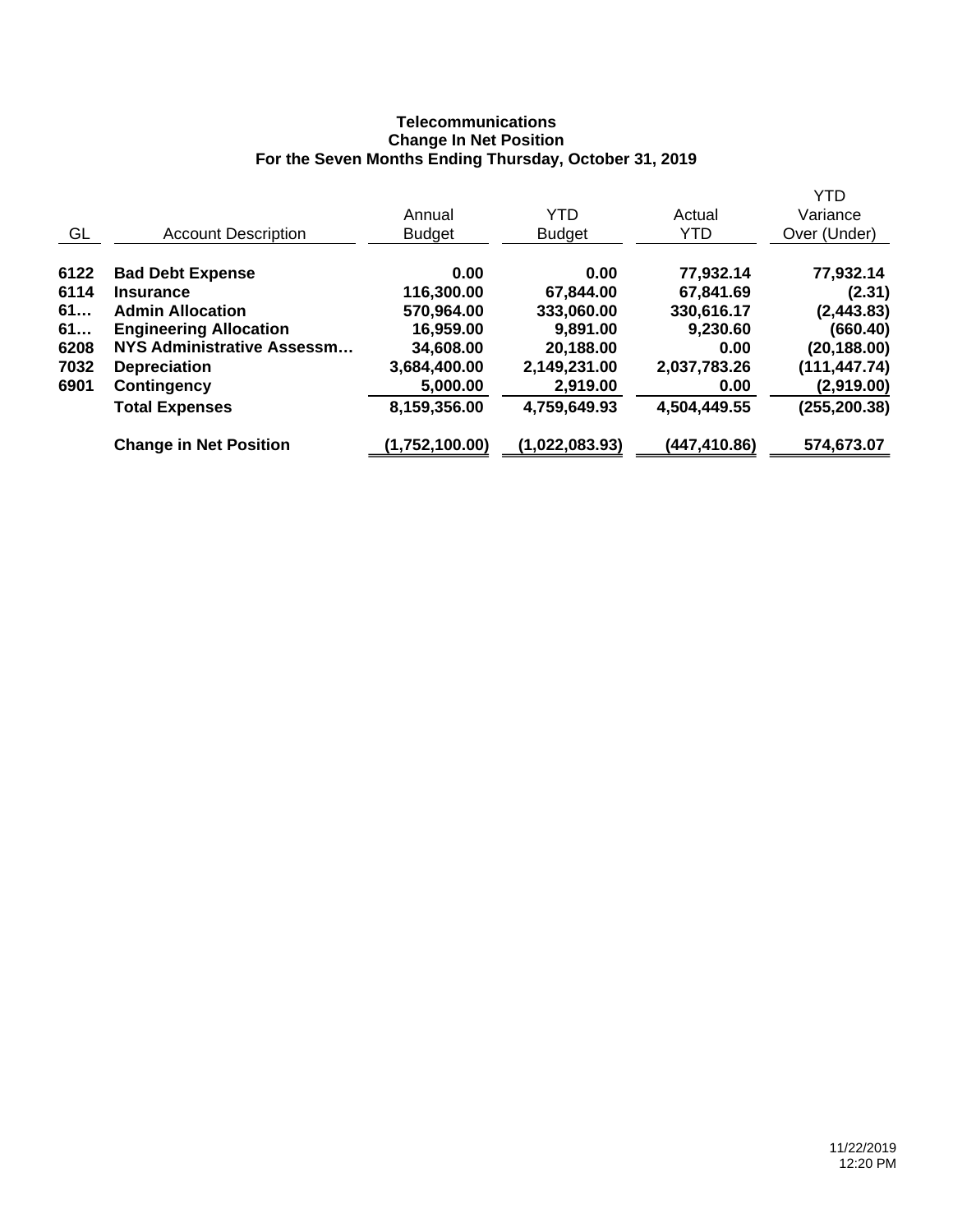### **Water Quality Change In Net Position For the Seven Months Ending Thursday, October 31, 2019**

| GL           | <b>Account Description</b>                    | Annual<br><b>Budget</b> | <b>YTD</b><br><b>Budget</b> | Actual<br><b>YTD</b>   | <b>YTD</b><br>Variance<br>Over (Under) |
|--------------|-----------------------------------------------|-------------------------|-----------------------------|------------------------|----------------------------------------|
|              | <b>Customer Billings</b>                      |                         |                             |                        |                                        |
| 4001         | <b>Customer Billings</b>                      | \$5,306,138.00          | \$3,095,246.00              | \$3,185,821.68         | \$90,575.68                            |
| 4005         | <b>Capital Billings</b>                       | 277,287.00              | 161,749.00                  | 161,751.06             | 2.06                                   |
|              | <b>Total Customer Billings</b>                | 5,583,425.00            | 3,256,995.00                | 3,347,572.74           | 90,577.74                              |
|              | <b>Other Income</b>                           |                         |                             |                        |                                        |
| 4164         | Miscellaneous                                 | 12,501.00               | 7,294.00                    | 7,292.25               | (1.75)                                 |
|              | <b>Total Other Income</b>                     | 12,501.00               | 7,294.00                    | 7,292.25               | (1.75)                                 |
|              | <b>Interest Income</b>                        |                         |                             |                        |                                        |
| 4102         | Investment Interest Income                    | 8,600.00                | 5,019.00                    | 5,147.83               | 128.83                                 |
| 4108         | Reserve Interest                              | 63,600.00               | 37,100.00                   | 33,125.54              | (3,974.46)                             |
| 42           | Mark to Market Adjustment                     | 0.00                    | 0.00                        | 18,983.75              | 18,983.75                              |
|              | <b>Total Interest Income</b>                  | 72,200.00               | 42,119.00                   | 57,257.12              | 15,138.12                              |
|              | <b>Total Income</b>                           | 5,668,126.00            | 3,306,408.00                | 3,412,122.11           | 105,714.11                             |
|              | <b>Salaries</b>                               |                         |                             |                        |                                        |
| 50           | <b>Administrative Wages</b>                   | 0.00                    | 0.00                        | 99.16                  | 99.16                                  |
| 50           | <b>Engineering Wages</b>                      | 75,250.00               | 43,904.00                   | 24,231.58              | (19, 672.42)                           |
| 50           | <b>Technology Wages</b>                       | 0.00                    | 0.00                        | 721.45                 | 721.45                                 |
| 50           | <b>MMF Wages</b>                              | 0.00                    | 0.00                        | 166.95                 | 166.95                                 |
| 50<br>50     | <b>WQ Wages</b>                               | 910,351.00              | 531,041.00                  | 508,327.34             | (22, 713.66)                           |
| 5005         | Overtime Wages<br><b>On-Call Stipend</b>      | 115,362.00<br>18,000.00 | 67,298.00<br>10,500.00      | 68,571.12<br>8,700.00  | 1,273.12<br>(1,800.00)                 |
|              | <b>Total Salaries</b>                         | 1,118,963.00            | 652,743.00                  | 610,817.60             | (41, 925.40)                           |
|              |                                               |                         |                             |                        |                                        |
|              | <b>Fringe Benefits</b>                        |                         |                             |                        |                                        |
| 50<br>50     | <b>FICA Expense</b><br><b>Pension Expense</b> | 85,555.00<br>147,530.00 | 49,917.00<br>86,058.00      | 43,636.17<br>80,802.11 | (6, 280.83)                            |
| 50           | Health Insurance                              | 153,719.00              | 89,670.00                   | 86,049.61              | (5,255.89)<br>(3,620.39)               |
| 50           | <b>Workers Comp</b>                           | 70,100.00               | 40,894.00                   | 42,039.04              | 1,145.04                               |
| 50           | <b>Disability Insurance</b>                   | 600.00                  | 350.00                      | 350.07                 | 0.07                                   |
| 50           | Post Retire Overhead                          | 99,527.00               | 58,065.00                   | 54,880.77              | (3, 184.23)                            |
| 5054         | <b>Employee Physicals &amp; Screening</b>     | 5,500.00                | 3,206.00                    | 0.00                   | (3,206.00)                             |
|              | <b>Total Fringe Benefits</b>                  | 562,531.00              | 328,160.00                  | 307,757.77             | (20, 402.23)                           |
|              | <b>Operations &amp; Maintenance</b>           |                         |                             |                        |                                        |
| 5062         | Third Party Temporary - O&M                   | 7,500.00                | 4,375.00                    | 0.00                   | (4,375.00)                             |
| 5403         | Safety Equipment & Supplies                   | 15,000.00               | 8,750.00                    | 6,728.70               | (2,021.30)                             |
| 5704         | <b>O&amp;M Supplies</b>                       | 500.00                  | 294.00                      | 0.00                   | (294.00)                               |
| 5706         | Shop Tools                                    | 16,540.00               | 9,653.00                    | 1,764.10               | (7,888.90)                             |
| 5770         | Other Tool, Equip & O&M                       | 500.00                  | 294.00                      | 0.00                   | (294.00)                               |
| 5815         | Chemicals                                     | 97,040.00               | 56,609.00                   | 33,948.70              | (22,660.30)                            |
| 5902<br>6010 | Lab Fees<br><b>Cape Vincent Reserve</b>       | 9,100.00<br>700.00      | 5,313.00<br>406.00          | 3,244.00<br>700.00     | (2,069.00)<br>294.00                   |
| 8090         | <b>Purchases for Resale</b>                   | 50,000.00               | 29,169.00                   | 8,311.99               | (20, 857.01)                           |
|              | Total O & M                                   | 196,880.00              | 114,863.00                  | 54,697.49              | (60, 165.51)                           |
|              |                                               |                         |                             |                        | 11/22/2019                             |
|              |                                               |                         |                             |                        | 12:20 PM                               |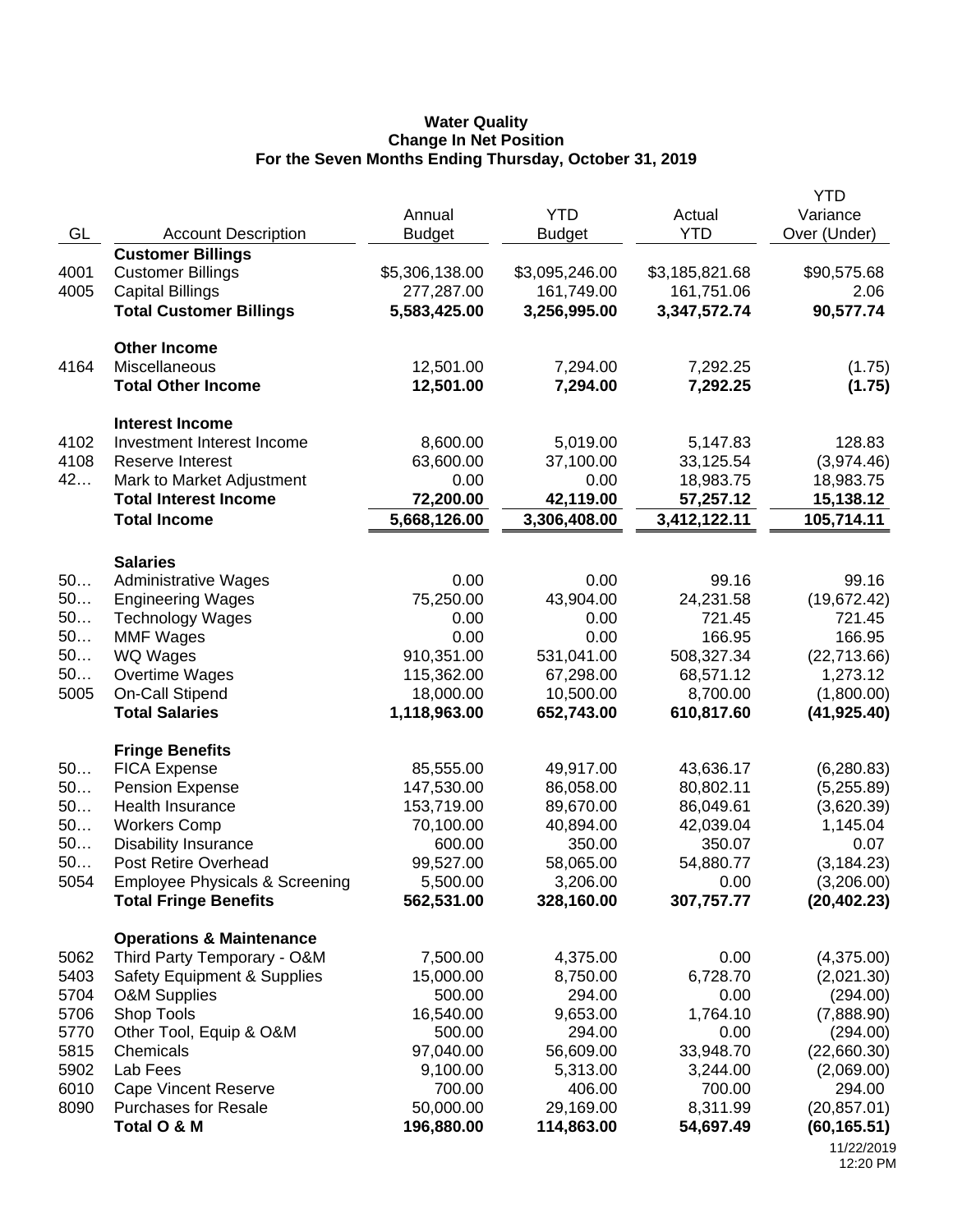## **Water Quality Change In Net Position For the Seven Months Ending Thursday, October 31, 2019**

|      |                                                     |               |               |            | YTD           |
|------|-----------------------------------------------------|---------------|---------------|------------|---------------|
|      |                                                     | Annual        | <b>YTD</b>    | Actual     | Variance      |
| GL   | <b>Account Description</b>                          | <b>Budget</b> | <b>Budget</b> | <b>YTD</b> | Over (Under)  |
|      |                                                     |               |               |            |               |
| 6002 | <b>Sewage Treatment</b>                             | 1,112,520.00  | 648,970.00    | 513,321.17 | (135, 648.83) |
| 6004 | <b>Water Purchases</b>                              | 706,548.00    | 412,160.00    | 329,699.49 | (82, 460.51)  |
|      | <b>Office &amp; Administrative</b>                  |               |               |            |               |
| 5053 | <b>Misc Employee Costs</b>                          | 100.00        | 56.00         | 0.00       | (56.00)       |
| 5104 | <b>Office Supplies</b>                              | 5,500.00      | 3,206.00      | 2,127.65   | (1,078.35)    |
| 5110 | Postage & Shipping                                  | 1,500.00      | 875.00        | 0.00       | (875.00)      |
| 5112 | Telephone                                           | 6,120.00      | 3,570.00      | 5,320.50   | 1,750.50      |
| 5114 | <b>Cellular Services</b>                            | 12,900.00     | 7,525.00      | 5,810.43   | (1,714.57)    |
| 5120 | Dues & Subscriptions                                | 2,000.00      | 1,169.00      | 837.20     | (331.80)      |
| 5122 | Public Info & Advertising                           | 2,750.00      | 1,603.00      | 86.36      | (1,516.64)    |
| 5130 | <b>Office Equipment</b>                             | 1,000.00      | 581.00        | 0.00       | (581.00)      |
| 5202 | Employee Mileage Reimburse                          | 1,700.00      | 987.00        | 0.00       | (987.00)      |
| 5204 | Empl. Meals & Incidental                            | 3,000.00      | 1,750.00      | 243.52     | (1,506.48)    |
| 5206 | Empl. Lodging                                       | 7,000.00      | 4,081.00      | 988.00     | (3,093.00)    |
| 5270 | <b>Travel &amp; Meeting Expense</b>                 | 300.00        | 175.00        | 35.00      | (140.00)      |
| 5312 | <b>Continuing Education</b>                         | 5,000.00      | 2,919.00      | 0.00       | (2,919.00)    |
| 5370 | Training & Development                              | 10,000.00     | 5,831.00      | 2,785.44   | (3,045.56)    |
| 5402 | <b>Employee Uniforms</b>                            | 9,000.00      | 5,250.00      | 1,540.28   | (3,709.72)    |
| 5508 | <b>Cleaning Services</b>                            | 12,000.00     | 7,000.00      | 6,480.00   | (520.00)      |
|      | <b>Total Office &amp; Admin</b>                     | 79,870.00     | 46,578.00     | 26,254.38  | (20, 323.62)  |
|      |                                                     |               |               |            |               |
|      | <b>Utilities</b>                                    |               |               |            |               |
| 5802 | Gas & Electric                                      | 106,000.00    | 61,831.00     | 37,219.63  | (24, 611.37)  |
|      | <b>Total Utilities</b>                              | 106,000.00    | 61,831.00     | 37,219.63  | (24, 611.37)  |
|      | <b>Professional Fees</b>                            |               |               |            |               |
| 5924 |                                                     | 5,000.00      | 2,919.00      | 0.00       | (2,919.00)    |
| 5926 | Legal<br><b>Investment Banking Fees</b>             | 1,903.00      | 1,113.00      | 811.80     | (301.20)      |
|      | <b>Total Professional Fees</b>                      | 6,903.00      |               |            | (3,220.20)    |
|      |                                                     |               | 4,032.00      | 811.80     |               |
|      | <b>Repairs &amp; Maintenance</b>                    |               |               |            |               |
| 5804 | <b>Building Maintenance &amp; Repair</b>            | 35,500.00     | 20,706.00     | 13,252.57  | (7,453.43)    |
| 5808 | Site Maint & Repair                                 | 35,500.00     | 20,706.00     | 21,662.81  | 956.81        |
| 5812 | Pipeline Maintenance                                | 85,000.00     | 49,588.00     | 38,998.65  | (10, 589.35)  |
|      | <b>Total Repairs &amp; Maintenance</b>              | 156,000.00    | 91,000.00     | 73,914.03  | (17,085.97)   |
|      |                                                     |               |               |            |               |
| 5601 | <b>Automobile</b><br>Auto/Light Truck Rep. & Maint. | 19,000.00     | 11,081.00     | 6,137.37   | (4,943.63)    |
| 5602 | Auto/Light Truck Fuel                               | 60,000.00     | 35,000.00     | 21,973.16  | (13,026.84)   |
| 5603 | Auto/Light Truck Rental/Lease                       | 126,300.00    | 73,675.00     | 59,540.94  | (14, 134.06)  |
| 5605 | Vehicle Ins                                         | 30,600.00     | 17,850.00     | 17,850.00  | 0.00          |
|      | <b>Total Automobile</b>                             | 235,900.00    | 137,606.00    | 105,501.47 | (32, 104.53)  |
|      |                                                     |               |               |            |               |
|      | <b>Computer</b>                                     |               |               |            |               |
| 5124 | <b>Computer Equipment</b>                           | 15,600.00     | 9,104.69      | 6,118.28   | (2,986.41)    |
|      |                                                     |               |               |            | 11/22/2010    |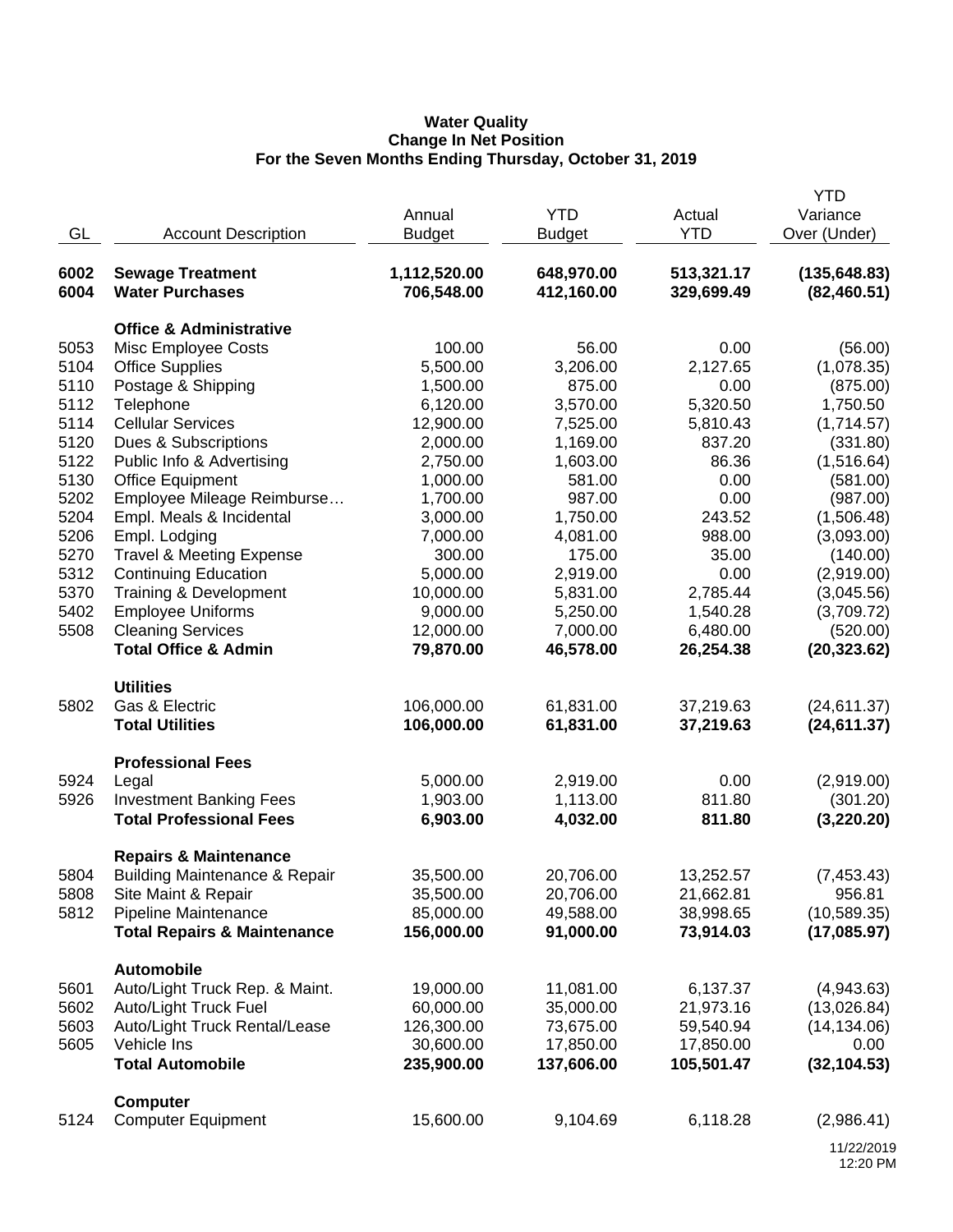## **Water Quality Change In Net Position For the Seven Months Ending Thursday, October 31, 2019**

|      |                               |               |               |              | <b>YTD</b>    |
|------|-------------------------------|---------------|---------------|--------------|---------------|
|      |                               | Annual        | <b>YTD</b>    | Actual       | Variance      |
| GL   | <b>Account Description</b>    | <b>Budget</b> | <b>Budget</b> | YTD          | Over (Under)  |
| 5128 | Programming & Software        | 46,520.00     | 27,134.31     | 38,890.00    | 11,755.69     |
|      | <b>Total Computer</b>         | 62,120.00     | 36,239.00     | 45,008.28    | 8,769.28      |
| 6114 | <b>Insurance</b>              | 82,200.00     | 47,950.00     | 47,950.00    | 0.00          |
| 61   | <b>Admin Allocation</b>       | 457,677.00    | 266,980.00    | 264,978.27   | (2,001.73)    |
| 61   | <b>Engineering Allocation</b> | 42,616.00     | 24,857.00     | 17,023.48    | (7,833.52)    |
| 6208 | NYS Administrative Assessm    | 32,099.00     | 18,725.00     | 0.00         | (18, 725.00)  |
| 7032 | <b>Depreciation</b>           | 667,400.00    | 389,319.00    | 320,599.36   | (68, 719.64)  |
| 7002 | Amortization                  | 24,400.00     | 14,231.00     | 14,213.93    | (17.07)       |
| 6202 | <b>Interest Expense</b>       | 61,902.00     | 36,113.00     | 6,331.50     | (29,781.50)   |
|      | <b>Total Expenses</b>         | 5,712,529.00  | 3,332,357.00  | 2,776,099.65 | (556, 257.35) |
|      | <b>Change in Net Position</b> | (44,403.00)   | (25, 949.00)  | 636,022.46   | 661,971.46    |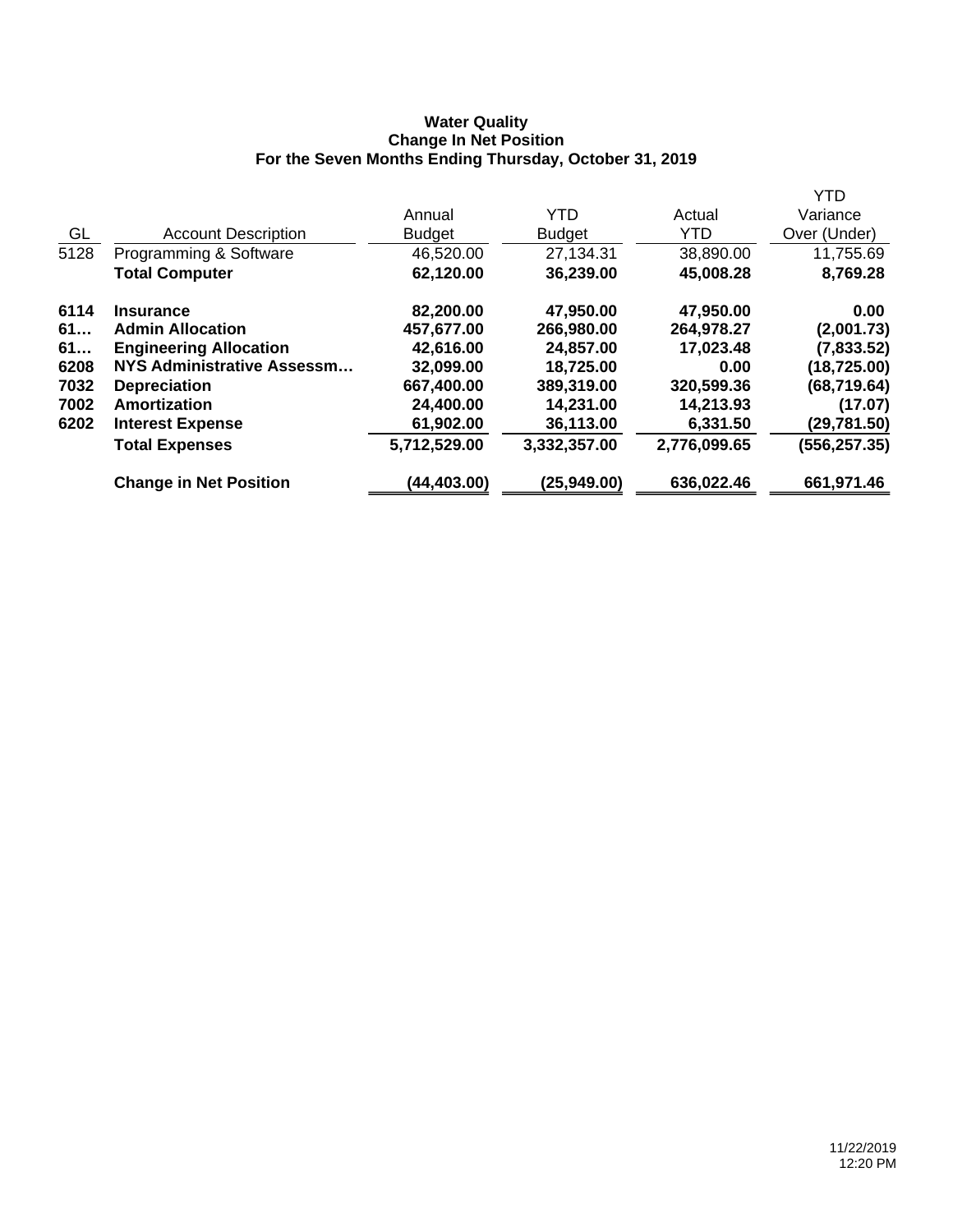### **Army Sewer Change In Net Position For the Seven Months Ending Thursday, October 31, 2019**

|          |                                                                    | Annual                | <b>YTD</b>          | Actual              | <b>YTD</b><br>Variance   |
|----------|--------------------------------------------------------------------|-----------------------|---------------------|---------------------|--------------------------|
| GL       | <b>Account Description</b>                                         | <b>Budget</b>         | <b>Budget</b>       | <b>YTD</b>          | Over (Under)             |
|          | <b>Customer Billings</b>                                           |                       |                     |                     |                          |
| 4001     | <b>Customer Billings</b>                                           | \$2,452,737.00        | \$1,430,765.00      | \$1,489,073.98      | \$58,308.98              |
|          | <b>Total Customer Billings</b>                                     | 2,452,737.00          | 1,430,765.00        | 1,489,073.98        | 58,308.98                |
|          | <b>Other Income</b>                                                |                       |                     |                     |                          |
| 4164     | Miscellaneous                                                      | 12,501.00             | 7,294.00            | 7,292.25            | (1.75)                   |
|          | <b>Total Other Income</b>                                          | 12,501.00             | 7,294.00            | 7,292.25            | (1.75)                   |
|          | <b>Interest Income</b>                                             |                       |                     |                     |                          |
| 4108     | Reserve Interest                                                   | 41,200.00             | 24,031.00           | 21,434.17           | (2,596.83)               |
| 42       | Mark to Market Adjustment                                          | 0.00                  | 0.00                | 12,283.60           | 12,283.60                |
|          | <b>Total Interest Income</b>                                       | 41,200.00             | 24,031.00           | 33,717.77           | 9,686.77                 |
|          | <b>Total Income</b>                                                | 2,506,438.00          | 1,462,090.00        | 1,530,084.00        | 67,994.00                |
|          | <b>Salaries</b>                                                    |                       |                     |                     |                          |
| 50       | <b>Administrative Wages</b>                                        | 0.00                  | 0.00                | 49.58               | 49.58                    |
| 50       | <b>Engineering Wages</b>                                           | 24,726.00             | 14,427.00           | 9,106.21            | (5,320.79)               |
| 50       | <b>Technology Wages</b>                                            | 0.00                  | 0.00                | 360.72              | 360.72                   |
| 50       | <b>MMF Wages</b>                                                   | 0.00                  | 0.00                | 66.78               | 66.78                    |
| 50       | WQ Wages                                                           | 333,081.00            | 194,299.00          | 167,354.10          | (26, 944.90)             |
| 50       | Overtime Wages                                                     | 26,191.00             | 15,281.00           | 17,287.11           | 2,006.11                 |
| 5005     | On-Call Stipend                                                    | 3,840.00              | 2,240.00            | 1,740.00            | (500.00)                 |
|          | <b>Total Salaries</b>                                              | 387,838.00            | 226,247.00          | 195,964.50          | (30, 282.50)             |
|          | <b>Fringe Benefits</b>                                             |                       |                     |                     |                          |
| 50       | <b>FICA Expense</b>                                                | 29,670.00             | 17,311.00           | 14,702.38           | (2,608.62)               |
| 50       | <b>Pension Expense</b>                                             | 51,038.00             | 29,771.00           | 26,752.22           | (3,018.78)               |
| 50       | Health Insurance                                                   | 53,475.00             | 31,192.00           | 29,911.91           | (1,280.09)               |
| 50       | <b>Workers Comp</b>                                                | 24,407.00             | 14,238.00           | 16,393.35           | 2,155.35                 |
| 50<br>50 | <b>Disability Insurance</b><br>Post Retire Overhead                | 210.00                | 126.00<br>20,153.00 | 122.50<br>17,928.21 | (3.50)                   |
| 5054     | <b>Employee Physicals &amp; Screening</b>                          | 34,542.00<br>3,000.00 | 1,750.00            | 0.00                | (2,224.79)<br>(1,750.00) |
|          | <b>Total Fringe Benefits</b>                                       | 196,342.00            | 114,541.00          | 105,810.57          | (8,730.43)               |
|          |                                                                    |                       |                     |                     |                          |
| 5062     | <b>Operations &amp; Maintenance</b><br>Third Party Temporary - O&M |                       | 4,375.00            | 0.00                |                          |
| 5403     | <b>Safety Equipment &amp; Supplies</b>                             | 7,500.00<br>15,000.00 | 8,750.00            | 6,728.70            | (4,375.00)<br>(2,021.30) |
| 5706     | Shop Tools                                                         | 12,000.00             | 7,000.00            | 1,764.10            | (5,235.90)               |
| 5815     | Chemicals                                                          | 94,040.00             | 54,859.00           | 33,148.00           | (21, 711.00)             |
| 5902     | Lab Fees                                                           | 500.00                | 294.00              | 0.00                | (294.00)                 |
|          | Total O & M                                                        | 129,040.00            | 75,278.00           | 41,640.80           | (33, 637.20)             |
| 6002     | <b>Sewage Treatment</b>                                            | 1,112,520.00          | 648,970.00          | 513,321.17          | (135, 648.83)            |
| 6004     | <b>Water Purchases</b>                                             | 3,200.00              | 1,869.00            | 1,436.00            | (433.00)                 |
|          | <b>Office &amp; Administrative</b>                                 |                       |                     |                     |                          |
| 5053     | Misc Employee Costs                                                | 100.00                | 56.00               | 0.00                | (56.00)                  |
|          |                                                                    |                       |                     |                     | 11/22/2019<br>12:20 PM   |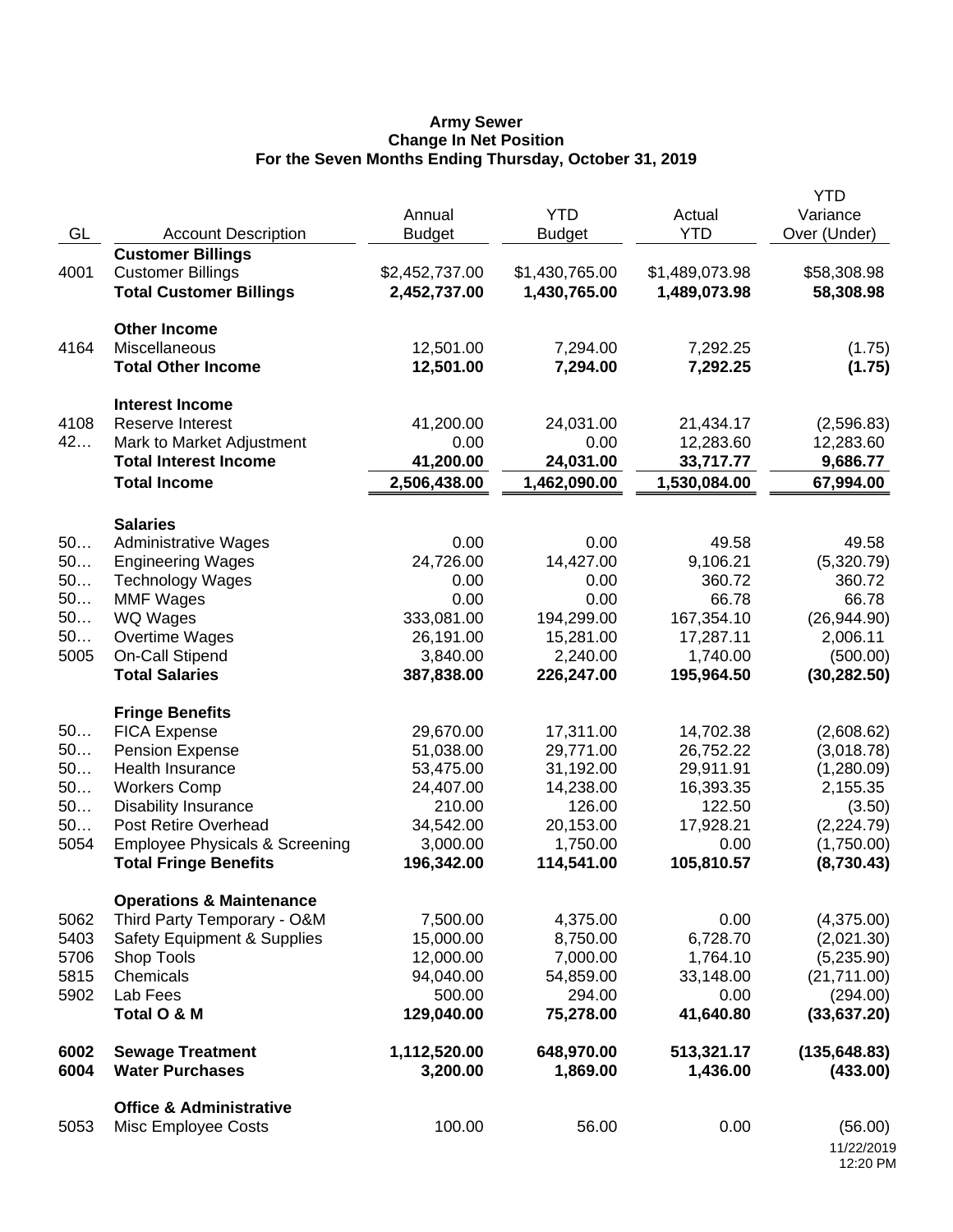### **Army Sewer Change In Net Position For the Seven Months Ending Thursday, October 31, 2019**

|            |                                                             | Annual                  | <b>YTD</b>             | Actual                 | YTD<br>Variance           |
|------------|-------------------------------------------------------------|-------------------------|------------------------|------------------------|---------------------------|
| GL         | <b>Account Description</b>                                  | <b>Budget</b>           | <b>Budget</b>          | <b>YTD</b>             | Over (Under)              |
| 5104       | <b>Office Supplies</b>                                      | 5,500.00                | 3,206.00               | 2,127.65               | (1,078.35)                |
| 5110       | Postage & Shipping                                          | 1,500.00                | 875.00                 | 0.00                   | (875.00)                  |
| 5112       | Telephone                                                   | 6,120.00                | 3,570.00               | 5,320.50               | 1,750.50                  |
| 5114       | <b>Cellular Services</b>                                    | 12,900.00               | 7,525.00               | 5,810.43               | (1,714.57)                |
| 5120       | Dues & Subscriptions                                        | 2,000.00                | 1,169.00               | 837.20                 | (331.80)                  |
| 5122       | Public Info & Advertising                                   | 1,500.00                | 875.00                 | 86.36                  | (788.64)                  |
| 5130       | <b>Office Equipment</b>                                     | 1,000.00                | 581.00                 | 0.00                   | (581.00)                  |
| 5202       | Employee Mileage Reimburse                                  | 1,000.00                | 581.00                 | 0.00                   | (581.00)                  |
| 5204       | Empl. Meals & Incidental                                    | 3,000.00                | 1,750.00               | 243.52                 | (1,506.48)                |
| 5206       | Empl. Lodging                                               | 7,000.00                | 4,081.00               | 988.00                 | (3,093.00)                |
| 5312       | <b>Continuing Education</b>                                 | 5,000.00                | 2,919.00               | 0.00                   | (2,919.00)                |
| 5370       | Training & Development                                      | 10,000.00               | 5,831.00               | 2,785.44               | (3,045.56)                |
| 5402       | <b>Employee Uniforms</b>                                    | 9,000.00                | 5,250.00               | 1,540.28               | (3,709.72)                |
| 5508       | <b>Cleaning Services</b><br><b>Total Office &amp; Admin</b> | 12,000.00<br>77,620.00  | 7,000.00<br>45,269.00  | 6,480.00<br>26,219.38  | (520.00)<br>(19,049.62)   |
|            |                                                             |                         |                        |                        |                           |
|            | <b>Utilities</b>                                            |                         |                        |                        |                           |
| 5802       | Gas & Electric                                              | 59,750.00               | 34,853.00              | 19,750.42              | (15, 102.58)              |
|            | <b>Total Utilities</b>                                      | 59,750.00               | 34,853.00              | 19,750.42              | (15, 102.58)              |
|            |                                                             |                         |                        |                        |                           |
| 5924       | <b>Professional Fees</b><br>Legal                           | 3,000.00                | 1,750.00               | 0.00                   | (1,750.00)                |
| 5926       | <b>Investment Banking Fees</b>                              | 1,158.00                | 679.00                 | 527.67                 | (151.33)                  |
|            | <b>Total Professional Fees</b>                              | 4,158.00                | 2,429.00               | 527.67                 | (1,901.33)                |
|            |                                                             |                         |                        |                        |                           |
|            | <b>Repairs &amp; Maintenance</b>                            |                         |                        |                        |                           |
| 5804       | <b>Building Maintenance &amp; Repair</b>                    | 22,500.00               | 13,125.00              | 11,975.17              | (1, 149.83)               |
| 5808       | Site Maint & Repair                                         | 25,000.00               | 14,581.00              | 17,539.37              | 2,958.37                  |
| 5812       | Pipeline Maintenance                                        | 45,000.00               | 26,250.00              | 15,011.21              | (11, 238.79)              |
|            | <b>Total Repairs &amp; Maintenance</b>                      | 92,500.00               | 53,956.00              | 44,525.75              | (9,430.25)                |
|            | <b>Automobile</b>                                           |                         |                        |                        |                           |
| 5601       | Auto/Light Truck Rep. & Maint.                              | 19,000.00               | 11,081.00              | 6,137.37               | (4,943.63)                |
| 5602       | Auto/Light Truck Fuel                                       | 60,000.00               | 35,000.00              | 21,973.16              | (13,026.84)               |
| 5603       | Auto/Light Truck Rental/Lease                               | 126,300.00              | 73,675.00              | 59,540.94              | (14, 134.06)              |
| 5605       | Vehicle Ins                                                 | 30,600.00               | 17,850.00              | 17,850.00              | 0.00                      |
|            | <b>Total Automobile</b>                                     | 235,900.00              | 137,606.00             | 105,501.47             | (32, 104.53)              |
|            |                                                             |                         |                        |                        |                           |
| 5124       | <b>Computer</b><br><b>Computer Equipment</b>                | 13,900.00               | 8,110.69               | 6,118.28               | (1,992.41)                |
| 5128       | Programming & Software                                      | 24,560.00               | 14,324.31              | 24,460.00              | 10,135.69                 |
|            | <b>Total Computer</b>                                       | 38,460.00               | 22,435.00              | 30,578.28              | 8,143.28                  |
|            |                                                             |                         |                        |                        |                           |
| 6114<br>61 | <b>Insurance</b><br><b>Admin Allocation</b>                 | 37,500.00<br>286,033.00 | 21,875.00              | 21,875.00              | 0.00                      |
| 61         | <b>Engineering Allocation</b>                               | 10,673.00               | 166,852.00<br>6,223.00 | 165,596.99<br>4,857.06 | (1,255.01)<br>(1, 365.94) |
| 6208       | <b>NYS Administrative Assessm</b>                           | 14,700.00               | 8,575.00               | 0.00                   | (8, 575.00)               |
|            |                                                             |                         |                        |                        |                           |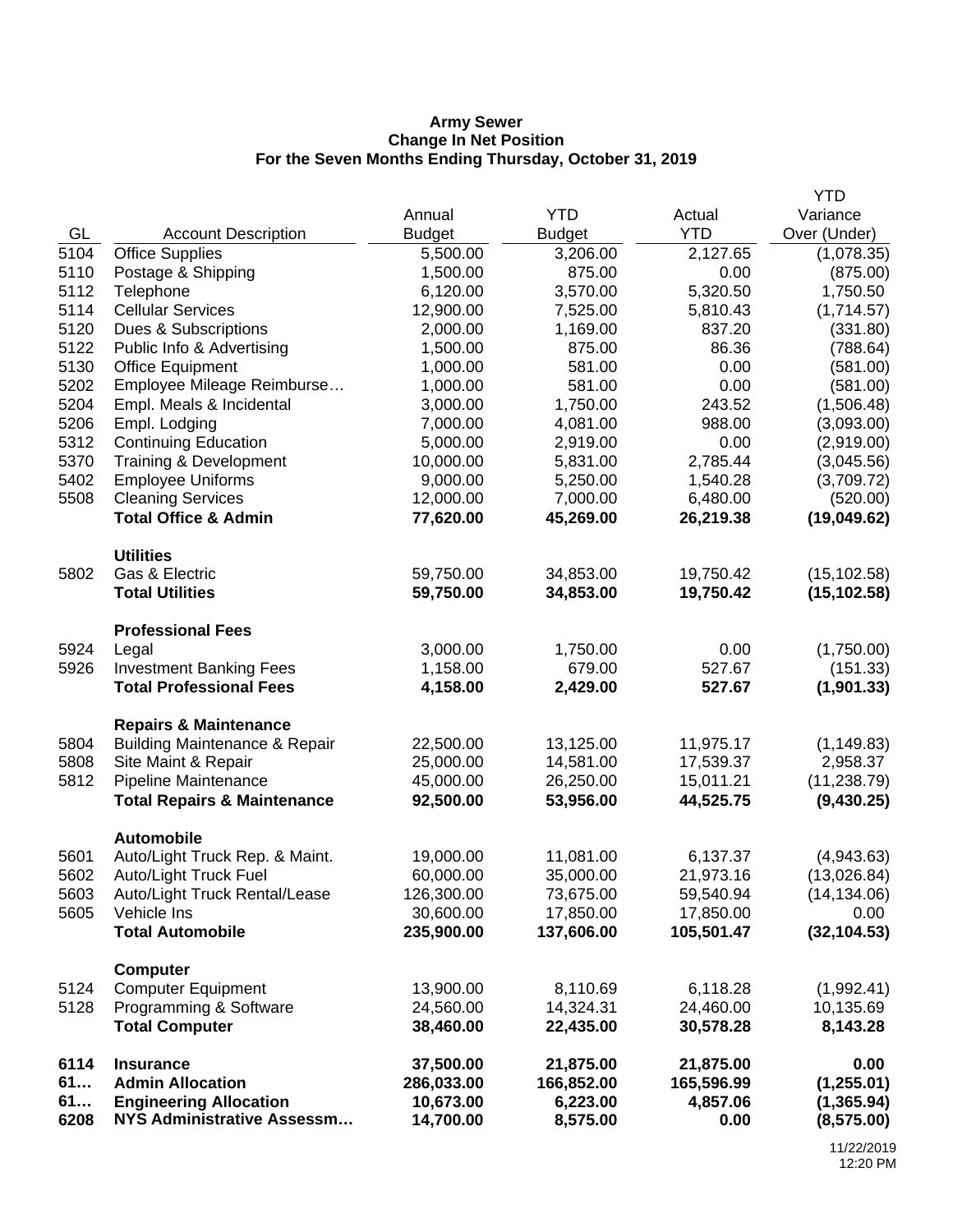#### **Army Sewer Change In Net Position For the Seven Months Ending Thursday, October 31, 2019**

|      |                                 |               |               |              | YTD           |
|------|---------------------------------|---------------|---------------|--------------|---------------|
|      |                                 | Annual        | YTD           | Actual       | Variance      |
| GL   | <b>Account Description</b>      | <b>Budget</b> | <b>Budget</b> | YTD          | Over (Under)  |
| 89   | <b>Water Quality Allocation</b> | (209, 796.00) | (122, 381.00) | (99, 173.15) | 23,207.85     |
| 7032 | <b>Depreciation</b>             | 318,900.00    | 186,025.00    | 153,661.29   | (32, 363.71)  |
|      | <b>Total Expenses</b>           | 2,795,338.00  | 1,630,622.00  | 1,332,093.20 | (298, 528.80) |
|      | <b>Change in Net Position</b>   | (288,900.00)  | (168, 532.00) | 197,990.80   | 366,522.80    |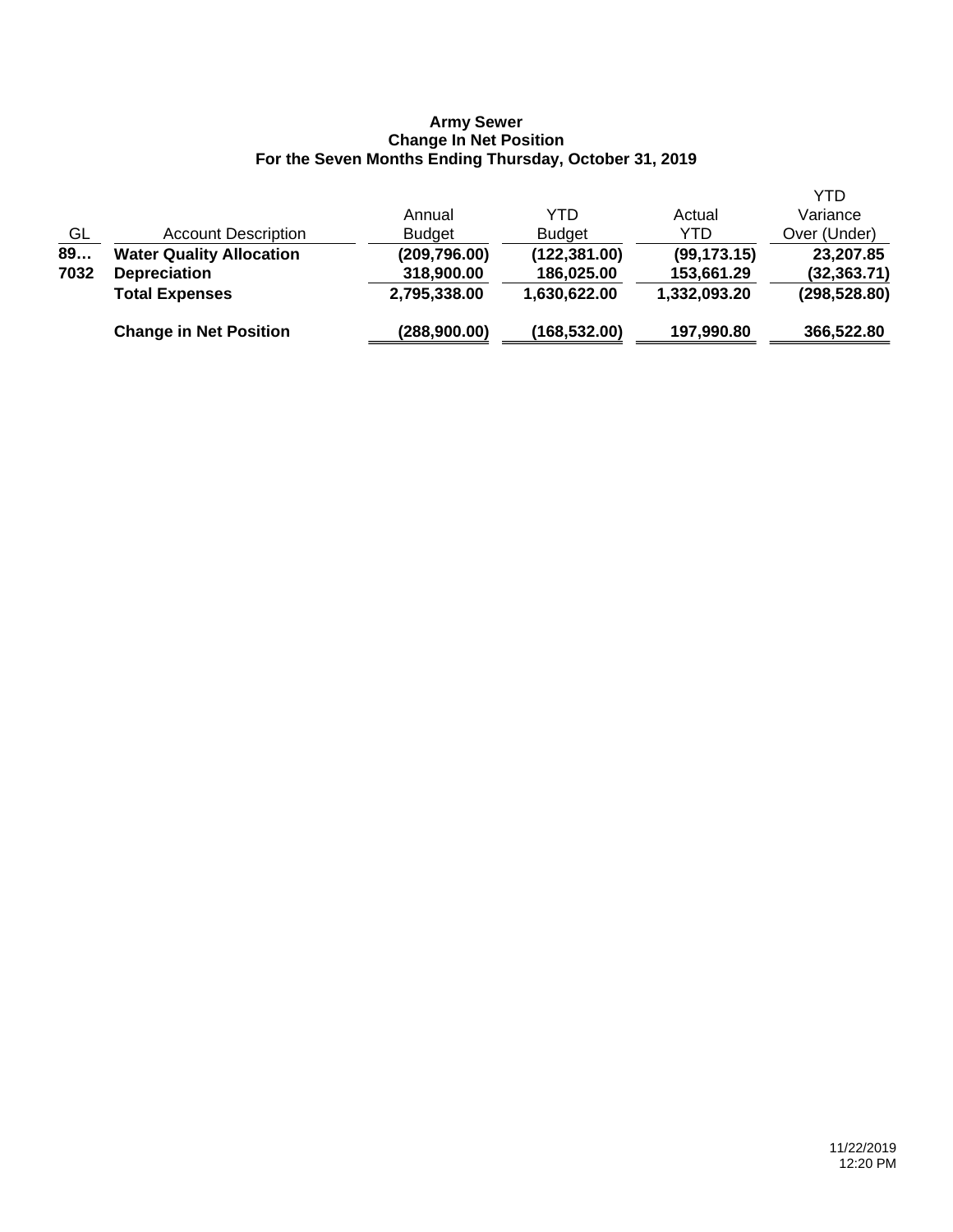## **Army Water Line Change In Net Position For the Seven Months Ending Thursday, October 31, 2019**

|      |                                                      |                |                        |                | <b>YTD</b>   |
|------|------------------------------------------------------|----------------|------------------------|----------------|--------------|
|      |                                                      | Annual         | <b>YTD</b>             | Actual         | Variance     |
| GL   | <b>Account Description</b>                           | <b>Budget</b>  | <b>Budget</b>          | <b>YTD</b>     | Over (Under) |
| 4001 | <b>Customer Billings</b><br><b>Customer Billings</b> | \$1,937,009.00 | \$1,129,919.00         | \$1,181,560.00 | \$51,641.00  |
|      | <b>Total Customer Billings</b>                       | 1,937,009.00   | 1,129,919.00           | 1,181,560.00   | 51,641.00    |
|      |                                                      |                |                        |                |              |
|      | <b>Interest Income</b>                               |                |                        |                |              |
| 4108 | <b>Reserve Interest</b>                              | 22,400.00      | 13,069.00              | 11,691.37      | (1,377.63)   |
| 42   | Mark to Market Adjustment                            | 0.00           | 0.00                   | 6,700.15       | 6,700.15     |
|      | <b>Total Interest Income</b>                         | 22,400.00      | 13,069.00              | 18,391.52      | 5,322.52     |
|      | <b>Total Income</b>                                  | 1,959,409.00   | 1,142,988.00           | 1,199,951.52   | 56,963.52    |
|      |                                                      |                |                        |                |              |
|      | <b>Salaries</b>                                      |                |                        |                |              |
| 50   | <b>Administrative Wages</b>                          | 0.00           | 0.00                   | 49.58          | 49.58        |
| 50   | <b>Engineering Wages</b>                             | 24,726.00      | 14,427.00              | 7,853.14       | (6, 573.86)  |
| 50   | <b>Technology Wages</b>                              | 0.00           | 0.00                   | 360.73         | 360.73       |
| 50   | <b>MMF Wages</b>                                     | 0.00           | 0.00                   | 100.17         | 100.17       |
| 50   | WQ Wages                                             | 283,461.00     | 165,354.00             | 139,756.26     | (25, 597.74) |
| 50   | Overtime Wages                                       | 5,276.00       | 3,080.00               | 5,996.77       | 2,916.77     |
| 5005 | <b>On-Call Stipend</b>                               | 3,840.00       | 2,240.00               | 1,740.00       | (500.00)     |
|      | <b>Total Salaries</b>                                | 317,303.00     | 185,101.00             | 155,856.65     | (29, 244.35) |
|      | <b>Fringe Benefits</b>                               |                |                        |                |              |
| 50   | <b>FICA Expense</b>                                  | 24,274.00      | 14,161.00              | 10,725.95      | (3,435.05)   |
| 50   | <b>Pension Expense</b>                               | 41,772.00      | 24,367.00              | 20,476.98      | (3,890.02)   |
| 50   | Health Insurance                                     | 43,777.00      | 25,536.00              | 23,467.50      | (2,068.50)   |
| 50   | <b>Workers Comp</b>                                  | 19,687.00      | 11,487.00              | 7,562.09       | (3,924.91)   |
| 50   | <b>Disability Insurance</b>                          | 173.00         | 98.00                  | 100.94         | 2.94         |
| 50   | Post Retire Overhead                                 | 28,196.00      | 16,450.00              | 13,774.77      | (2,675.23)   |
| 5054 | <b>Employee Physicals &amp; Screening</b>            | 2,500.00       | 1,456.00               | 0.00           | (1,456.00)   |
|      | <b>Total Fringe Benefits</b>                         | 160,379.00     | 93,555.00              | 76,108.23      | (17, 446.77) |
|      | <b>Operations &amp; Maintenance</b>                  |                |                        |                |              |
| 5706 | Shop Tools                                           | 4,040.00       | 2,359.00               | 0.00           | (2,359.00)   |
| 5902 | Lab Fees                                             | 5,000.00       | 2,919.00               | 1,697.00       | (1,222.00)   |
|      | Total O & M                                          | 9,040.00       | 5,278.00               | 1,697.00       | (3,581.00)   |
|      |                                                      |                |                        |                |              |
| 6004 | <b>Water Purchases</b>                               | 596,936.00     | 348,215.00             | 275,205.98     | (73,009.02)  |
|      | <b>Office &amp; Administrative</b>                   |                |                        |                |              |
| 5122 | Public Info & Advertising                            | 1,000.00       | 581.00                 | 0.00           | (581.00)     |
| 5202 | Employee Mileage Reimburse                           | 100.00         | 56.00                  | 0.00           | (56.00)      |
|      | <b>Total Office &amp; Admin</b>                      | 1,100.00       | 637.00                 | 0.00           | (637.00)     |
|      |                                                      |                |                        |                |              |
|      | <b>Utilities</b>                                     |                |                        |                |              |
| 5802 | Gas & Electric                                       | 21,250.00      | 12,397.00<br>12,397.00 | 6,945.48       | (5,451.52)   |
|      | <b>Total Utilities</b>                               | 21,250.00      |                        | 6,945.48       | (5,451.52)   |

**Professional Fees**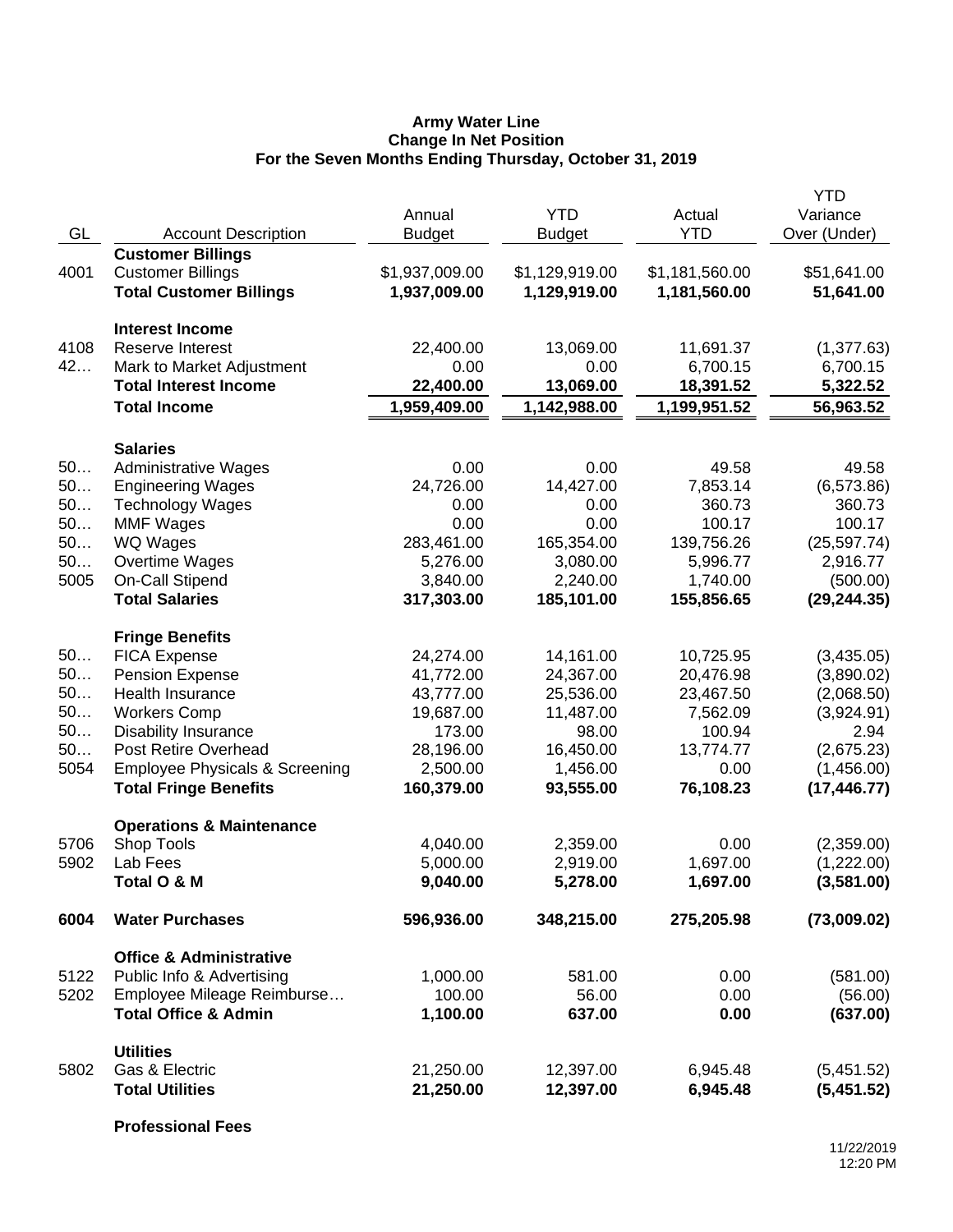# **Army Water Line Change In Net Position For the Seven Months Ending Thursday, October 31, 2019**

|                                          |                           |               |            | YTD           |
|------------------------------------------|---------------------------|---------------|------------|---------------|
|                                          | Annual                    | <b>YTD</b>    | Actual     | Variance      |
| <b>Account Description</b>               | <b>Budget</b>             | <b>Budget</b> | <b>YTD</b> | Over (Under)  |
| Legal                                    | 1,500.00                  | 875.00        | 0.00       | (875.00)      |
| <b>Investment Banking Fees</b>           | 745.00                    | 434.00        | 284.13     | (149.87)      |
| <b>Total Professional Fees</b>           | 2,245.00                  | 1,309.00      | 284.13     | (1,024.87)    |
| <b>Repairs &amp; Maintenance</b>         |                           |               |            |               |
| <b>Building Maintenance &amp; Repair</b> | 4,000.00                  | 2,331.00      | 1,193.55   | (1, 137.45)   |
| Site Maint & Repair                      | 7,000.00                  | 4,081.00      | 2,549.00   | (1,532.00)    |
| Pipeline Maintenance                     | 20,000.00                 | 11,669.00     | 13,381.67  | 1,712.67      |
| <b>Total Repairs &amp; Maintenance</b>   | 31,000.00                 | 18,081.00     | 17,124.22  | (956.78)      |
| <b>Computer</b>                          |                           |               |            |               |
|                                          | 1,700.00                  | 994.00        | 0.00       | (994.00)      |
| Programming & Software                   | 21,960.00                 | 12,810.00     | 14,430.00  | 1,620.00      |
| <b>Total Computer</b>                    | 23,660.00                 | 13,804.00     | 14,430.00  | 626.00        |
| <b>Insurance</b>                         | 25,300.00                 | 14,756.00     | 14,758.31  | 2.31          |
| <b>Admin Allocation</b>                  | 119,182.00                | 69,524.00     | 68,989.09  | (534.91)      |
| <b>Engineering Allocation</b>            | 10,142.00                 | 5,915.00      | 4,596.72   | (1,318.28)    |
| NYS Administrative Assessm               | 10,765.00                 | 6,279.00      | 0.00       | (6, 279.00)   |
| <b>Water Quality Allocation</b>          | 91,107.00                 | 53,144.00     | 36,592.84  | (16, 551.16)  |
| <b>Depreciation</b>                      | 206,700.00                | 120,575.00    | 83,955.08  | (36,619.92)   |
| <b>Total Expenses</b>                    | 1,626,109.00              | 948,570.00    | 756,543.73 | (192, 026.27) |
| <b>Change in Net Position</b>            | 333,300.00                | 194,418.00    | 443,407.79 | 248,989.79    |
|                                          | <b>Computer Equipment</b> |               |            |               |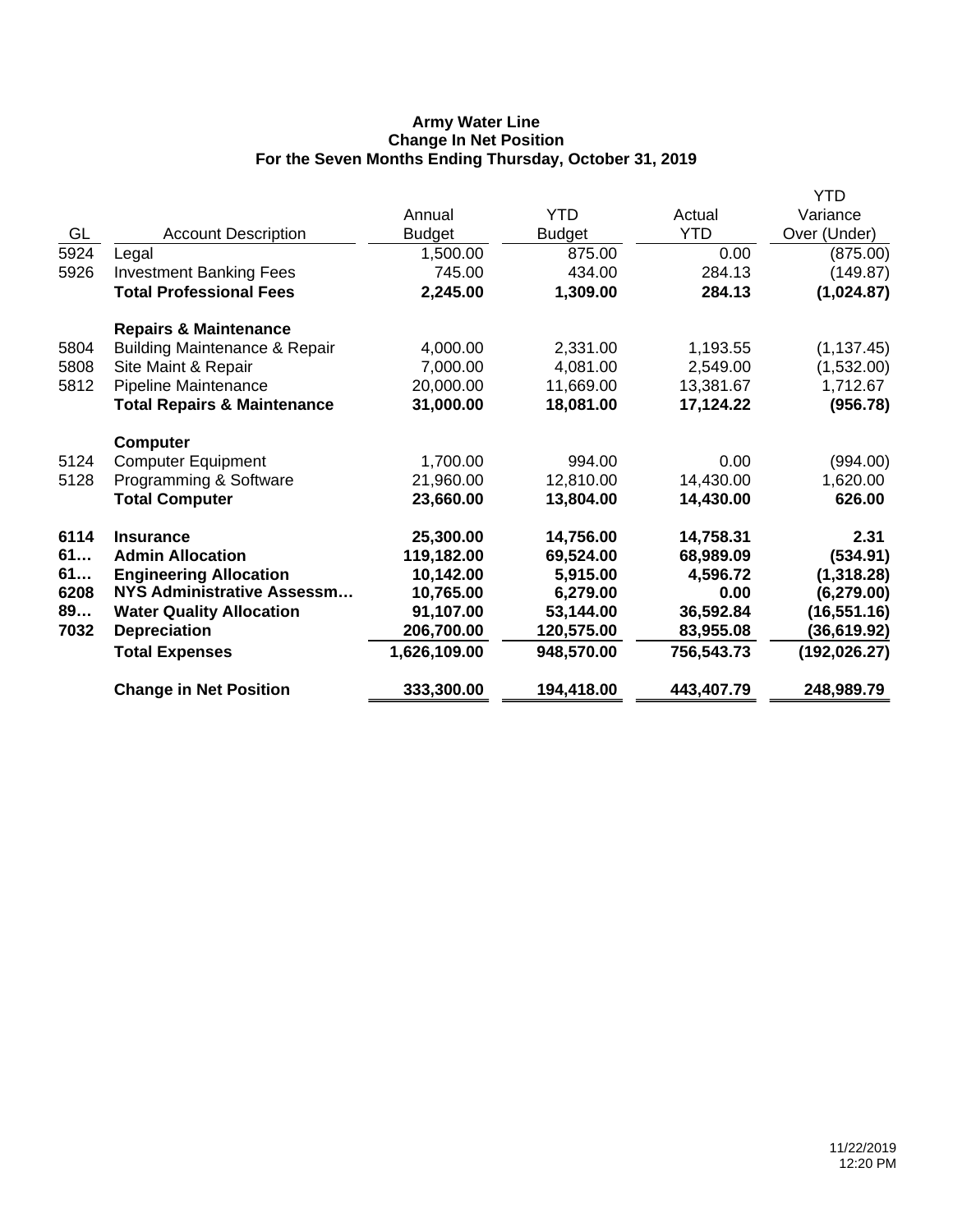### **Regional Water Line Change In Net Position For the Seven Months Ending Thursday, October 31, 2019**

|      |                                                                 | Annual        | <b>YTD</b>    | Actual      | <b>YTD</b><br>Variance |
|------|-----------------------------------------------------------------|---------------|---------------|-------------|------------------------|
| GL   | <b>Account Description</b>                                      | <b>Budget</b> | <b>Budget</b> | <b>YTD</b>  | Over (Under)           |
|      | <b>Customer Billings</b>                                        |               |               |             |                        |
| 4001 | <b>Customer Billings</b>                                        | \$106,412.00  | \$62,076.00   | \$53,536.81 | (\$8,539.19)           |
| 4005 | <b>Capital Billings</b>                                         | 277,287.00    | 161,749.00    | 161,751.06  | 2.06                   |
|      | <b>Total Customer Billings</b>                                  | 383,699.00    | 223,825.00    | 215,287.87  | (8,537.13)             |
|      |                                                                 |               |               |             |                        |
| 4102 | <b>Interest Income</b><br>Investment Interest Income            | 8,600.00      | 5,019.00      | 5,147.83    | 128.83                 |
|      | <b>Total Interest Income</b>                                    | 8,600.00      | 5,019.00      | 5,147.83    | 128.83                 |
|      | <b>Total Income</b>                                             | 392,299.00    | 228,844.00    | 220,435.70  | (8,408.30)             |
|      |                                                                 |               |               |             |                        |
|      | <b>Salaries</b>                                                 |               |               |             |                        |
| 50   | <b>Engineering Wages</b>                                        | 7,857.00      | 4,585.00      | 1,946.40    | (2,638.60)             |
| 50   | WQ Wages                                                        | 22,647.00     | 13,209.00     | 12,430.59   | (778.41)               |
| 50   | Overtime Wages                                                  | 1,381.00      | 805.00        | 680.91      | (124.09)               |
| 5005 | On-Call Stipend                                                 | 1,920.00      | 1,120.00      | 870.00      | (250.00)               |
|      | <b>Total Salaries</b>                                           | 33,805.00     | 19,719.00     | 15,927.90   | (3,791.10)             |
|      | <b>Fringe Benefits</b>                                          |               |               |             |                        |
| 50   | <b>FICA Expense</b>                                             | 2,586.00      | 1,512.00      | 1,079.64    | (432.36)               |
| 50   | <b>Pension Expense</b>                                          | 4,608.00      | 2,688.00      | 2,121.47    | (566.53)               |
| 50   | <b>Health Insurance</b>                                         | 4,714.00      | 2,751.00      | 2,800.03    | 49.03                  |
| 50   | <b>Workers Comp</b>                                             | 1,753.00      | 1,022.00      | 720.13      | (301.87)               |
| 50   | <b>Disability Insurance</b>                                     | 17.00         | 7.00          | 9.94        | 2.94                   |
| 50   | Post Retire Overhead                                            | 2,887.00      | 1,687.00      | 1,495.29    | (191.71)               |
|      | <b>Total Fringe Benefits</b>                                    | 16,565.00     | 9,667.00      | 8,226.50    | (1,440.50)             |
|      | <b>Operations &amp; Maintenance</b>                             |               |               |             |                        |
| 5706 | Shop Tools                                                      | 500.00        | 294.00        | 0.00        | (294.00)               |
| 5815 | Chemicals                                                       | 3,000.00      | 1,750.00      | 800.70      | (949.30)               |
| 5902 | Lab Fees                                                        | 3,600.00      | 2,100.00      | 1,547.00    | (553.00)               |
| 6010 | <b>Cape Vincent Reserve</b>                                     | 700.00        | 406.00        | 700.00      | 294.00                 |
|      | Total O & M                                                     | 7,800.00      | 4,550.00      | 3,047.70    | (1,502.30)             |
| 6004 | <b>Water Purchases</b>                                          | 106,412.00    | 62,076.00     | 53,057.51   | (9,018.49)             |
|      |                                                                 |               |               |             |                        |
| 5122 | <b>Office &amp; Administrative</b><br>Public Info & Advertising | 250.00        | 147.00        | 0.00        | (147.00)               |
| 5202 | Employee Mileage Reimburse                                      | 100.00        | 56.00         | 0.00        | (56.00)                |
|      | <b>Total Office &amp; Admin</b>                                 | 350.00        | 203.00        | 0.00        | (203.00)               |
|      |                                                                 |               |               |             |                        |
|      | <b>Utilities</b>                                                |               |               |             |                        |
| 5802 | Gas & Electric                                                  | 25,000.00     | 14,581.00     | 10,523.73   | (4,057.27)             |
|      | <b>Total Utilities</b>                                          | 25,000.00     | 14,581.00     | 10,523.73   | (4,057.27)             |
|      | <b>Professional Fees</b>                                        |               |               |             |                        |
| 5924 | Legal                                                           | 500.00        | 294.00        | 0.00        | (294.00)               |
|      | <b>Total Professional Fees</b>                                  | 500.00        | 294.00        | 0.00        | (294.00)               |
|      |                                                                 |               |               |             | 11/22/2019<br>12:20 PM |
|      |                                                                 |               |               |             |                        |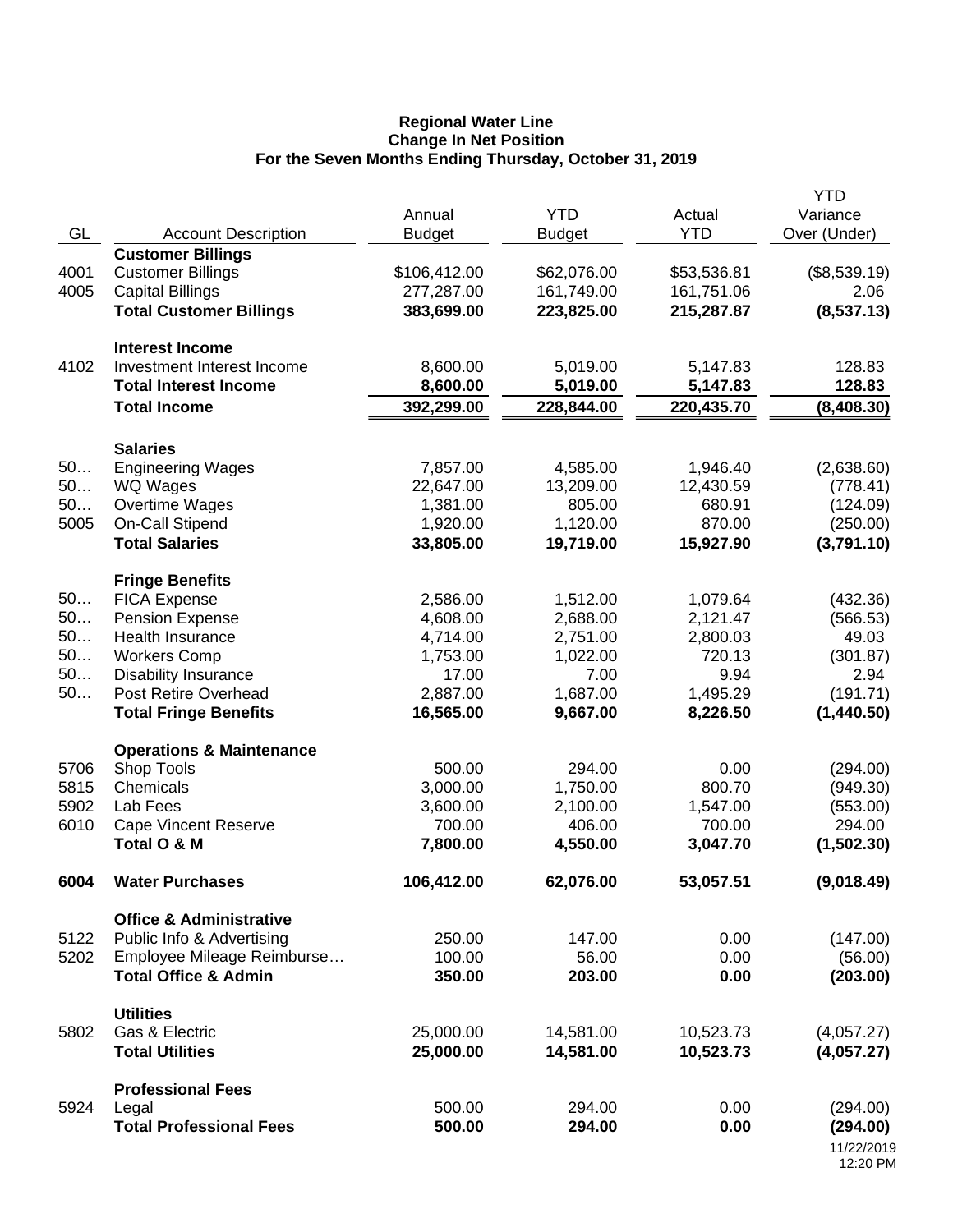# **Regional Water Line Change In Net Position For the Seven Months Ending Thursday, October 31, 2019**

|      |                                          |               |               |             | <b>YTD</b>   |
|------|------------------------------------------|---------------|---------------|-------------|--------------|
|      |                                          | Annual        | <b>YTD</b>    | Actual      | Variance     |
| GL   | <b>Account Description</b>               | <b>Budget</b> | <b>Budget</b> | <b>YTD</b>  | Over (Under) |
|      | <b>Repairs &amp; Maintenance</b>         |               |               |             |              |
| 5804 | <b>Building Maintenance &amp; Repair</b> | 9,000.00      | 5,250.00      | 83.85       | (5, 166.15)  |
| 5808 | Site Maint & Repair                      | 3,500.00      | 2,044.00      | 1,574.44    | (469.56)     |
| 5812 | Pipeline Maintenance                     | 20,000.00     | 11,669.00     | 10,605.77   | (1,063.23)   |
|      | <b>Total Repairs &amp; Maintenance</b>   | 32,500.00     | 18,963.00     | 12,264.06   | (6,698.94)   |
| 6114 | <b>Insurance</b>                         | 4,800.00      | 2,800.00      | 2,800.00    | 0.00         |
| 61   | <b>Admin Allocation</b>                  | 16,492.00     | 9,618.00      | 9,591.46    | (26.54)      |
| 61   | <b>Engineering Allocation</b>            | 5,259.00      | 3,066.00      | 2,246.03    | (819.97)     |
| 6208 | NYS Administrative Assessm               | 2,131.00      | 1,246.00      | 0.00        | (1, 246.00)  |
| 89   | <b>Water Quality Allocation</b>          | 7,759.00      | 4,529.00      | 3,695.65    | (833.35)     |
| 7032 | <b>Depreciation</b>                      | 141,800.00    | 82,719.00     | 82,982.99   | 263.99       |
| 7002 | <b>Amortization</b>                      | 24,400.00     | 14,231.00     | 14,213.93   | (17.07)      |
| 6202 | <b>Interest Expense</b>                  | 61,902.00     | 36,113.00     | 6,331.50    | (29,781.50)  |
|      | <b>Total Expenses</b>                    | 487,475.00    | 284,375.00    | 224,908.96  | (59, 466.04) |
|      | <b>Change in Net Position</b>            | (95, 176.00)  | (55,531.00)   | (4, 473.26) | 51,057.74    |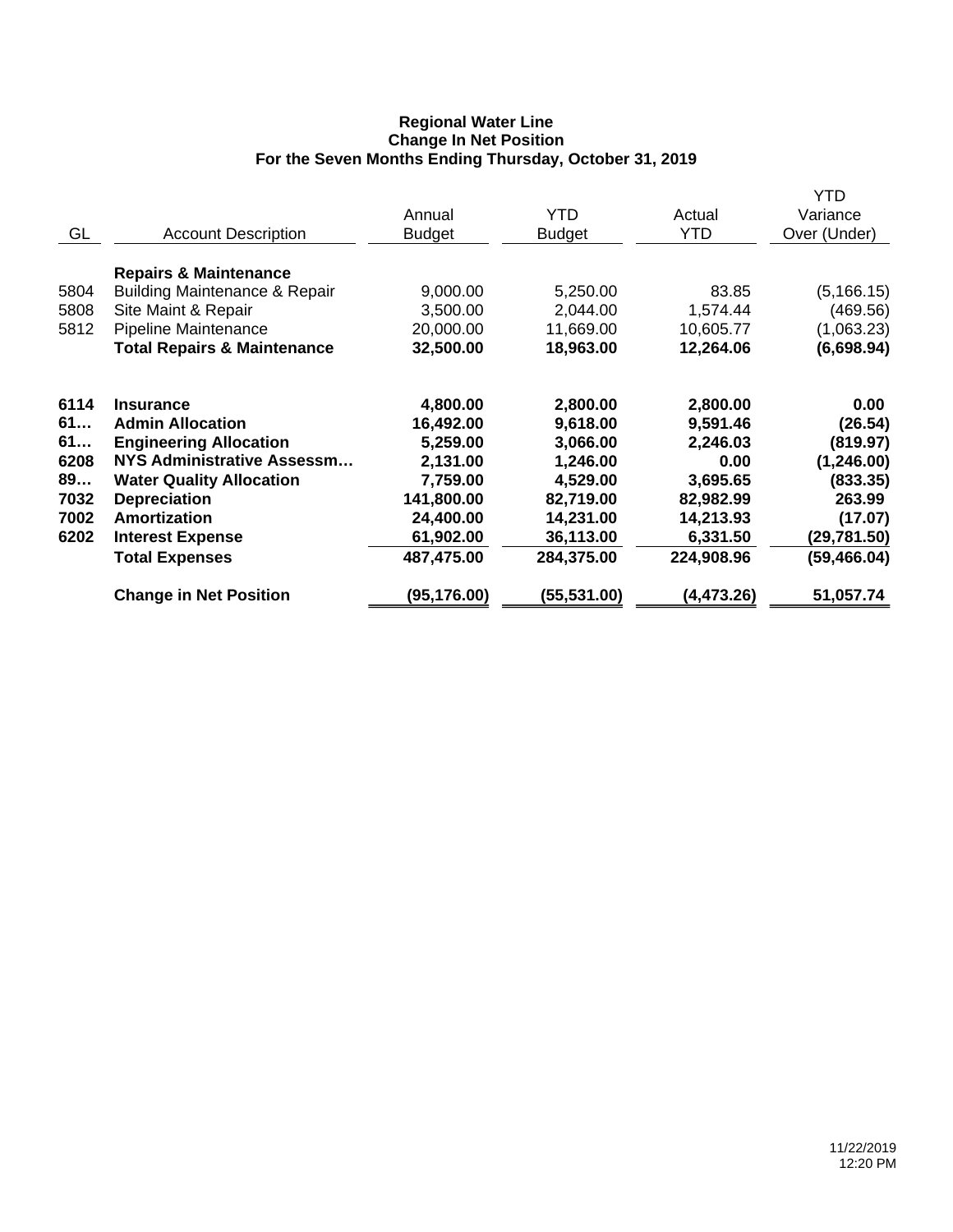# **Water Sewer Contracts Change In Net Position For the Seven Months Ending Thursday, October 31, 2019**

|      |                                     |               |               |              | <b>YTD</b>    |
|------|-------------------------------------|---------------|---------------|--------------|---------------|
|      |                                     | Annual        | <b>YTD</b>    | Actual       | Variance      |
| GL   | <b>Account Description</b>          | <b>Budget</b> | <b>Budget</b> | <b>YTD</b>   | Over (Under)  |
|      | <b>Customer Billings</b>            |               |               |              |               |
| 4001 | <b>Customer Billings</b>            | \$809,980.00  | \$472,486.00  | \$461,650.89 | (\$10,835.11) |
|      | <b>Total Customer Billings</b>      | 809,980.00    | 472,486.00    | 461,650.89   | (10, 835.11)  |
|      |                                     |               |               |              |               |
|      | <b>Total Income</b>                 | 809,980.00    | 472,486.00    | 461,650.89   | (10, 835.11)  |
|      |                                     |               |               |              |               |
|      | <b>Salaries</b>                     |               |               |              |               |
| 50   | <b>Engineering Wages</b>            | 17,941.00     | 10,465.00     | 5,325.83     | (5, 139.17)   |
| 50   | WQ Wages                            | 271,162.00    | 158,179.00    | 188,786.39   | 30,607.39     |
| 50   |                                     | 82,514.00     |               |              |               |
| 5005 | Overtime Wages                      |               | 48,132.00     | 44,606.33    | (3,525.67)    |
|      | On-Call Stipend                     | 8,400.00      | 4,900.00      | 4,350.00     | (550.00)      |
|      | <b>Total Salaries</b>               | 380,017.00    | 221,676.00    | 243,068.55   | 21,392.55     |
|      | <b>Fringe Benefits</b>              |               |               |              |               |
| 50   | <b>FICA Expense</b>                 | 29,025.00     | 16,933.00     | 17,128.20    | 195.20        |
| 50   | <b>Pension Expense</b>              | 50,112.00     | 29,232.00     | 31,451.44    | 2,219.44      |
| 50   | <b>Health Insurance</b>             | 51,753.00     | 30,191.00     | 29,870.17    | (320.83)      |
|      |                                     |               |               |              |               |
| 50   | <b>Workers Comp</b>                 | 24,253.00     | 14,147.00     | 17,363.47    | 3,216.47      |
| 50   | <b>Disability Insurance</b>         | 200.00        | 119.00        | 116.69       | (2.31)        |
| 50   | <b>Post Retire Overhead</b>         | 33,902.00     | 19,775.00     | 21,682.50    | 1,907.50      |
|      | <b>Total Fringe Benefits</b>        | 189,245.00    | 110,397.00    | 117,612.47   | 7,215.47      |
|      | <b>Operations &amp; Maintenance</b> |               |               |              |               |
| 5704 | <b>O&amp;M Supplies</b>             | 500.00        | 294.00        | 0.00         | (294.00)      |
| 5770 | Other Tool, Equip & O&M             | 500.00        | 294.00        | 0.00         | (294.00)      |
| 8090 | <b>Purchases for Resale</b>         | 50,000.00     | 29,169.00     | 8,311.99     | (20, 857.01)  |
|      |                                     |               |               |              |               |
|      | Total O & M                         | 51,000.00     | 29,757.00     | 8,311.99     | (21, 445.01)  |
|      |                                     |               |               |              |               |
|      | <b>Office &amp; Administrative</b>  |               |               |              |               |
| 5202 | Employee Mileage Reimburse          | 500.00        | 294.00        | 0.00         | (294.00)      |
| 5270 | <b>Travel &amp; Meeting Expense</b> | 300.00        | 175.00        | 35.00        | (140.00)      |
|      | <b>Total Office &amp; Admin</b>     | 800.00        | 469.00        | 35.00        | (434.00)      |
|      |                                     |               |               |              |               |
|      |                                     |               |               |              |               |
| 6114 | <b>Insurance</b>                    | 14,600.00     | 8,519.00      | 8,516.69     | (2.31)        |
| 61   | <b>Admin Allocation</b>             | 35,970.00     | 20,986.00     | 20,800.73    | (185.27)      |
| 61   | <b>Engineering Allocation</b>       | 16,542.00     | 9,653.00      | 5,323.67     | (4,329.33)    |
| 6208 | <b>NYS Administrative Assessm</b>   | 4,503.00      | 2,625.00      | 0.00         | (2,625.00)    |
| 89   | <b>Water Quality Allocation</b>     | 110,930.00    | 64,708.00     | 58,884.66    | (5,823.34)    |
|      | <b>Total Expenses</b>               | 803,607.00    | 468,790.00    | 462,553.76   | (6, 236.24)   |
|      | <b>Change in Net Position</b>       | 6,373.00      | 3,696.00      | (902.87)     | (4,598.87)    |
|      |                                     |               |               |              |               |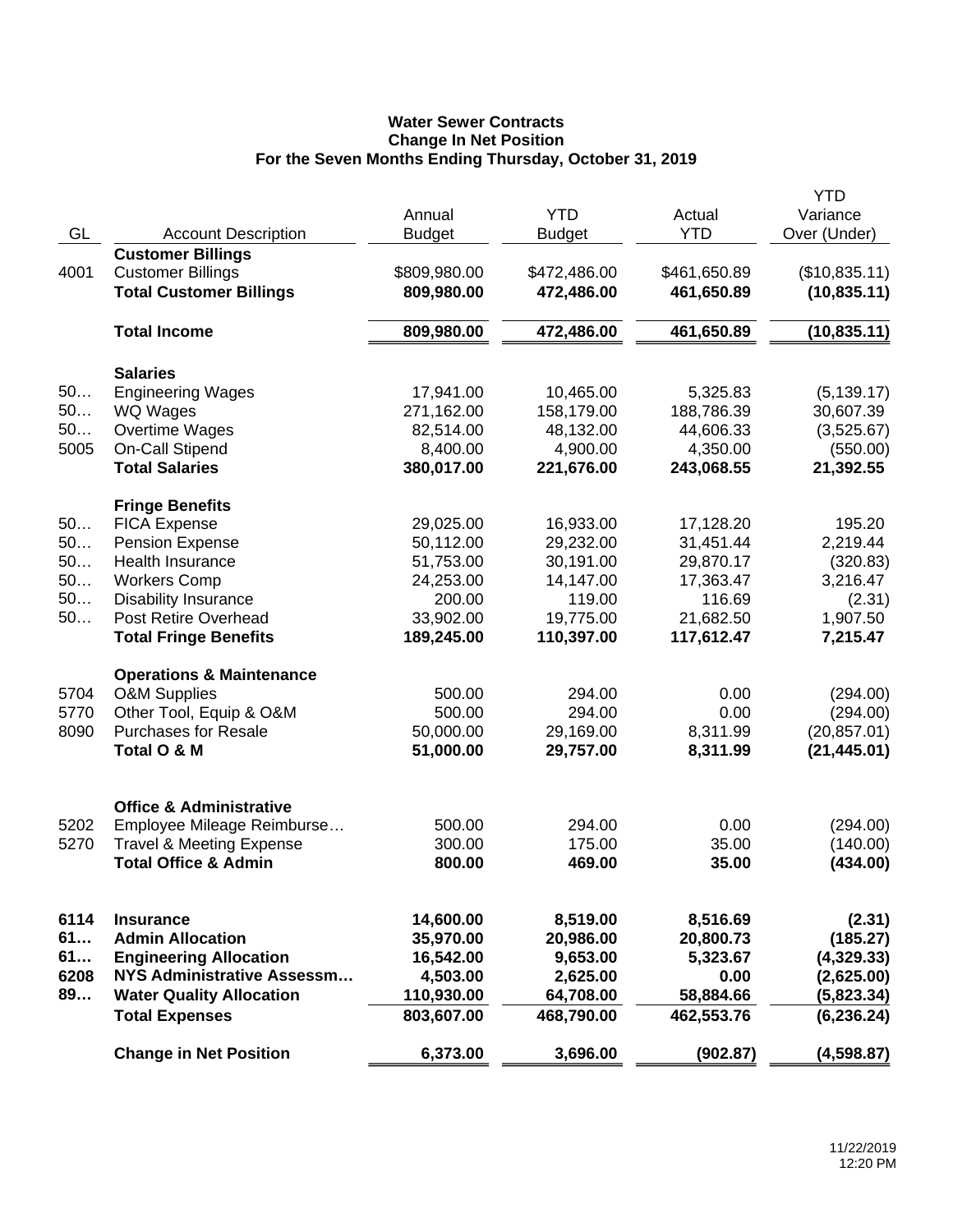### **Engineering Change In Net Position For the Seven Months Ending Thursday, October 31, 2019**

|              |                                                       | Annual               | <b>YTD</b>          | Actual               | <b>YTD</b><br>Variance |
|--------------|-------------------------------------------------------|----------------------|---------------------|----------------------|------------------------|
| GL           | <b>Account Description</b>                            | <b>Budget</b>        | <b>Budget</b>       | <b>YTD</b>           | Over (Under)           |
|              | <b>Customer Billings</b>                              |                      |                     |                      |                        |
| 4001         | <b>Customer Billings</b>                              | \$1,241,850.00       | \$724,416.00        | \$862,143.05         | \$137,727.05           |
|              | <b>Total Customer Billings</b>                        | 1,241,850.00         | 724,416.00          | 862,143.05           | 137,727.05             |
|              | <b>Grant Revenue</b>                                  |                      |                     |                      |                        |
| 4181         | <b>Federal Grant Income</b>                           | 0.00                 | 0.00                | 8,995.00             | 8,995.00               |
|              | <b>Total Grant Revenue</b>                            | 0.00                 | 0.00                | 8,995.00             | 8,995.00               |
|              | <b>Total Income</b>                                   | 1,241,850.00         | 724,416.00          | 871,138.05           | 146,722.05             |
|              | <b>Salaries</b>                                       |                      |                     |                      |                        |
| 50           | <b>Administrative Wages</b>                           | 0.00                 | 0.00                | 249.58               | 249.58                 |
| 50           | <b>Engineering Wages</b>                              | 653,301.00           | 381,094.00          | 458,245.48           | 77,151.48              |
| 50           | <b>Technology Wages</b>                               | 0.00                 | 0.00                | 360.72               | 360.72                 |
| 50           | WQ Wages                                              | 0.00                 | 0.00                | 597.33               | 597.33                 |
| 50           | Overtime Wages                                        | 270.00               | 161.00              | 1,176.53             | 1,015.53               |
|              | <b>Total Salaries</b>                                 | 653,571.00           | 381,255.00          | 460,629.64           | 79,374.64              |
|              | <b>Fringe Benefits</b>                                |                      |                     |                      |                        |
| 50           | <b>FICA Expense</b>                                   | 49,998.00            | 29,169.00           | 32,812.65            | 3,643.65               |
| 50           | <b>Pension Expense</b>                                | 75,685.00            | 44,149.00           | 53,901.50            | 9,752.50               |
| 50           | Health Insurance                                      | 94,411.00            | 55,076.00           | 61,604.52            | 6,528.52               |
| 50           | <b>Workers Comp</b>                                   | 31,229.00            | 18,214.00           | 21,265.63            | 3,051.63               |
| 50           | <b>Disability Insurance</b>                           | 404.00               | 238.00              | 235.69               | (2.31)                 |
| 50<br>5054   | Post Retire Overhead                                  | 47,619.00            | 27,776.00<br>294.00 | 34,801.17<br>297.75  | 7,025.17<br>3.75       |
|              | <b>Employee Physicals &amp; Screening</b>             | 500.00<br>299,846.00 | 174,916.00          |                      | 30,002.91              |
|              | <b>Total Fringe Benefits</b>                          |                      |                     | 204,918.91           |                        |
| 5403         | <b>Operations &amp; Maintenance</b>                   | 1,000.00             | 581.00              |                      | 430.24                 |
| 5904         | Safety Equipment & Supplies<br><b>SCADA</b>           | 28,820.00            | 16,814.00           | 1,011.24<br>7,989.78 | (8,824.22)             |
| 8090         | <b>Purchases for Resale</b>                           | 95,000.00            | 55,419.00           | 64,619.62            | 9,200.62               |
|              | Total O & M                                           | 124,820.00           | 72,814.00           | 73,620.64            | 806.64                 |
|              |                                                       |                      |                     |                      |                        |
|              | <b>Office &amp; Administrative</b>                    |                      |                     |                      |                        |
| 5053         | <b>Misc Employee Costs</b>                            | 1,000.00             | 581.00              | 209.25               | (371.75)               |
| 5102         | <b>Office Rent</b>                                    | 10,761.00            | 6,279.00            | 6,277.25             | (1.75)                 |
| 5104         | <b>Office Supplies</b>                                | 2,800.00             | 1,631.00            | 1,167.25             | (463.75)               |
| 5112         | Telephone                                             | 3,240.00             | 1,890.00            | 1,894.05             | 4.05                   |
| 5114         | <b>Cellular Services</b>                              | 6,800.00             | 3,969.00            | 2,870.01             | (1,098.99)             |
| 5120         | Dues & Subscriptions                                  | 1,000.00             | 581.00              | 438.00               | (143.00)<br>(294.00)   |
| 5122<br>5130 | Public Info & Advertising                             | 500.00<br>6,000.00   | 294.00<br>3,500.00  | 0.00<br>2,456.41     | (1,043.59)             |
| 5202         | <b>Office Equipment</b><br>Employee Mileage Reimburse | 14,500.00            | 8,456.00            | 10,230.62            | 1,774.62               |
| 5204         | Empl. Meals & Incidental                              | 2,500.00             | 1,456.00            | 453.30               | (1,002.70)             |
| 5206         | Empl. Lodging                                         | 7,000.00             | 4,081.00            | 1,600.00             | (2,481.00)             |
|              |                                                       |                      |                     |                      | 11/22/2019             |
|              |                                                       |                      |                     |                      | 12:20 PM               |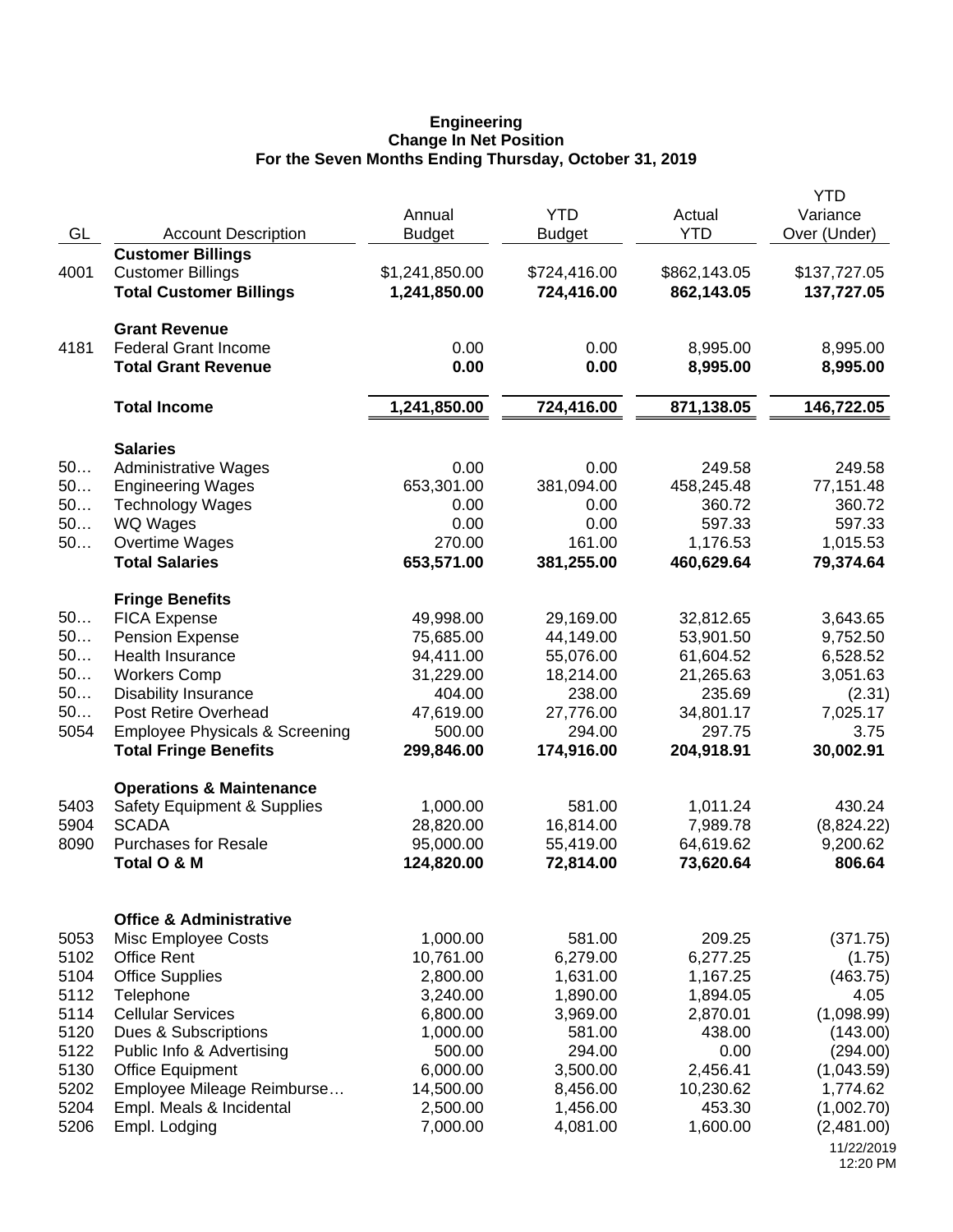# **Engineering Change In Net Position For the Seven Months Ending Thursday, October 31, 2019**

|      |                                     |               |               |              | <b>YTD</b>   |
|------|-------------------------------------|---------------|---------------|--------------|--------------|
|      |                                     | Annual        | <b>YTD</b>    | Actual       | Variance     |
| GL   | <b>Account Description</b>          | <b>Budget</b> | <b>Budget</b> | <b>YTD</b>   | Over (Under) |
| 5270 | <b>Travel &amp; Meeting Expense</b> | 0.00          | 0.00          | 20.00        | 20.00        |
| 5370 | Training & Development              | 8,000.00      | 4,669.00      | 2,650.00     | (2,019.00)   |
| 5402 | <b>Employee Uniforms</b>            | 1,175.00      | 686.00        | 416.00       | (270.00)     |
|      | <b>Total Office &amp; Admin</b>     | 65,276.00     | 38,073.00     | 30,682.14    | (7, 390.86)  |
|      | <b>Professional Fees</b>            |               |               |              |              |
| 5924 | Legal                               | 50,500.00     | 29,460.69     | 16,397.74    | (13,062.95)  |
|      | <b>Total Professional Fees</b>      | 50,500.00     | 29,460.69     | 16,397.74    | (13,062.95)  |
|      | <b>Automobile</b>                   |               |               |              |              |
| 5601 | Auto/Light Truck Rep. & Maint.      | 2,877.00      | 1,680.00      | 279.86       | (1,400.14)   |
| 5602 | <b>Auto/Light Truck Fuel</b>        | 6,000.00      | 3,500.00      | 1,818.06     | (1,681.94)   |
| 5603 | Auto/Light Truck Rental/Lease       | 8,600.00      | 5,019.00      | 6,082.02     | 1,063.02     |
| 5605 | Vehicle Ins                         | 2,700.00      | 1,575.00      | 1,575.00     | 0.00         |
|      | <b>Total Automobile</b>             | 20,177.00     | 11,774.00     | 9,754.94     | (2,019.06)   |
|      | <b>Computer</b>                     |               |               |              |              |
| 5124 | <b>Computer Equipment</b>           | 3,100.00      | 1,806.00      | 2,947.98     | 1,141.98     |
| 5128 | Programming & Software              | 1,103.00      | 644.00        | 0.00         | (644.00)     |
| 5906 | GIS                                 | 42,450.00     | 24,766.00     | 29,380.26    | 4,614.26     |
|      | <b>Total Computer</b>               | 46,653.00     | 27,216.00     | 32,328.24    | 5,112.24     |
| 6114 | <b>Insurance</b>                    | 26,300.00     | 15,344.00     | 15,341.69    | (2.31)       |
| 61   | <b>Admin Allocation</b>             | 51,513.00     | 30,051.00     | 29,814.44    | (236.56)     |
| 61   | <b>Engineering Allocation</b>       | (99, 330.00)  | (57, 946.00)  | (41, 233.09) | 16,712.91    |
| 6208 | NYS Administrative Assessm          | 6,637.00      | 3,871.00      | 0.00         | (3,871.00)   |
| 7032 | <b>Depreciation</b>                 | 35,600.00     | 20,769.00     | 20,337.96    | (431.04)     |
|      | <b>Total Expenses</b>               | 1,281,563.00  | 747,597.69    | 852,593.25   | 104,995.56   |
|      | <b>Change in Net Position</b>       | (39,713.00)   | (23, 181.69)  | 18,544.80    | 41,726.49    |
|      |                                     |               |               |              |              |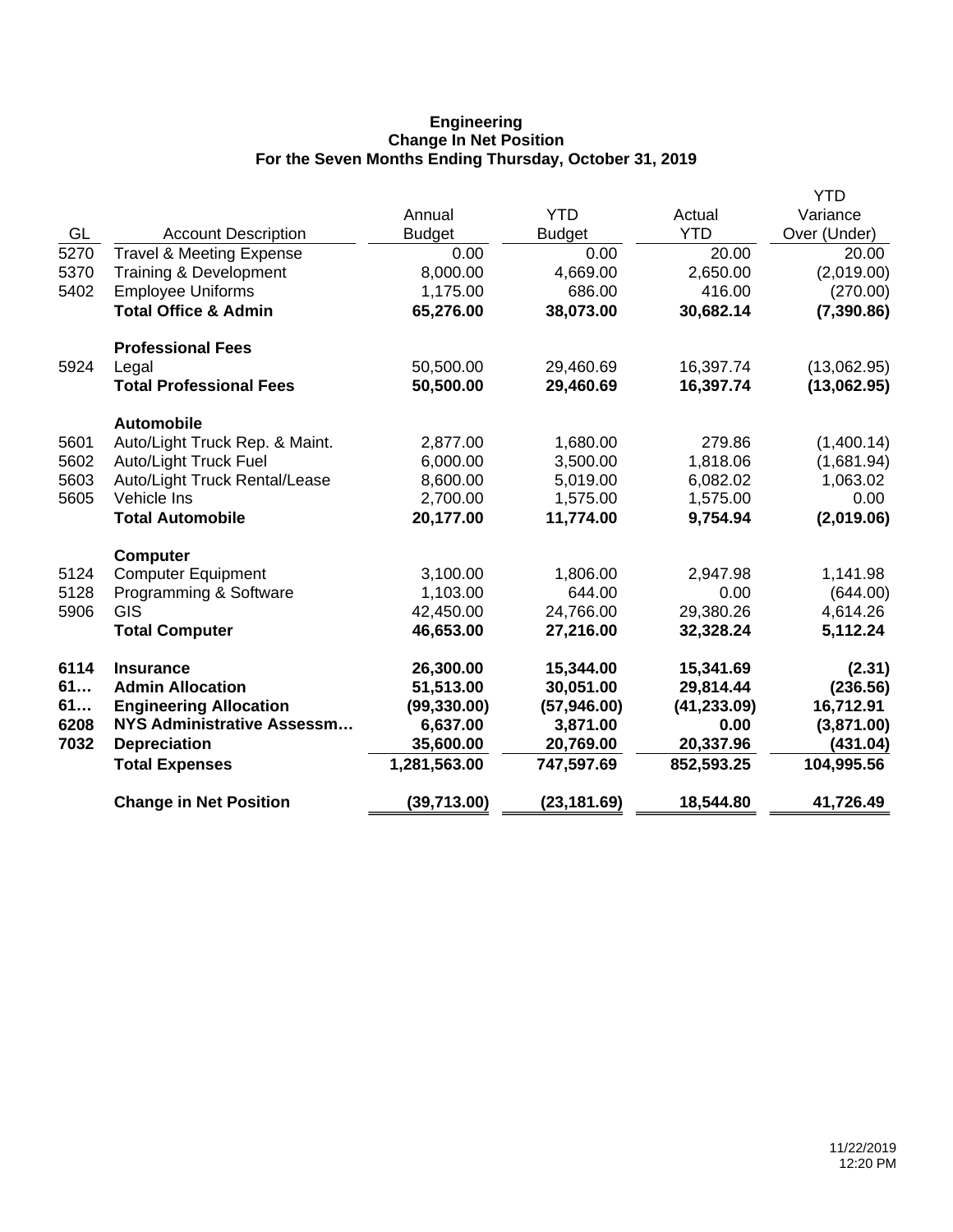## **Regional Development Change In Net Position For the Seven Months Ending Thursday, October 31, 2019**

|      |                                     |               |               |              | <b>YTD</b>    |
|------|-------------------------------------|---------------|---------------|--------------|---------------|
|      |                                     | Annual        | <b>YTD</b>    | Actual       | Variance      |
| GL   | <b>Account Description</b>          | <b>Budget</b> | <b>Budget</b> | <b>YTD</b>   | Over (Under)  |
|      | <b>Customer Billings</b>            |               |               |              |               |
| 4001 | <b>Customer Billings</b>            | \$187,091.00  | \$109,137.00  | \$71,170.44  | (\$37,966.56) |
|      | <b>Total Customer Billings</b>      | 187,091.00    | 109,137.00    | 71,170.44    | (37,966.56)   |
|      | <b>Grant Revenue</b>                |               |               |              |               |
| 4181 | <b>Federal Grant Income</b>         | 253,465.00    | 147,854.00    | 102,910.29   | (44, 943.71)  |
| 4183 | <b>NY State Grants</b>              | 2,069,996.00  | 1,207,500.00  | 1,351,540.37 | 144,040.37    |
| 4184 | <b>Other Grants</b>                 | 40,000.00     | 23,331.00     | 0.00         | (23, 331.00)  |
|      | <b>Total Grant Revenue</b>          | 2,363,461.00  | 1,378,685.00  | 1,454,450.66 | 75,765.66     |
| 4104 | <b>Loan Interest Income</b>         | 699,000.00    | 407,757.00    | 348,983.66   | (58, 773.34)  |
|      | <b>Other Income</b>                 |               |               |              |               |
| 4162 | <b>Processing Fees</b>              | 29,575.00     | 17,255.00     | 26,595.00    | 9,340.00      |
| 4164 | Miscellaneous                       | 17,000.00     | 9,912.00      | 7,806.69     | (2, 105.31)   |
| 4185 | <b>Grant Recapture</b>              | 0.00          | 0.00          | 16,350.00    | 16,350.00     |
|      | <b>Total Other Income</b>           | 46,575.00     | 27,167.00     | 50,751.69    | 23,584.69     |
|      | <b>Interest Income</b>              |               |               |              |               |
| 4102 | Investment Interest Income          | 428,940.00    | 250,215.00    | 251,862.66   | 1,647.66      |
| 42   | Mark to Market Adjustment           | 0.00          | 0.00          | 39,155.09    | 39,155.09     |
|      | <b>Total Interest Income</b>        | 428,940.00    | 250,215.00    | 291,017.75   | 40,802.75     |
|      | <b>Total Income</b>                 | 3,725,067.00  | 2,172,961.00  | 2,216,374.20 | 43,413.20     |
|      |                                     |               |               |              |               |
|      | <b>Salaries</b>                     |               |               |              |               |
| 50   | <b>Administrative Wages</b>         | 11,161.00     | 6,510.00      | 8,539.69     | 2,029.69      |
| 50   | <b>Engineering Wages</b>            | 41,682.00     | 24,318.00     | 13,127.30    | (11, 190.70)  |
| 50   | <b>Regional Development Wages</b>   | 338,503.00    | 197,463.00    | 178,328.40   | (19, 134.60)  |
| 50   | Overtime Wages                      | 0.00          | 0.00          | 17.82        | 17.82         |
|      | <b>Total Salaries</b>               | 391,346.00    | 228,291.00    | 200,013.21   | (28, 277.79)  |
|      | <b>Fringe Benefits</b>              |               |               |              |               |
| 50   | <b>FICA Expense</b>                 | 29,939.00     | 17,458.00     | 13,472.66    | (3,985.34)    |
| 50.  | Pension Expense                     | 54,477.00     | 31,773.00     | 29,626.34    | (2, 146.66)   |
| 50   | Health Insurance                    | 52,309.00     | 30,513.00     | 28,630.95    | (1,882.05)    |
| 50   | <b>Workers Comp</b>                 | 935.00        | 546.00        | 418.31       | (127.69)      |
| 50   | Disability Insurance                | 327.00        | 203.00        | 190.75       | (12.25)       |
| 50   | Post Retire Overhead                | 26,441.00     | 15,428.00     | 14,265.63    | (1, 162.37)   |
|      | <b>Total Fringe Benefits</b>        | 164,428.00    | 95,921.00     | 86,604.64    | (9,316.36)    |
|      | <b>Operations &amp; Maintenance</b> |               |               |              |               |
| 6110 | Marketing                           | 5,000.00      | 2,919.00      | 0.00         | (2,919.00)    |
| 8090 | <b>Purchases for Resale</b>         | 7,000.00      | 4,081.00      | 260.00       | (3,821.00)    |
|      | Total O & M                         | 12,000.00     | 7,000.00      | 260.00       | (6,740.00)    |
| 6006 | <b>Host Community Benefits</b>      | 88,943.00     | 51,884.00     | 88,942.88    | 37,058.88     |